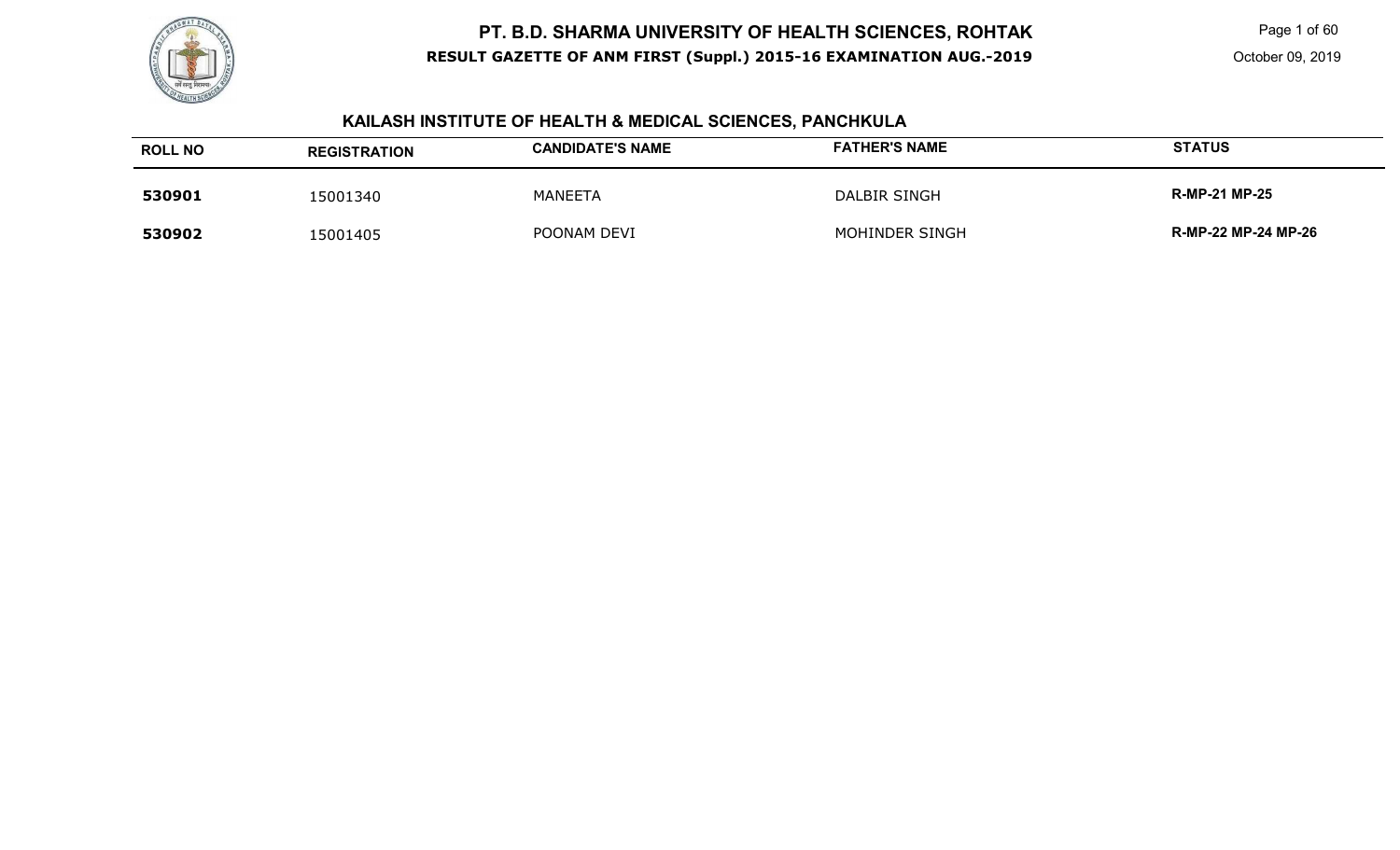

Page 2 of 60

#### **SWAMI DEVI DAYAL SCHOOL OF NURSING BARWALA PANCHKULA**

| <b>ROLL NO</b> | <b>REGISTRATION</b> | <b>CANDIDATE'S NAME</b> | <b>FATHER'S NAME</b> | <b>STATUS</b> |
|----------------|---------------------|-------------------------|----------------------|---------------|
| 530961         | 15000340            | POONAM RANI             | <b>BALDEV SINGH</b>  | 504 / 800     |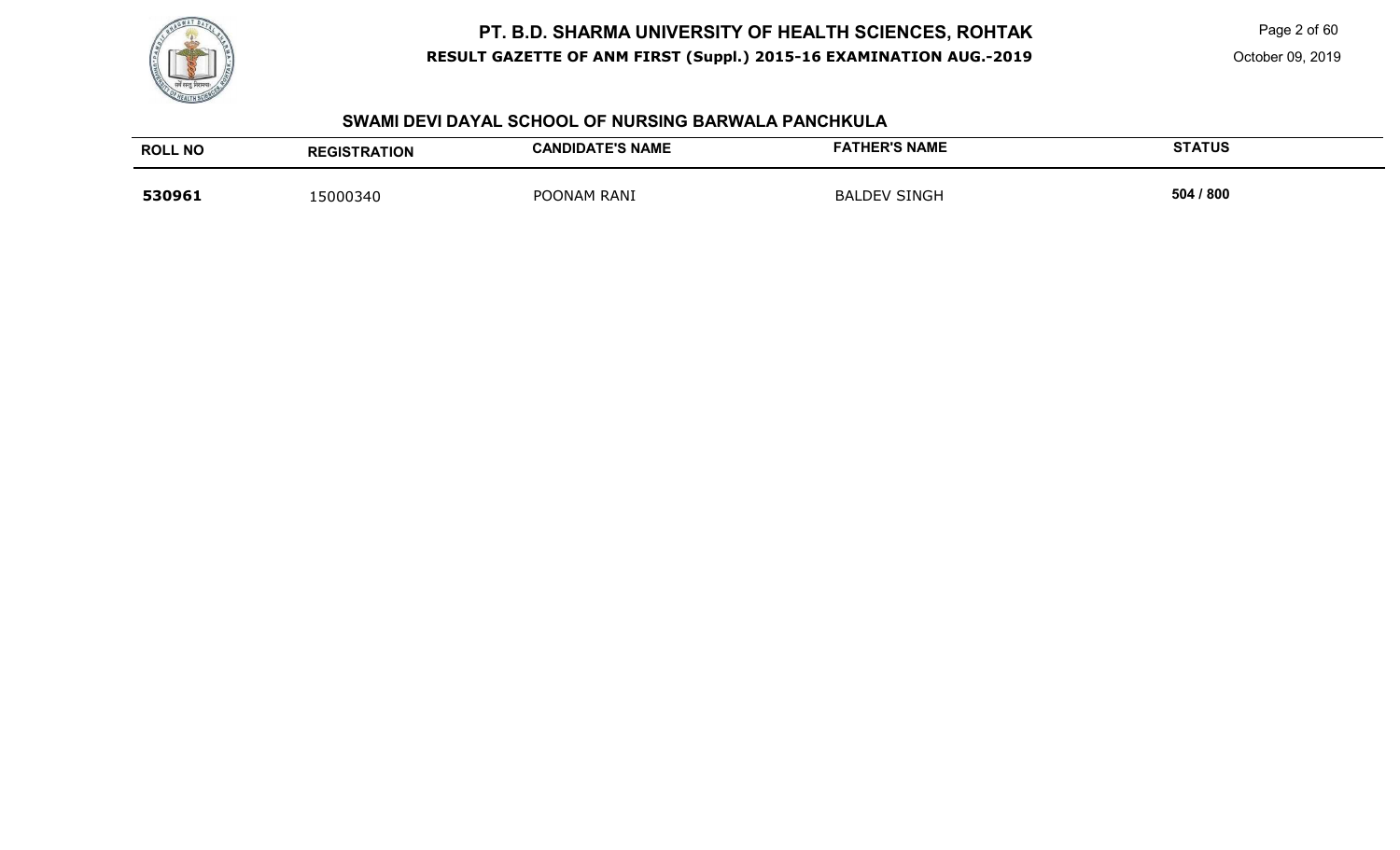

 Page 3 of 60 October 09, 2019

# **MPHW (F) TRAINING SCHOOL NAGRIK HOSPITAL AMBALA**

| <b>ROLL NO</b> | <b>REGISTRATION</b> | <b>CANDIDATE'S NAME</b> | <b>FATHER'S NAME</b> | <b>STATUS</b> |
|----------------|---------------------|-------------------------|----------------------|---------------|
| 531021         | 15005139            | <b>KUSUM</b>            | CHARAN SINGH         | 500 / 800     |
| 531022         | 15005141            | <b>SAMRITI</b>          | <b>DHARAMRAJ</b>     | 497 / 800     |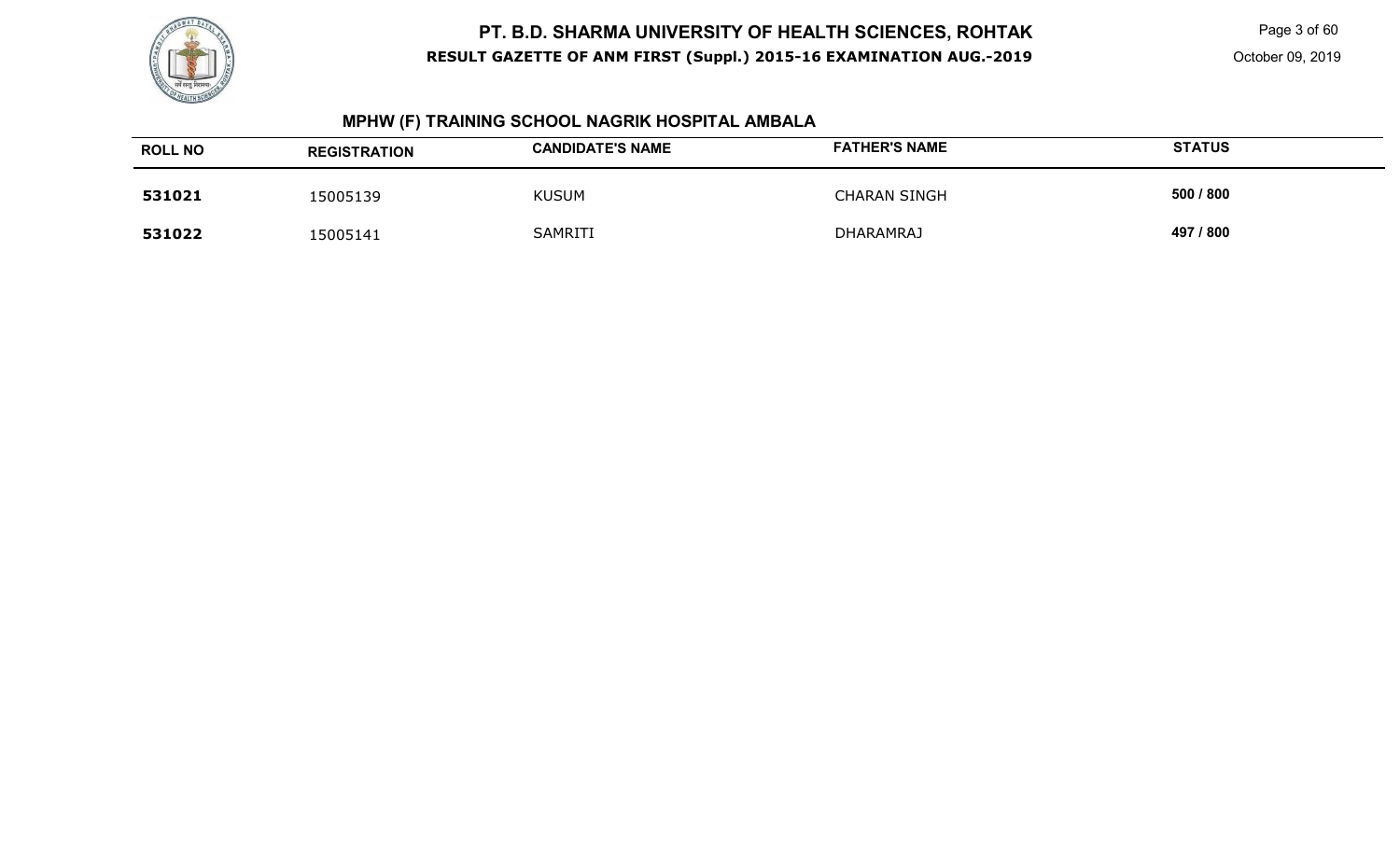

# **YAMUNA INSTITUTE OF NURSING, YAMUNA NAGAR**

| <b>ROLL NO</b> | <b>REGISTRATION</b> | <b>CANDIDATE'S NAME</b> | <b>FATHER'S NAME</b> | <b>STATUS</b> |
|----------------|---------------------|-------------------------|----------------------|---------------|
| 531141         | 15000211            | PARVINDER KAUR          | <b>ROOP CHAND</b>    | 514 / 800     |
| 531142         | 15002948            | ANJANA                  | PREM CHAND           | 485 / 800     |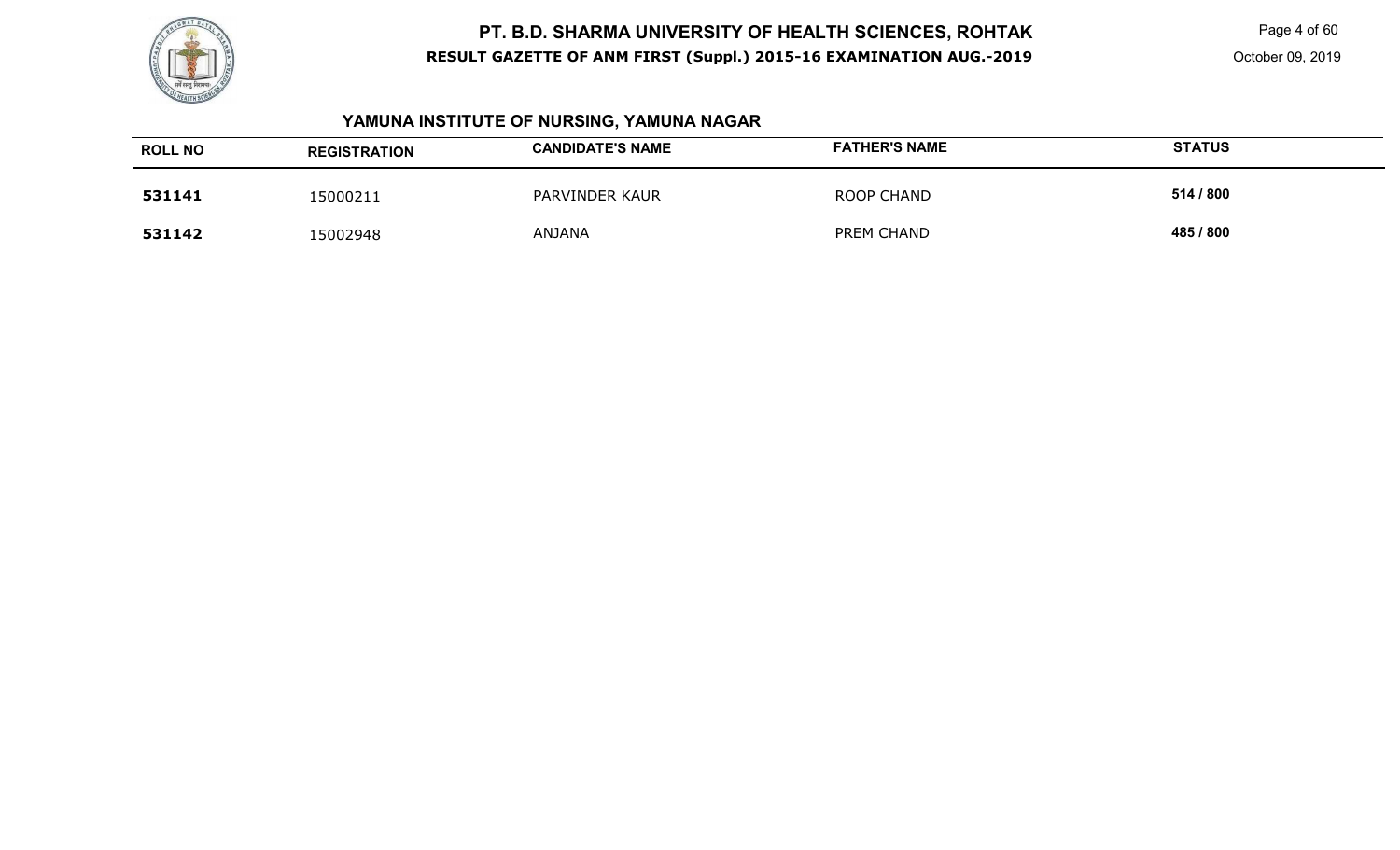

 Page 5 of 60 October 09, 2019

#### **BHARAT SCHOOL OF NURSING BABAIN KKR**

| <b>ROLL NO</b> | <b>REGISTRATION</b> | <b>CANDIDATE'S NAME</b> | <b>FATHER'S NAME</b>  | <b>STATUS</b>  |
|----------------|---------------------|-------------------------|-----------------------|----------------|
| 531261         | 15003593            | SHAHNAJ BEGAM           | <b>TAKIDEEN</b>       | 479 / 800      |
| 531262         | 15003605            | <b>EKTA RANI</b>        | <b>RAJENDER KUMAR</b> | 485 / 800      |
| 531263         | 15003606            | <b>SUMAN DEVI</b>       | <b>DARSHAN LAL</b>    | <b>R-MP-23</b> |
| 531264         | 15003612            | <b>RITU</b>             | <b>RAM MEHAR</b>      | 467 / 800      |
| 531265         | 15003621            | JASBIRO DEVI            | <b>CHARN SINGH</b>    | 493 / 800      |
| 531266         | 15003622            | MINAKSHI                | NIDHI RAM             | 476 / 800      |
| 531267         | 15004020            | <b>REENA</b>            | <b>SHIV RAM</b>       | 485 / 800      |
|                |                     |                         |                       |                |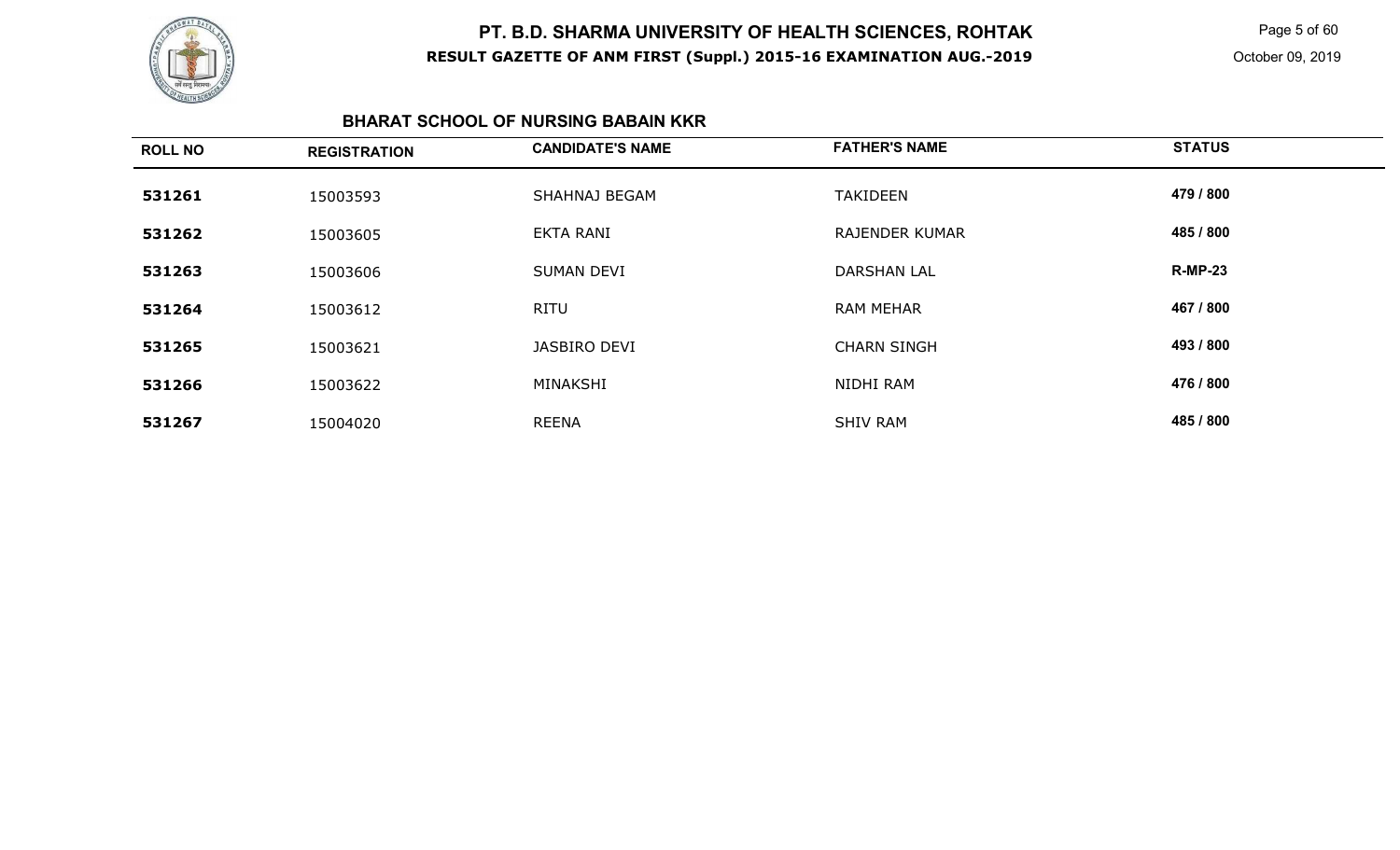

Page 6 of 60

October 09, 2019

#### **MDN SCHOOL OF NURSING KALAYAT KAITHAL**

| <b>ROLL NO</b> | <b>REGISTRATION</b> | <b>CANDIDATE'S NAME</b> | <b>FATHER'S NAME</b> | <b>STATUS</b> |
|----------------|---------------------|-------------------------|----------------------|---------------|
| 531381         | 15003450            | <b>DEVI</b><br>ANJU     | <b>BALBIR</b>        | 463 / 800     |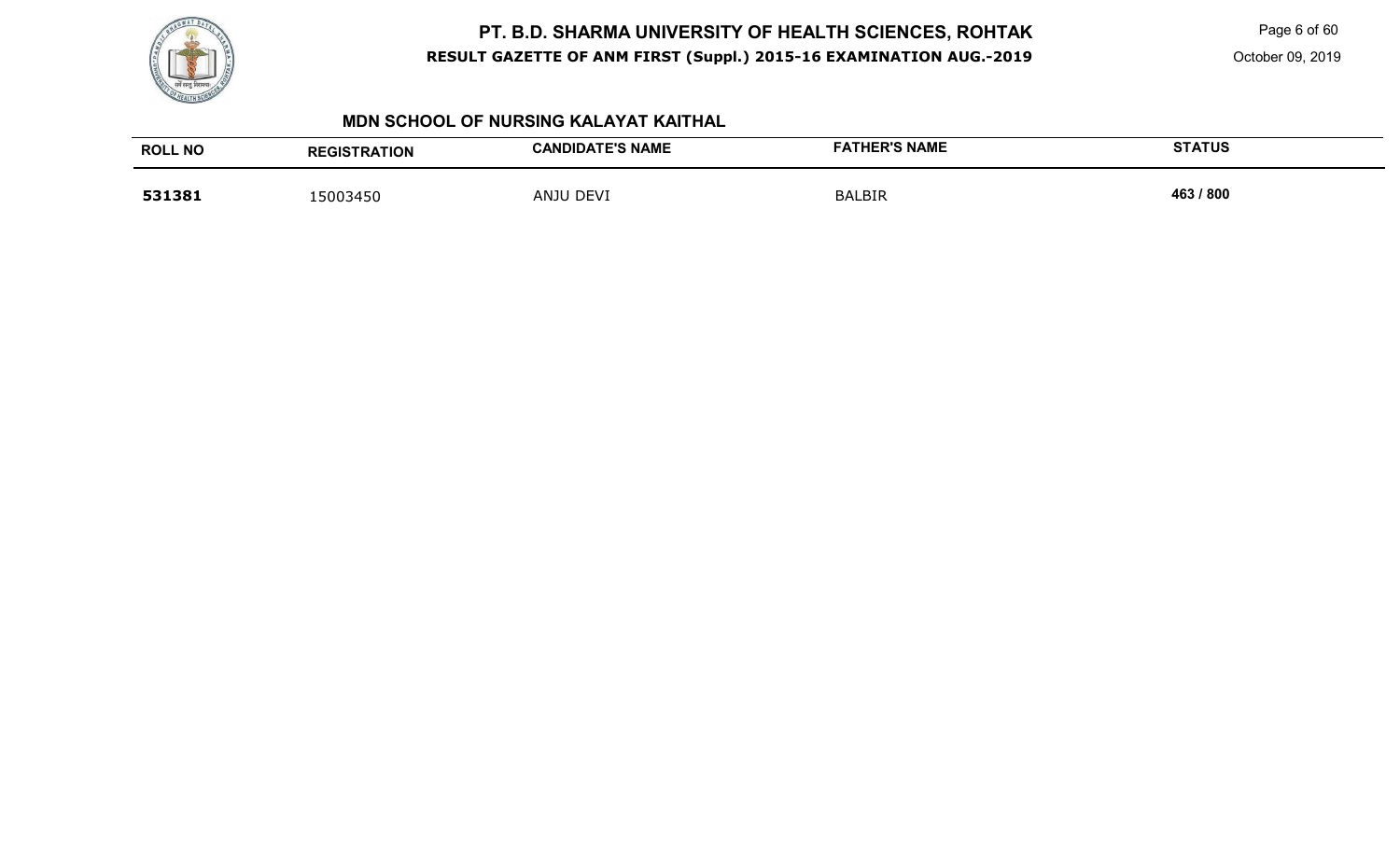

 Page 7 of 60 October 09, 2019

### **RAMA SCHOOL OF NURSING KAITHAL**

| <b>ROLL NO</b> | <b>REGISTRATION</b> | <b>CANDIDATE'S NAME</b> | <b>FATHER'S NAME</b> | <b>STATUS</b>             |
|----------------|---------------------|-------------------------|----------------------|---------------------------|
| 531431         | 15004615            | SONIA                   | LEELA RAM            | 484 / 800                 |
| 531432         | 15004621            | SUDESH DEVI             | KHAJNA RAM           | R-MP-21 MP-22 MP-23 MP-25 |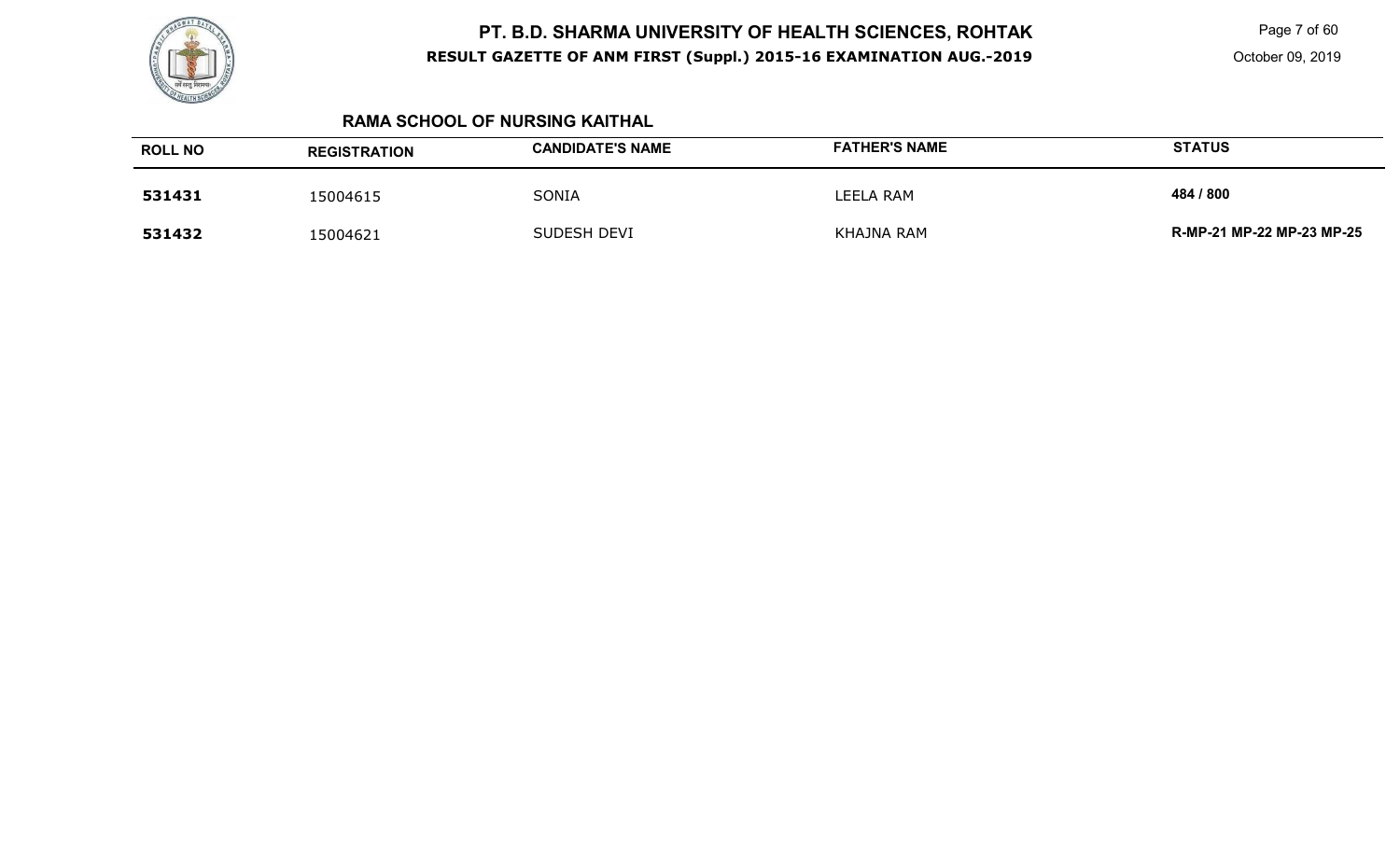

 Page 8 of 60 October 09, 2019

# **RP INDERPARASTHA INSTITUTE OF MEDICAL SCIENCES, KARNAL**

| <b>ROLL NO</b> | <b>REGISTRATION</b> | <b>CANDIDATE'S NAME</b> | <b>FATHER'S NAME</b> | <b>STATUS</b> |
|----------------|---------------------|-------------------------|----------------------|---------------|
| 531491         | 15003683            | PINKI DEVI              | BIRBALSINGH          | 534 / 800     |
| 531492         | 15003699            | <b>JYOTI JY</b>         | PAWAN KUMAR          | 531 / 800     |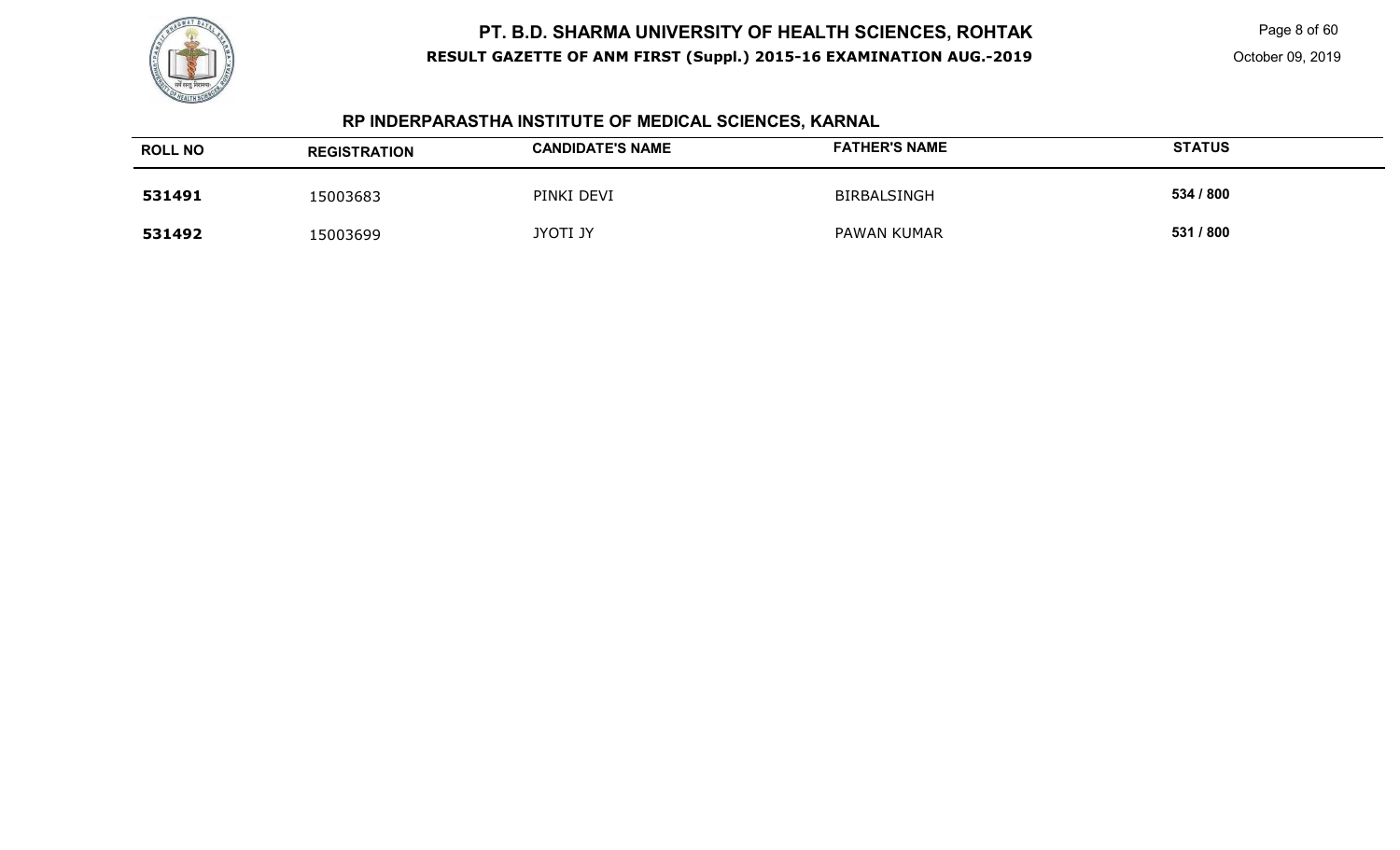

 Page 9 of 60 October 09, 2019

### **GURU SAIN BHAGAT TRAINING CENTRE KARNAL**

| <b>ROLL NO</b> | <b>REGISTRATION</b> | <b>CANDIDATE'S NAME</b> | <b>FATHER'S NAME</b>   | <b>STATUS</b>             |
|----------------|---------------------|-------------------------|------------------------|---------------------------|
| 531611         | 15000831            | POONAM DEVI             | <b>SURESH KUMAR</b>    | 503 / 800                 |
| 531612         | 15000889            | RENU                    | <b>SUBHASH CHANDER</b> | 487 / 800                 |
| 531613         | 15003478            | <b>BABITA</b>           | <b>SUBA RAM</b>        | R-MP-21 MP-24 MP-25 MP-26 |
| 531614         | 15003480            | <b>GEETA DEVI</b>       | <b>ASHOK KUMAR</b>     | R-MP-21 MP-24 MP-25 MP-26 |
| 531615         | 15003482            | <b>KM SANTRESH</b>      | MANGE RAM              | 478 / 800                 |
| 531616         | 15003483            | ANNU DEVI               | <b>RAM NIWAS</b>       | 505 / 800                 |
| 531617         | 15003487            | <b>GEETA DEVI</b>       | <b>JASWANT SINGH</b>   | <b>RLA</b>                |
| 531618         | 15003792            | <b>KIRAN RANI</b>       | <b>OM PARKASH</b>      | 471 / 800                 |
| 531619         | 15003967            | REETU DEVI              | <b>MALKIT SINGH</b>    | <b>R-MP-24 MP-26</b>      |
| 531620         | 15004093            | DIMPLE DEVI             | RAJA RAM               | 478 / 800                 |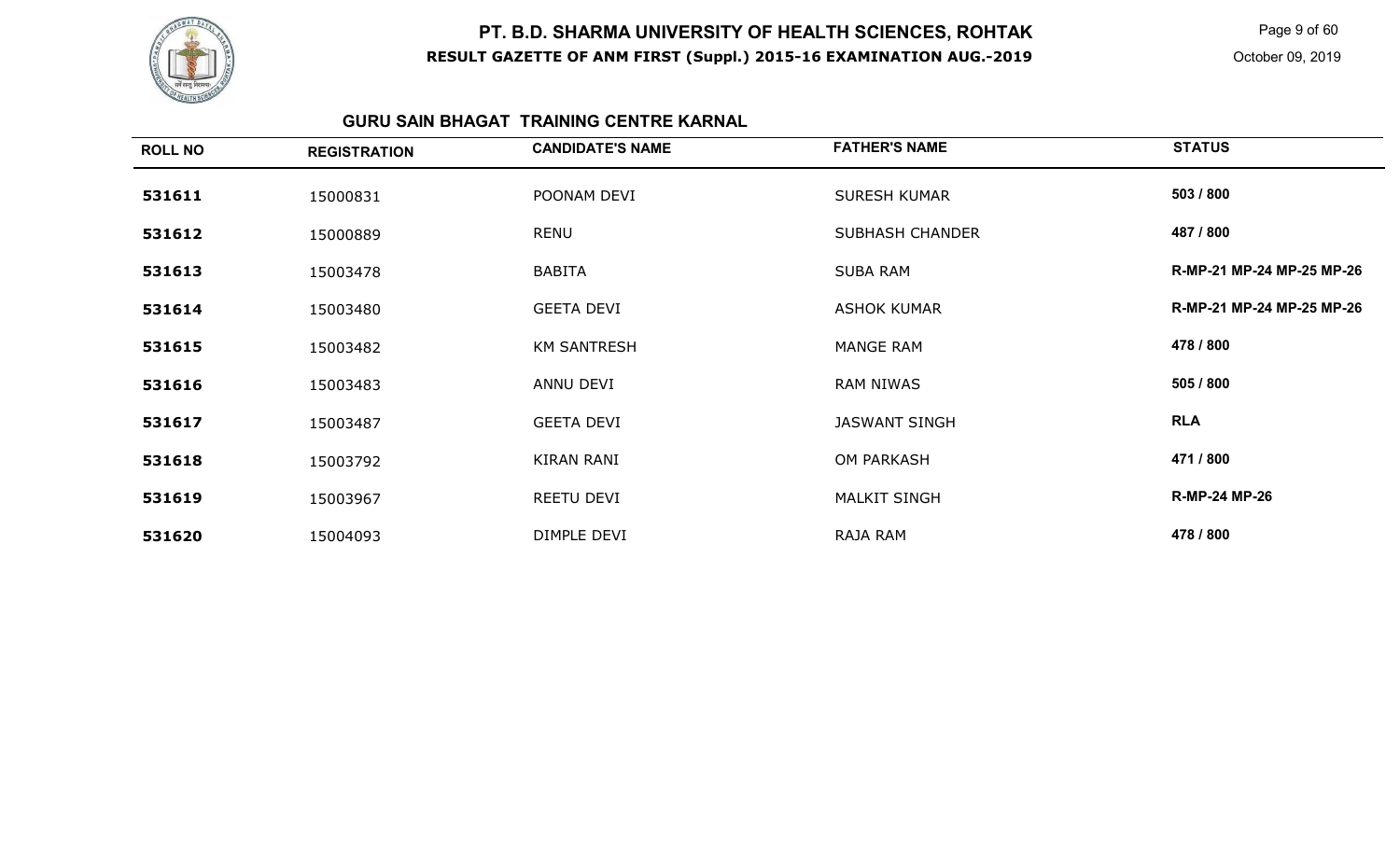

Page 10 of 60

# **RURAL NURSING TRAINING INSTITUTE, SONEPAT**

| <b>ROLL NO</b> | <b>REGISTRATION</b> | <b>CANDIDATE'S NAME</b> | <b>FATHER'S NAME</b> | <b>STATUS</b>        |
|----------------|---------------------|-------------------------|----------------------|----------------------|
| 531741         | 15003744            | <b>MANISHA</b>          | RAMESH KUMAR         | 500 / 800            |
| 531742         | 15004046            | NAVEEN KUMARI           | DALBIR SINGH         | <b>R-MP-21 MP-25</b> |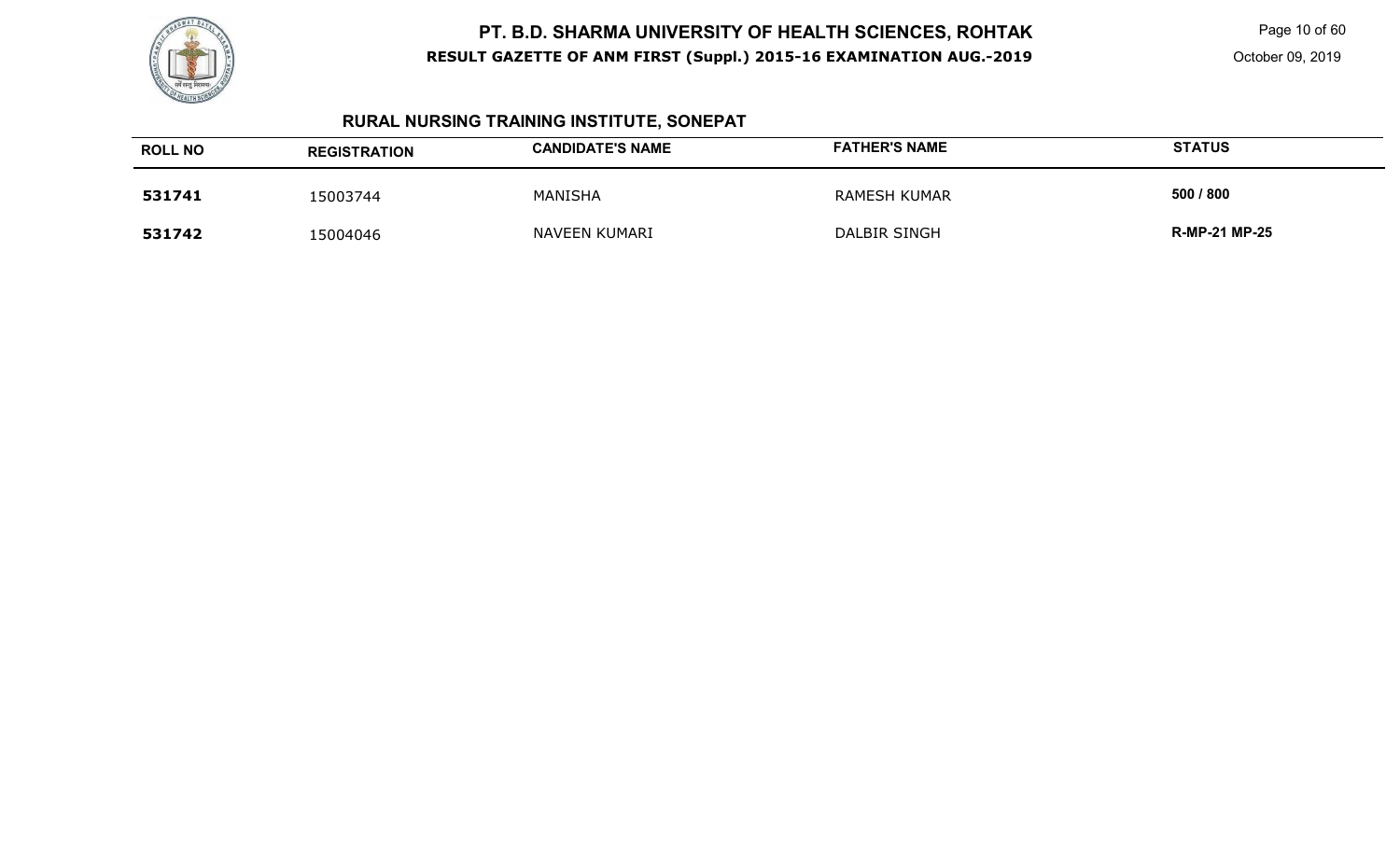

Page 11 of 60

October 09, 2019

#### **HAPPY CHILD COLLEGE OF NURSING SONEPAT**

| <b>ROLL NO</b> | <b>REGISTRATION</b> | <b>CANDIDATE'S NAME</b> | <b>FATHER'S NAME</b> | <b>STATUS</b>  |
|----------------|---------------------|-------------------------|----------------------|----------------|
| 531861         | 15002088            | PARIKSHA                | DAHIYA<br>TEJPAL     | <b>R-MP-23</b> |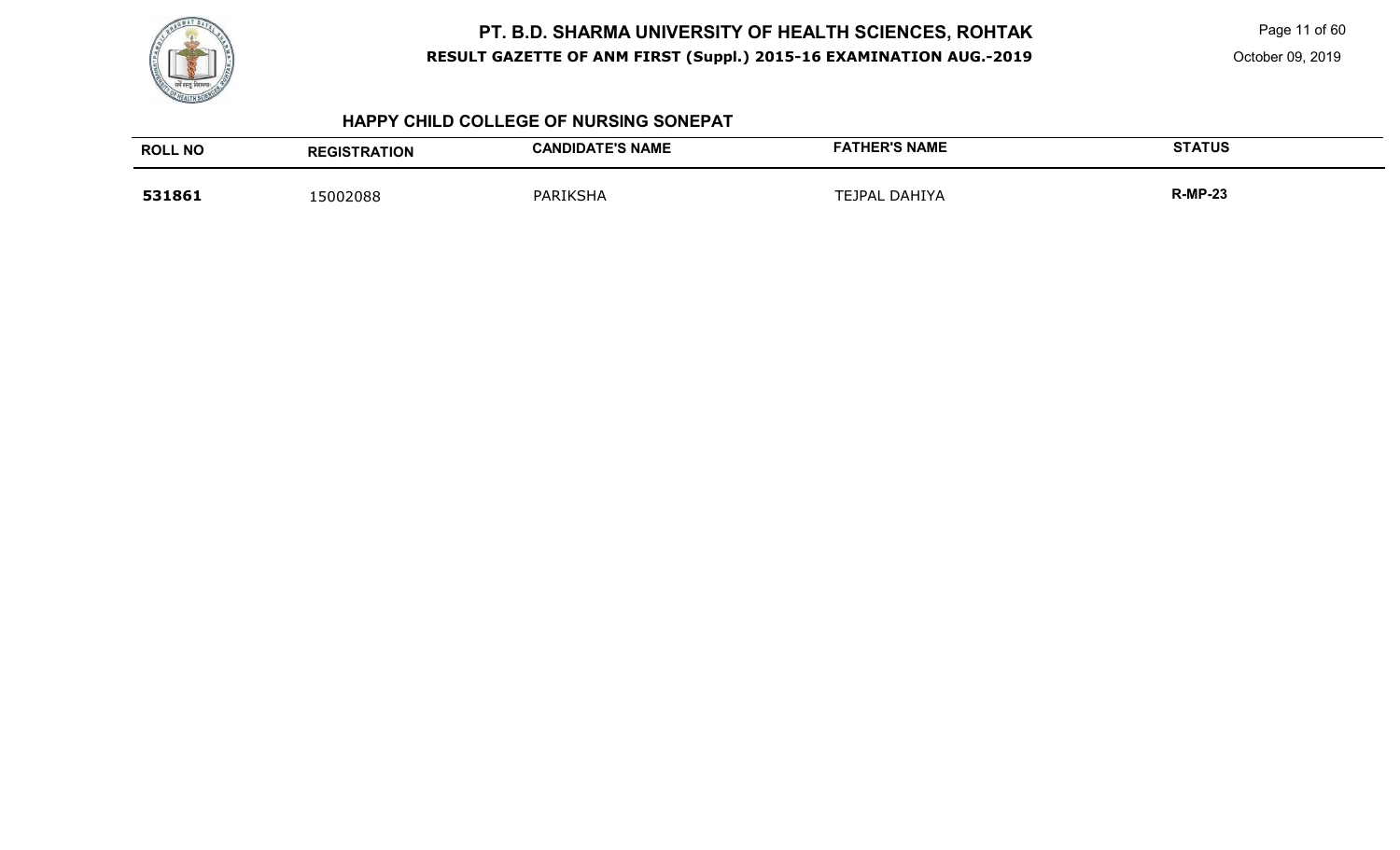

Page 12 of 60

### **CHANDERMUKHI SCHOOL OF NURSING GOHANA**

| <b>ROLL NO</b> | <b>REGISTRATION</b> | <b>CANDIDATE'S NAME</b> | <b>FATHER'S NAME</b> | <b>STATUS</b>       |
|----------------|---------------------|-------------------------|----------------------|---------------------|
| 531971         | 15000393            | NEELAM                  | HAWA SINGH           | 512 / 800           |
| 531972         | 15000424            | SONIA                   | <b>RAMKUWAR</b>      | 504 / 800           |
| 531973         | 15000432            | MANJEET KUMARI          | <b>VAZIR SINGH</b>   | R-MP-21 MP-23 MP-25 |
| 531974         | 15001916            | <b>ANJU</b>             | <b>SATPAL</b>        | 488 / 800           |
| 531975         | 15004493            | SONAM                   | SATBEER SINGH        | <b>UMC</b>          |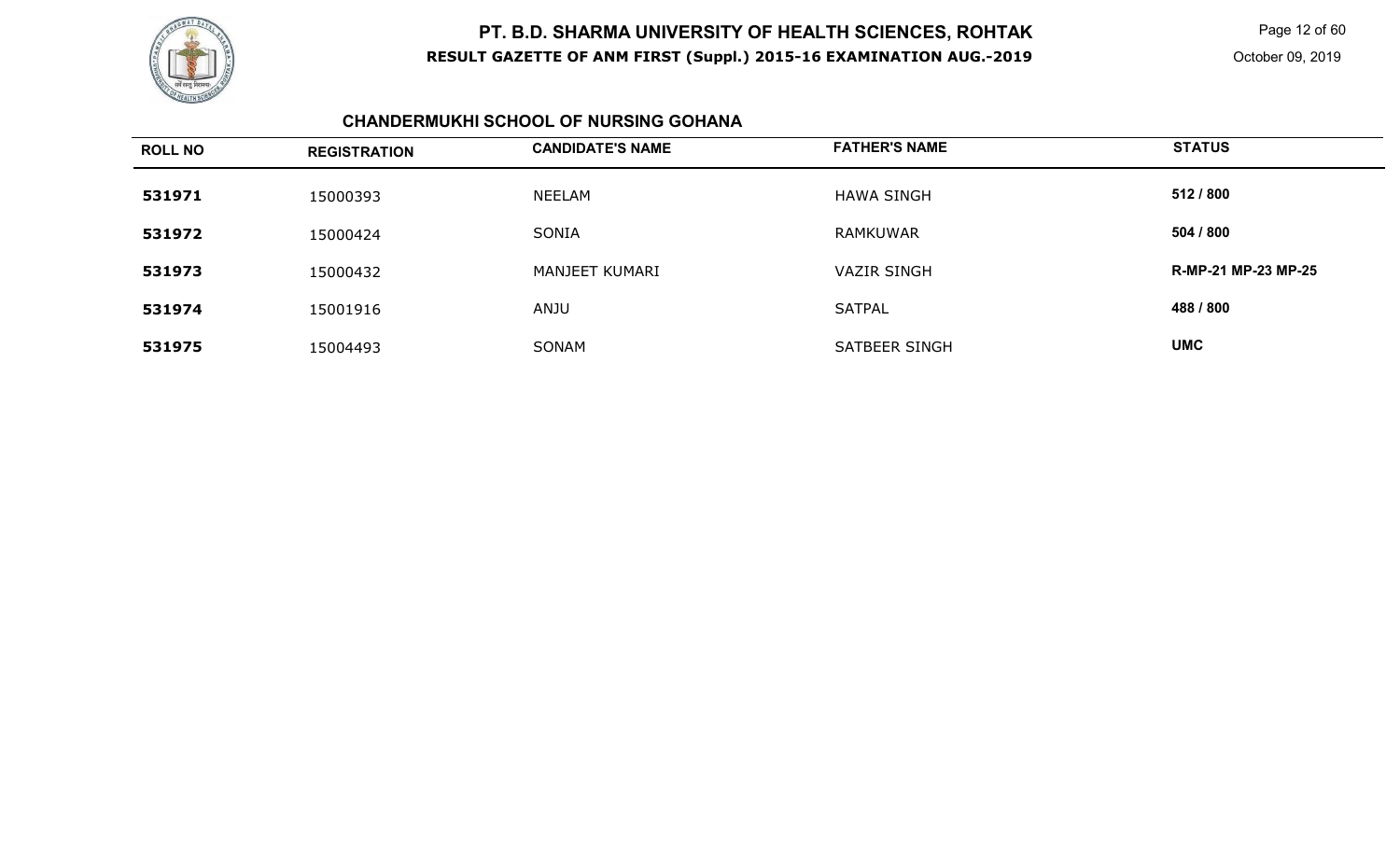

Page 13 of 60

#### **MUKHI SCHOOL OF NURSING GOHANA**

| <b>ROLL NO</b> | <b>REGISTRATION</b> | <b>CANDIDATE'S NAME</b> | <b>FATHER'S NAME</b> | <b>STATUS</b> |
|----------------|---------------------|-------------------------|----------------------|---------------|
| 532101         | 15004780            | <b>KUSUM</b>            | <b>JAIPAL</b>        | 489 / 800     |
| 532102         | 15005017            | KAVITA DEVI             | <b>DHAN SINGH</b>    | 503 / 800     |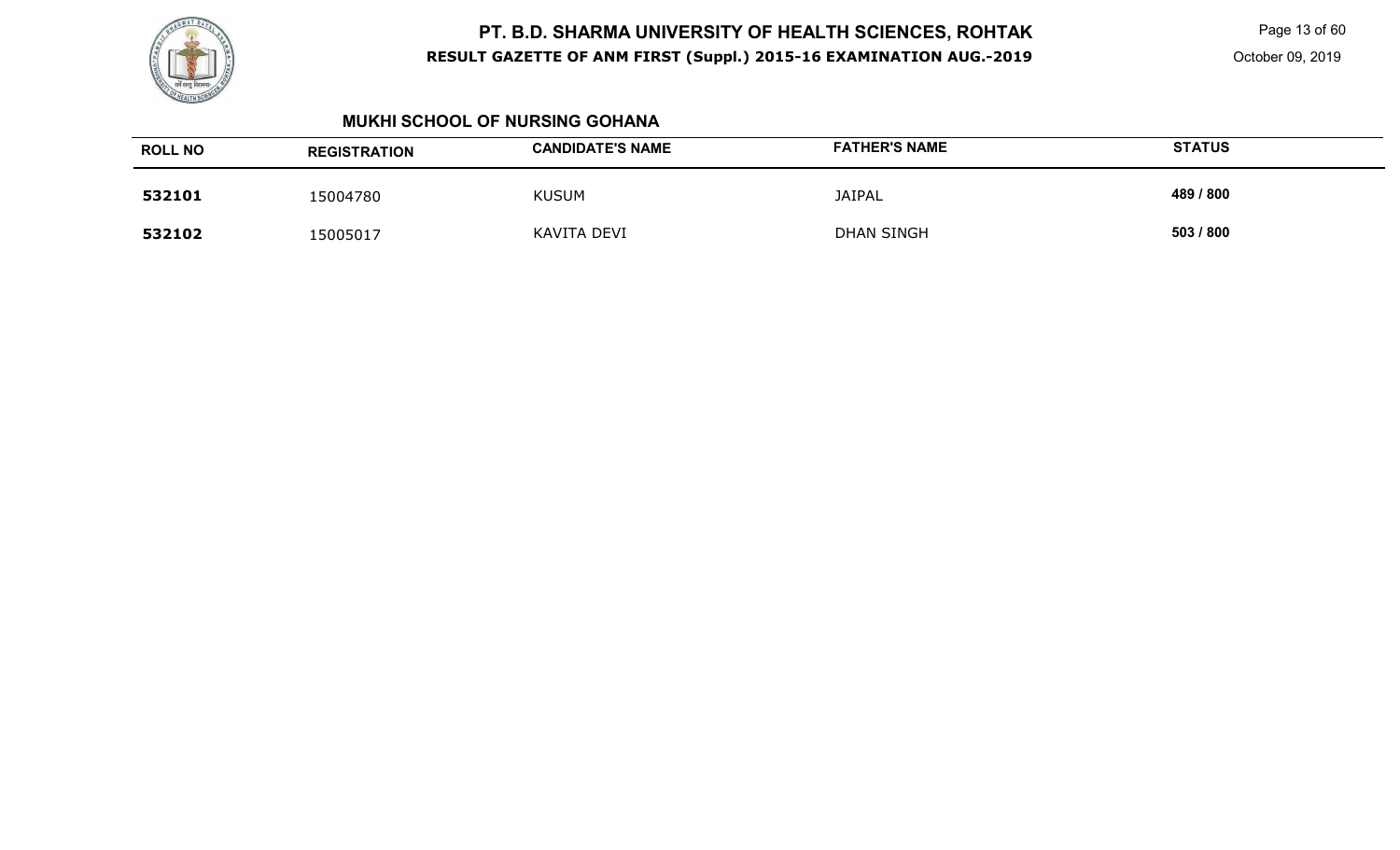

Page 14 of 60

# **BHARAT INSTITUTE OF NURSING, SONIPAT**

| <b>ROLL NO</b> | <b>REGISTRATION</b> | <b>CANDIDATE'S NAME</b> | <b>FATHER'S NAME</b> | <b>STATUS</b>        |
|----------------|---------------------|-------------------------|----------------------|----------------------|
| 532221         | 15001474            | <b>JYOTI</b>            | <b>KRISHAN</b>       | 488 / 800            |
| 532222         | 15004147            | <b>REENA</b>            | <b>BALWAN SINGH</b>  | <b>R-MP-24 MP-26</b> |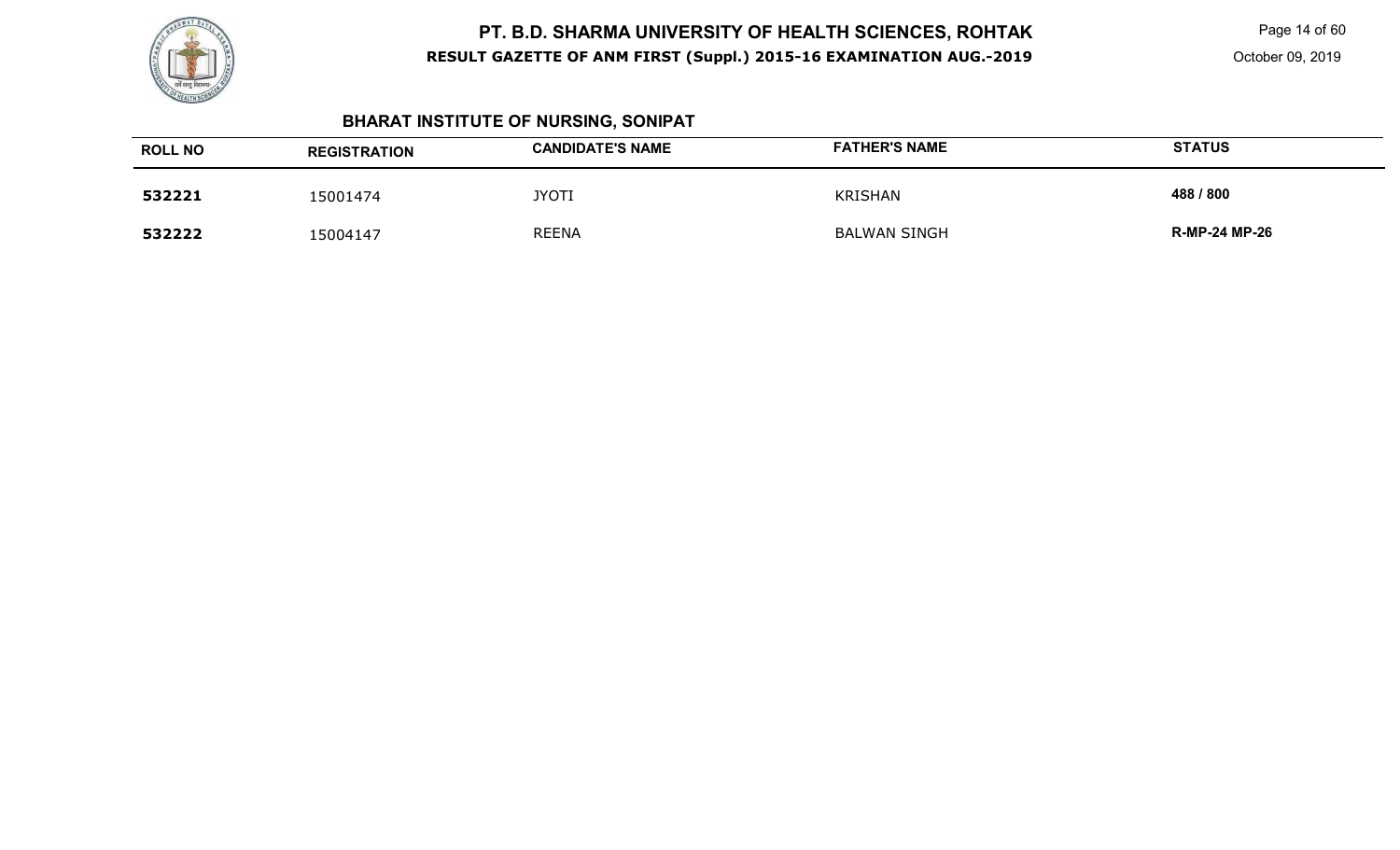

Page 15 of 60

#### **ADARSH SCHOOL OF NURSING MADINA ROHTAK**

| <b>ROLL NO</b> | <b>REGISTRATION</b> | <b>CANDIDATE'S NAME</b> | <b>FATHER'S NAME</b> | <b>STATUS</b> |
|----------------|---------------------|-------------------------|----------------------|---------------|
| 532331         | 15002570            | SUDESH KUMARI           | <b>OMPAL</b>         | 467 / 800     |
| 532332         | 15002571            | <b>SEEMA SAHU</b>       | RAJMAL               | 507 / 800     |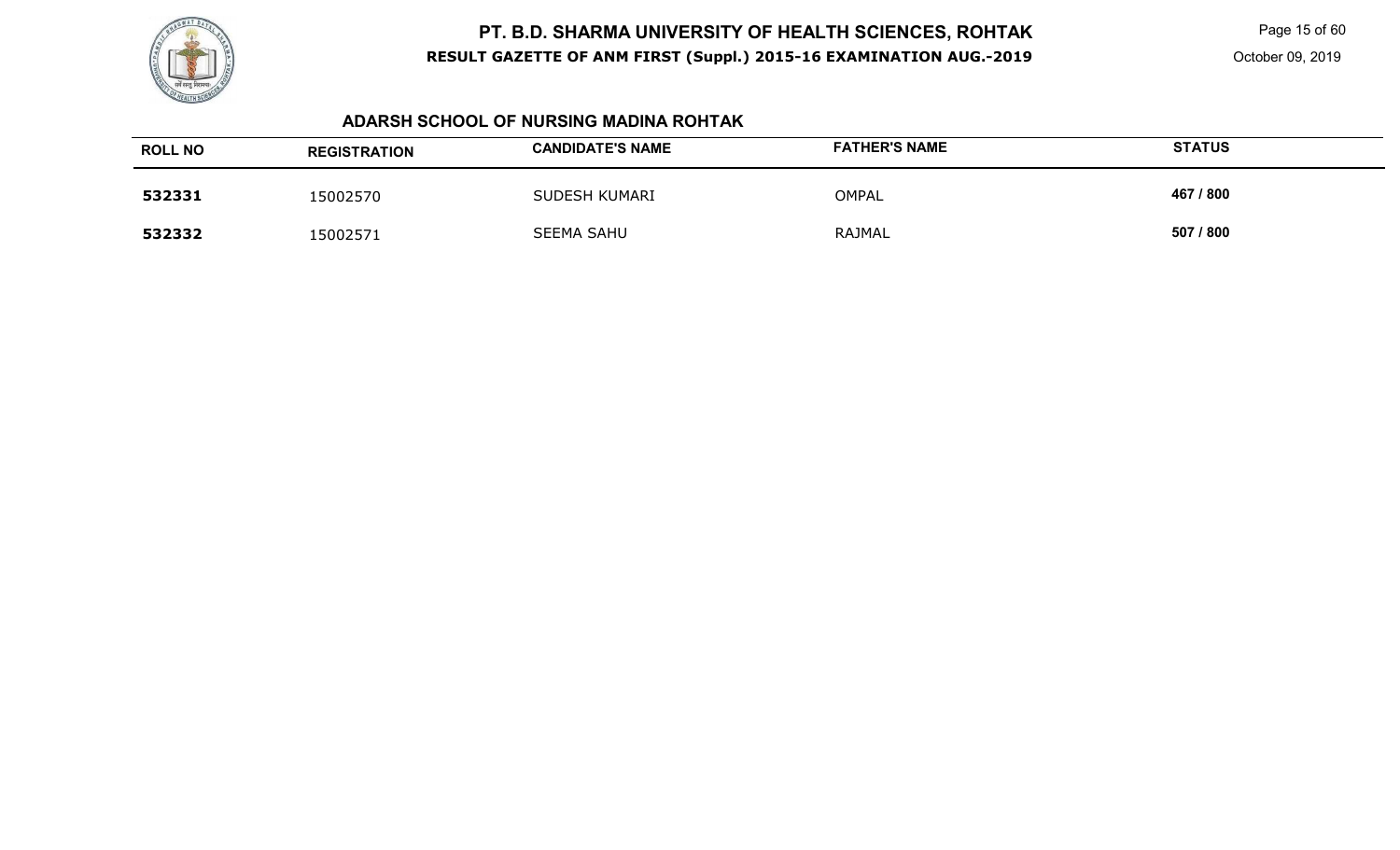

Page 16 of 60

October 09, 2019

# **PARAMOUNT SCHOOL OF NURSING,CHHUCHHAKWAS, JHAJJAR**

| <b>ROLL NO</b> | <b>REGISTRATION</b> | <b>CANDIDATE'S NAME</b> | <b>FATHER'S NAME</b> | <b>STATUS</b> |
|----------------|---------------------|-------------------------|----------------------|---------------|
| 532501         | 15000001            | POOJA                   | <b>RAMESH</b>        | 515 / 800     |
| 532502         | 15000212            | <b>REKHA</b>            | <b>ISHWAR SINGH</b>  | 525 / 800     |
| 532503         | 15000529            | <b>SAPNA DEVI</b>       | <b>ASHOK KUMAR</b>   | 486 / 800     |
| 532504         | 15001060            | <b>MANJU BALA</b>       | AGARI RAM            | 485 / 800     |
| 532505         | 15001455            | <b>POOJA</b>            | <b>UMED SINGH</b>    | 498 / 800     |
| 532506         | 15001576            | RAJNI                   | <b>JAGBIR</b>        | 507 / 800     |
| 532507         | 15002262            | MANISHA                 | <b>SUBHASH</b>       | 484 / 800     |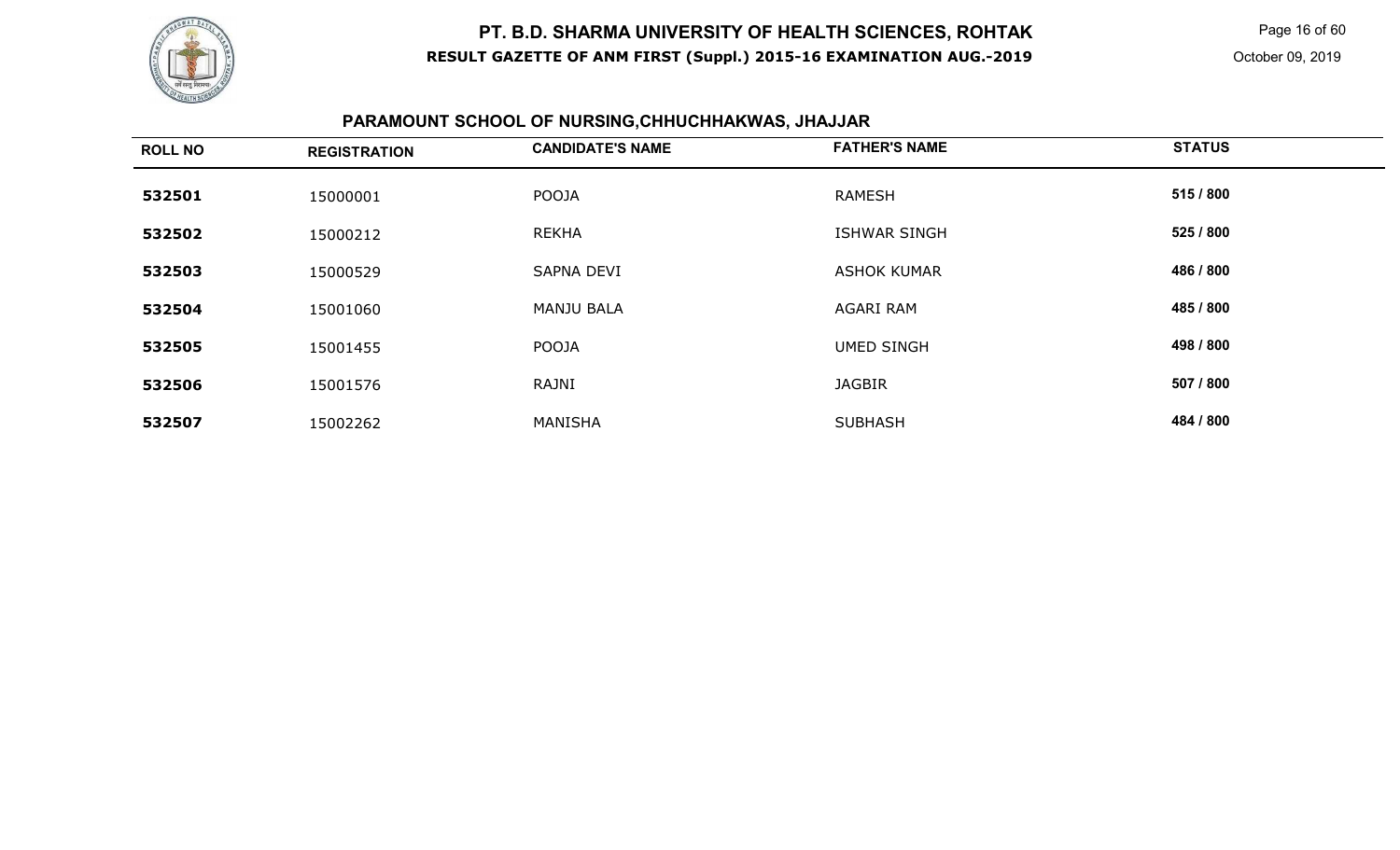

Page 17 of 60

October 09, 2019

#### **SDM SCHOOL OF NURSING KABULPUR ROHTAK**

| <b>ROLL NO</b> | <b>REGISTRATION</b> | <b>CANDIDATE'S NAME</b> | <b>FATHER'S NAME</b> | <b>STATUS</b>                                   |
|----------------|---------------------|-------------------------|----------------------|-------------------------------------------------|
| 532621         | 15002378            | <b>SHAWETA</b>          | <b>JORA SINGH</b>    | <b>R-MP-23</b>                                  |
| 532622         | 15002383            | <b>SITA</b>             | <b>FAKIRCHAND</b>    | 520 / 800                                       |
| 532623         | 15002440            | <b>RITU</b>             | <b>MUKESH KUMAR</b>  | R-MP-21 MP-22 MP-23 MP-24<br><b>MP-25 MP-26</b> |
| 532624         | 15002441            | <b>RACHANA</b>          | <b>BALNAN SINGH</b>  | 498 / 800                                       |
| 532625         | 15002908            | <b>BABLI</b>            | <b>RAM MEHAR</b>     | R-MP-21 MP-23 MP-24 MP-25<br>MP-26              |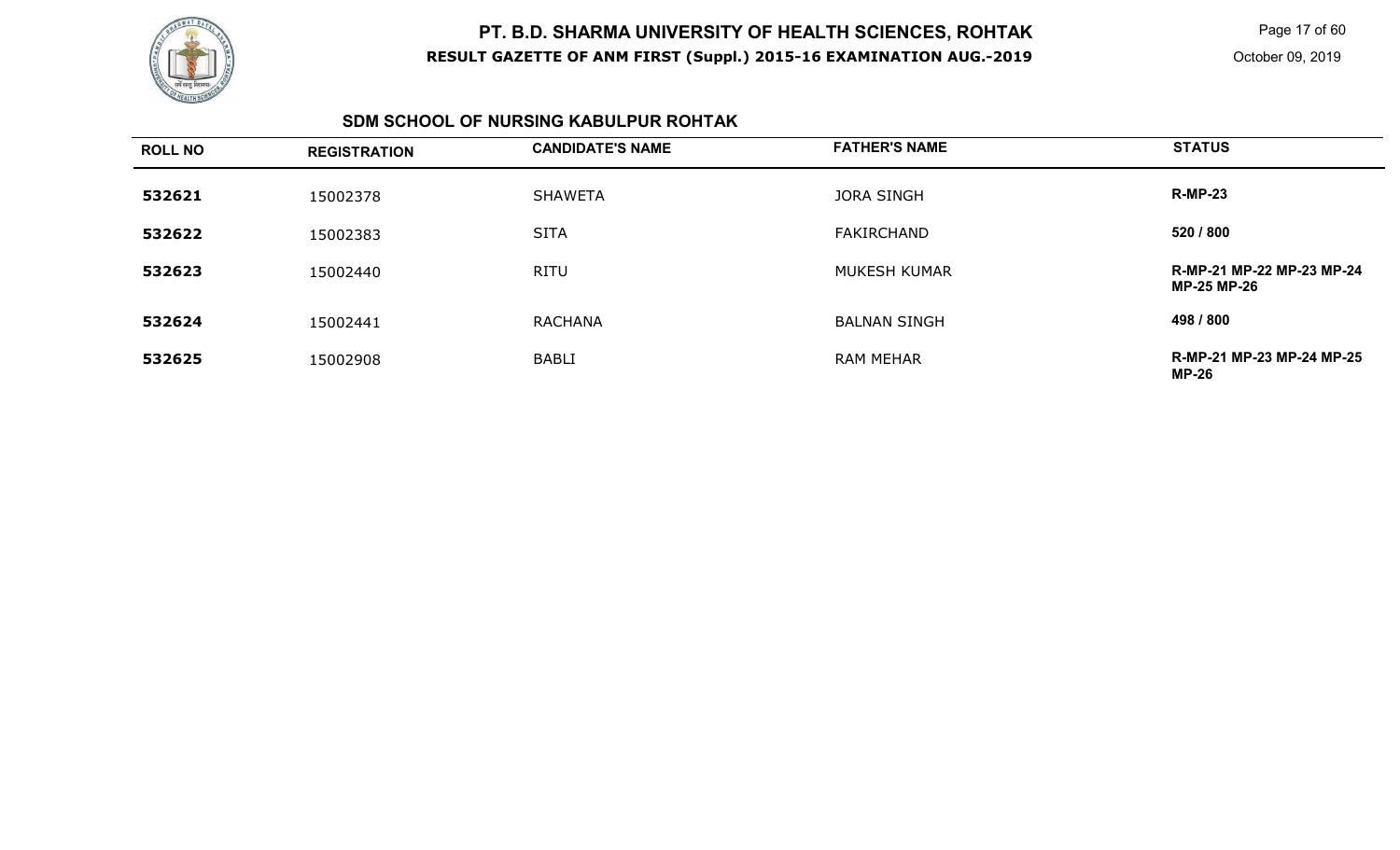

Page 18 of 60

#### **SHREE BALAJI SCHOOL OF NURSING NARWANA JIND**

| <b>ROLL NO</b> | <b>REGISTRATION</b> | <b>CANDIDATE'S NAME</b> | <b>FATHER'S NAME</b> | <b>STATUS</b>        |
|----------------|---------------------|-------------------------|----------------------|----------------------|
| 532741         | 15003961            | <b>MUKESH</b>           | SHISHPAL             | <b>R-MP-21 MP-25</b> |
| 532742         | 15004003            | <b>MEENA</b>            | DAYANAND             | 492 / 800            |
| 532743         | 15004022            | <b>ANCHAL</b>           | <b>DHARAM SINGH</b>  | <b>R-MP-23</b>       |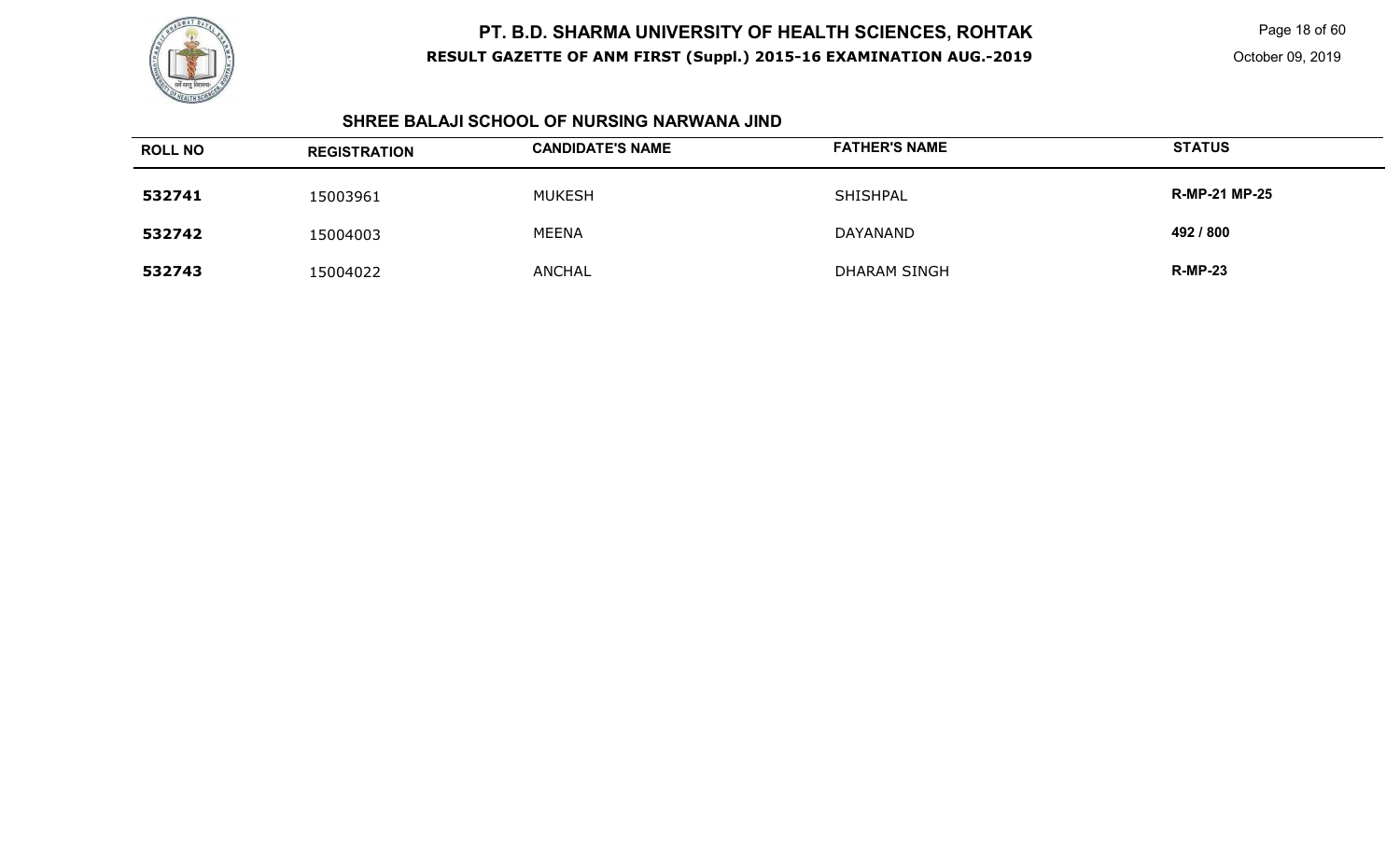

Page 19 of 60

# **B.D.M. COLLEGE OF NURSING, CHHUCHHAKWAS, JHAJJAR**

| <b>ROLL NO</b> | <b>REGISTRATION</b> | <b>CANDIDATE'S NAME</b> | <b>FATHER'S NAME</b> | <b>STATUS</b>        |
|----------------|---------------------|-------------------------|----------------------|----------------------|
| 532801         | 15003181            | LALITA DEVI             | <b>RAJ KAPUR</b>     | 552 / 800            |
| 532802         | 15003287            | <b>RAKESH KUMARI</b>    | <b>ZILE SINGH</b>    | 594 / 800            |
| 532803         | 15005440            | SANGITA DEVI            | <b>RAGHBIR SINGH</b> | 567 / 800            |
| 532804         | 15005503            | ANNU DEVI               | RAJ KAPOOR           | 548 / 800            |
| 532805         | 15005505            | ARCHANA                 | JAI HIND             | <b>R-MP-21 MP-25</b> |
| 532806         | 1500555             | <b>RAJESH KUMARI</b>    | <b>HARJEET</b>       | 599 / 800            |
| 532807         | 15000947            | PINKEY DEVI             | <b>RAM KUMAR</b>     | <b>R-MP-21 MP-25</b> |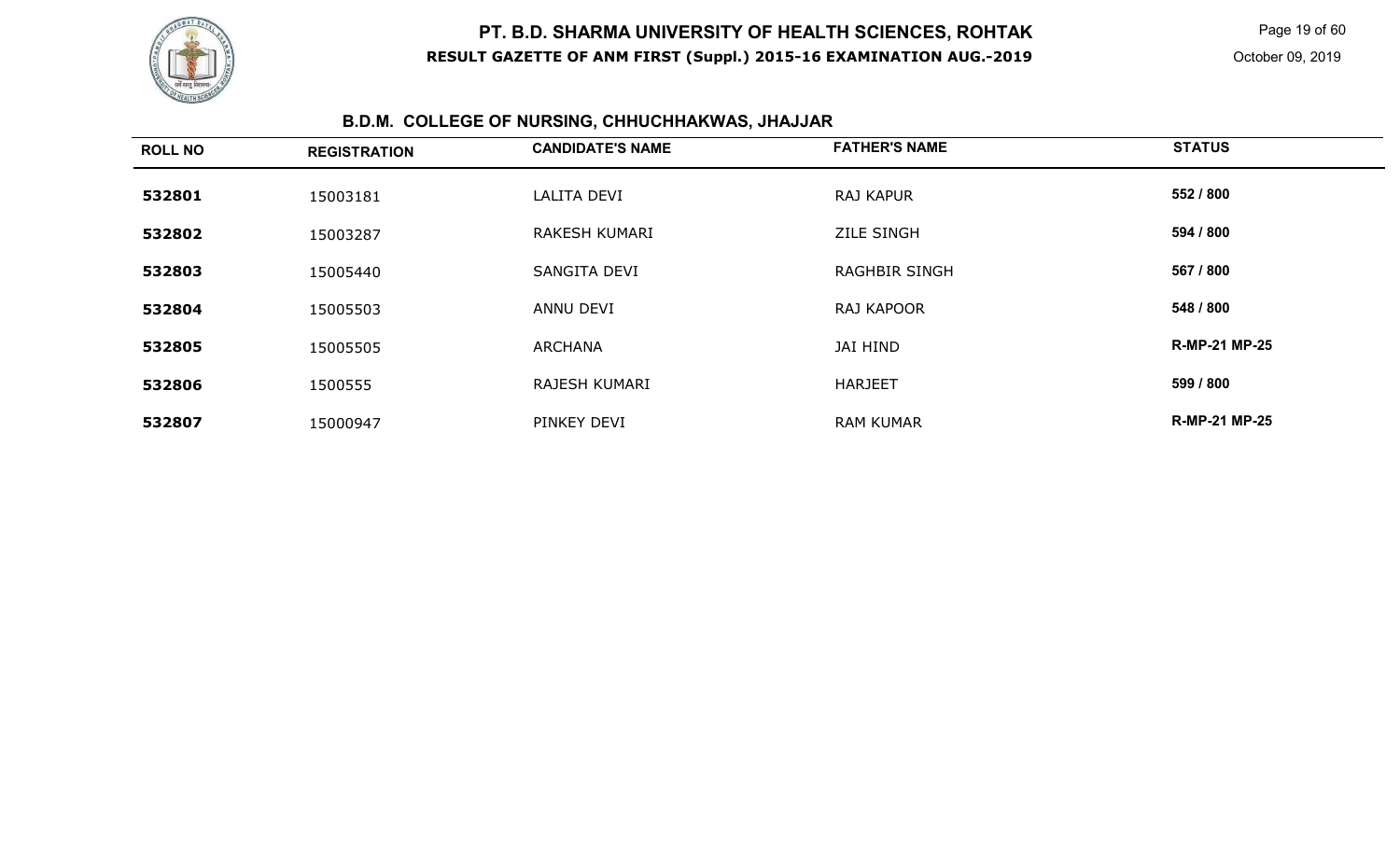

Page 20 of 60

October 09, 2019

#### **CHETNA SCHOOL OF NURSING PILLUKHERA JIND**

| <b>ROLL NO</b> | <b>REGISTRATION</b> | <b>CANDIDATE'S NAME</b> | <b>FATHER'S NAME</b> | <b>STATUS</b> |
|----------------|---------------------|-------------------------|----------------------|---------------|
| 532921         | 16004711            | MEENA KUMARI            | JAGDISH CHANDER      | <b>ABS</b>    |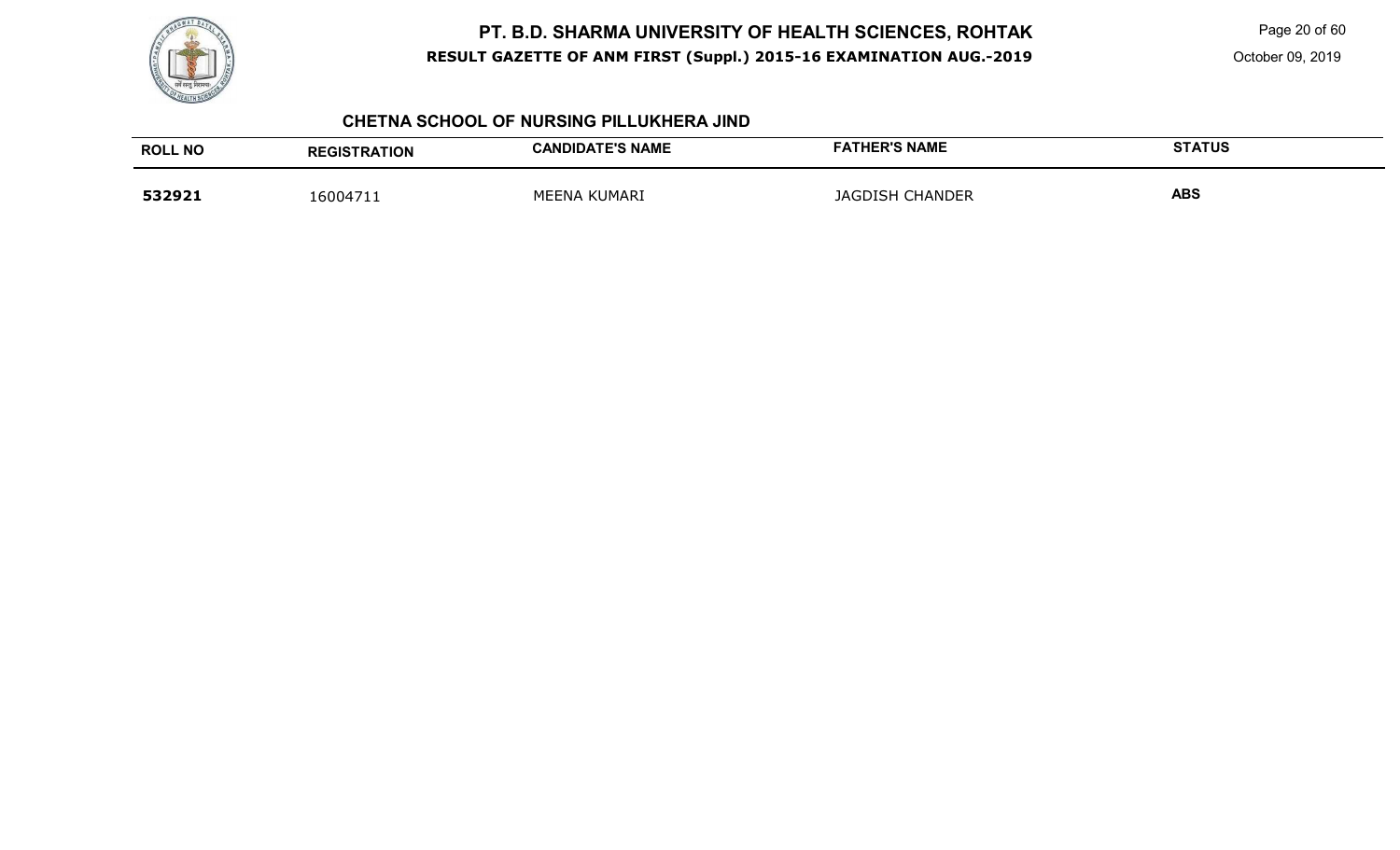

Page 21 of 60

#### **MAYACHAND MEMORIAL NURSING SCHOOL JIND**

| <b>ROLL NO</b> | <b>REGISTRATION</b> | <b>CANDIDATE'S NAME</b> | <b>FATHER'S NAME</b> | <b>STATUS</b>        |
|----------------|---------------------|-------------------------|----------------------|----------------------|
| 533041         | 15004712            | ANITA                   | <b>BALBIR</b>        | <b>R-MP-21 MP-25</b> |
| 533042         | 15005433            | <b>POOJA</b>            | <b>DHARMBIR</b>      | 504 / 800            |
| 533043         | 15005462            | <b>SUMAN DEVI</b>       | <b>KARAN SINGH</b>   | <b>R-MP-21 MP-25</b> |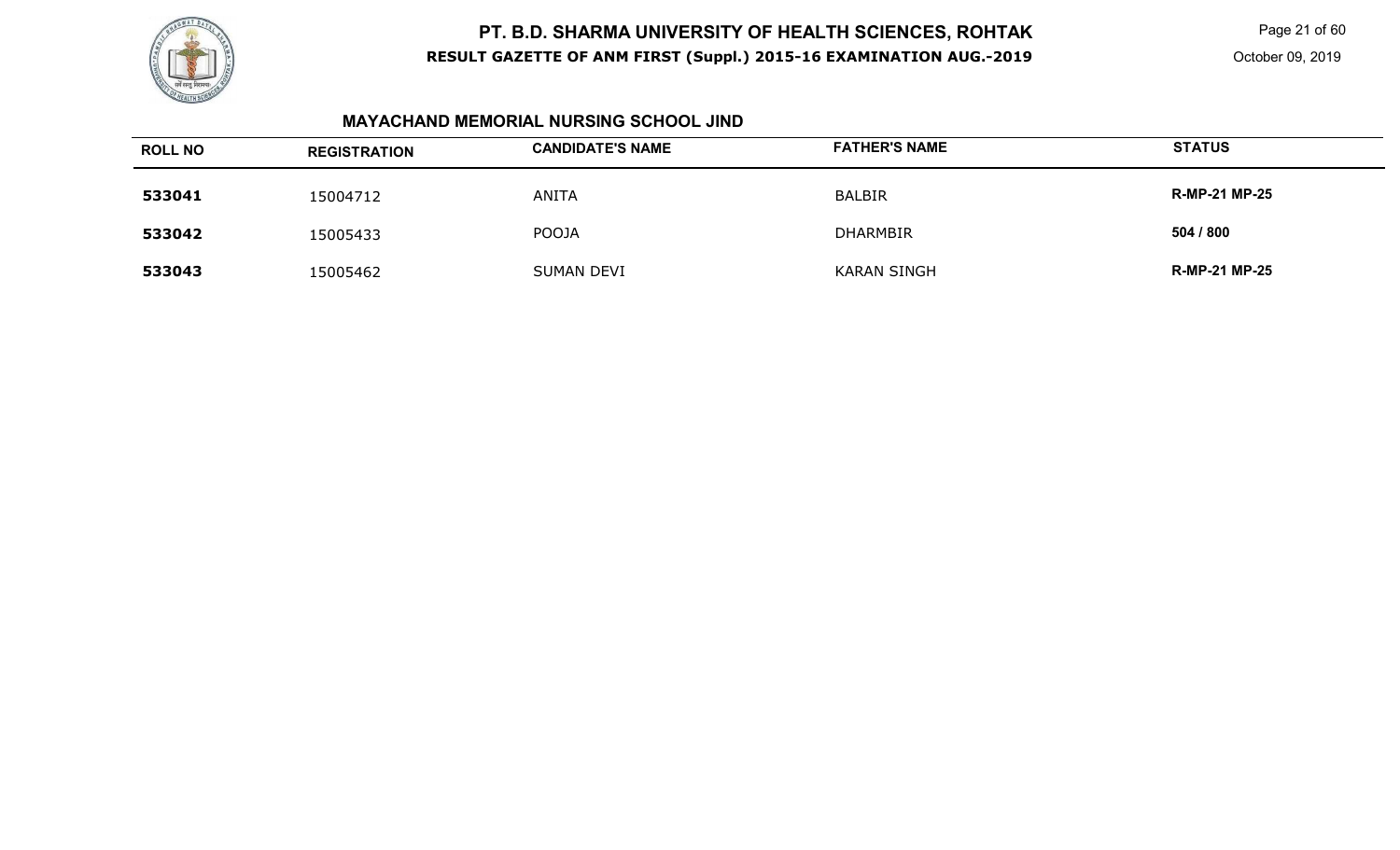

Page 22 of 60

October 09, 2019

# **SUNRISE SCHOOL OF NURSING KASNI, JHAJJAR**

| <b>ROLL NO</b> | <b>REGISTRATION</b> | <b>CANDIDATE'S NAME</b> | <b>FATHER'S NAME</b> | <b>STATUS</b>        |
|----------------|---------------------|-------------------------|----------------------|----------------------|
| 533161         | 15000591            | <b>POOJA</b>            | <b>KRISHAN</b>       | <b>R-MP-21 MP-25</b> |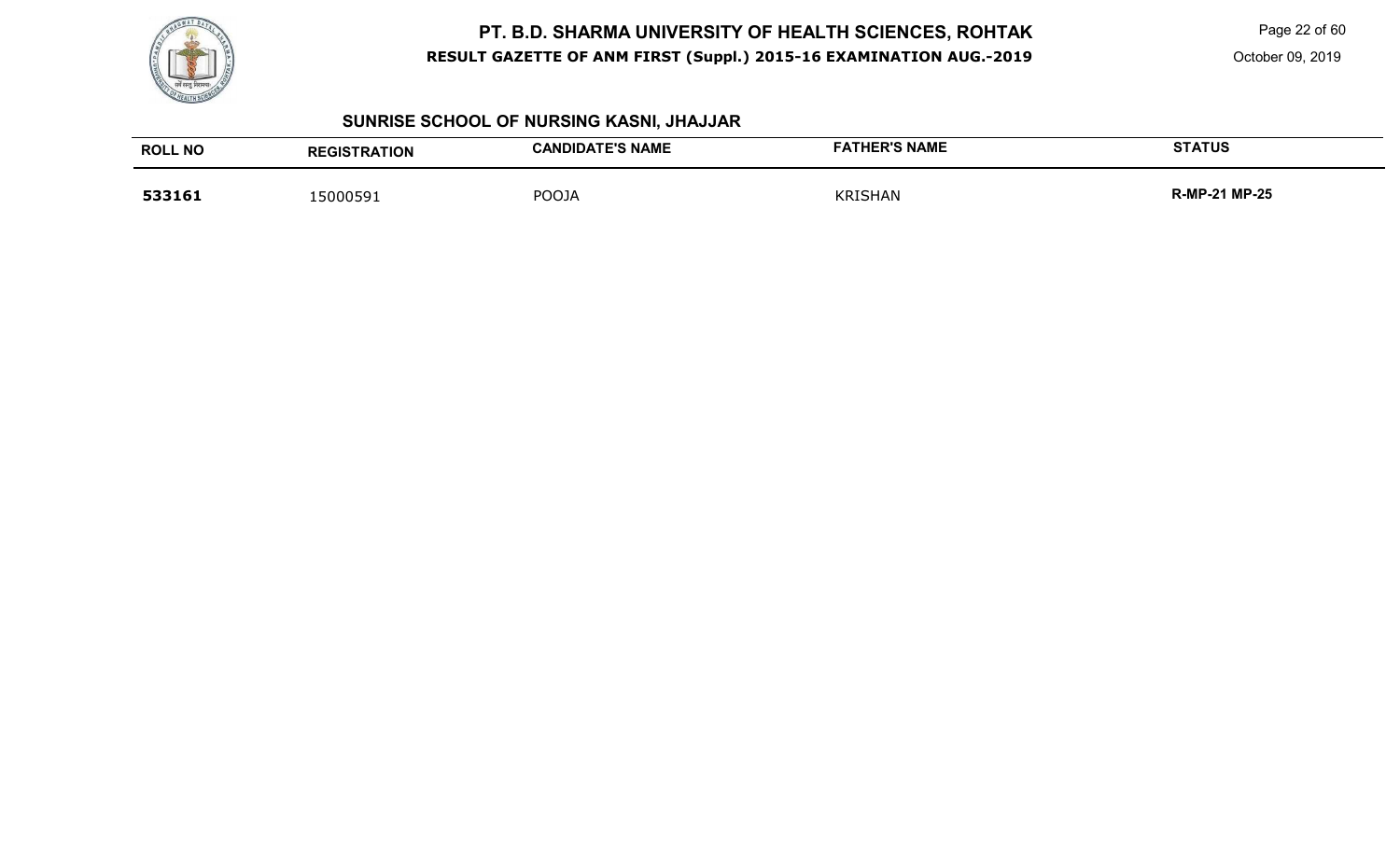

Page 23 of 60

October 09, 2019

# **GAJRAJ INSTITUTE OF NURSING,GOHANA**

| <b>ROLL NO</b> | <b>REGISTRATION</b> | <b>CANDIDATE'S NAME</b> | <b>FATHER'S NAME</b> | <b>STATUS</b> |
|----------------|---------------------|-------------------------|----------------------|---------------|
| 538212         | 15001484            | <b>MENKA</b>            | <b>SUBE SINGH</b>    | 456 / 800     |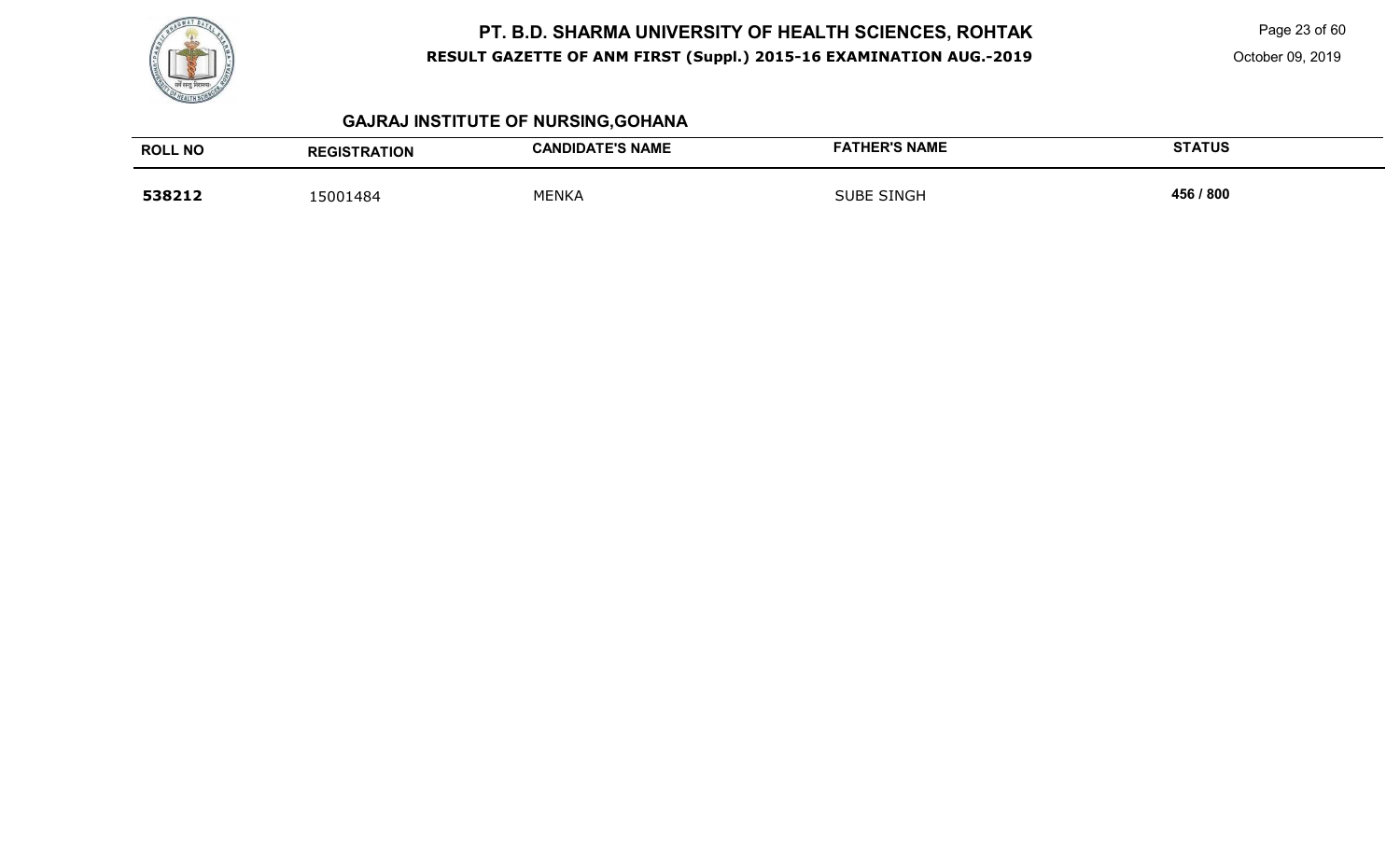

Page 24 of 60

October 09, 2019

#### **SATYA SCHOOL OF NURSING SISAR KHAS MEHAM**

| <b>ROLL NO</b> | <b>REGISTRATION</b> | <b>CANDIDATE'S NAME</b> | <b>FATHER'S NAME</b> | <b>STATUS</b>                             |
|----------------|---------------------|-------------------------|----------------------|-------------------------------------------|
| 533331         | 15004643            | <b>REKHA</b>            | <b>BHIM SINGH</b>    | 510 / 800                                 |
| 533332         | 15004644            | POOJA RANI              | <b>KAPOOR SINGH</b>  | R-MP-21 MP-23 MP-24 MP-25<br><b>MP-26</b> |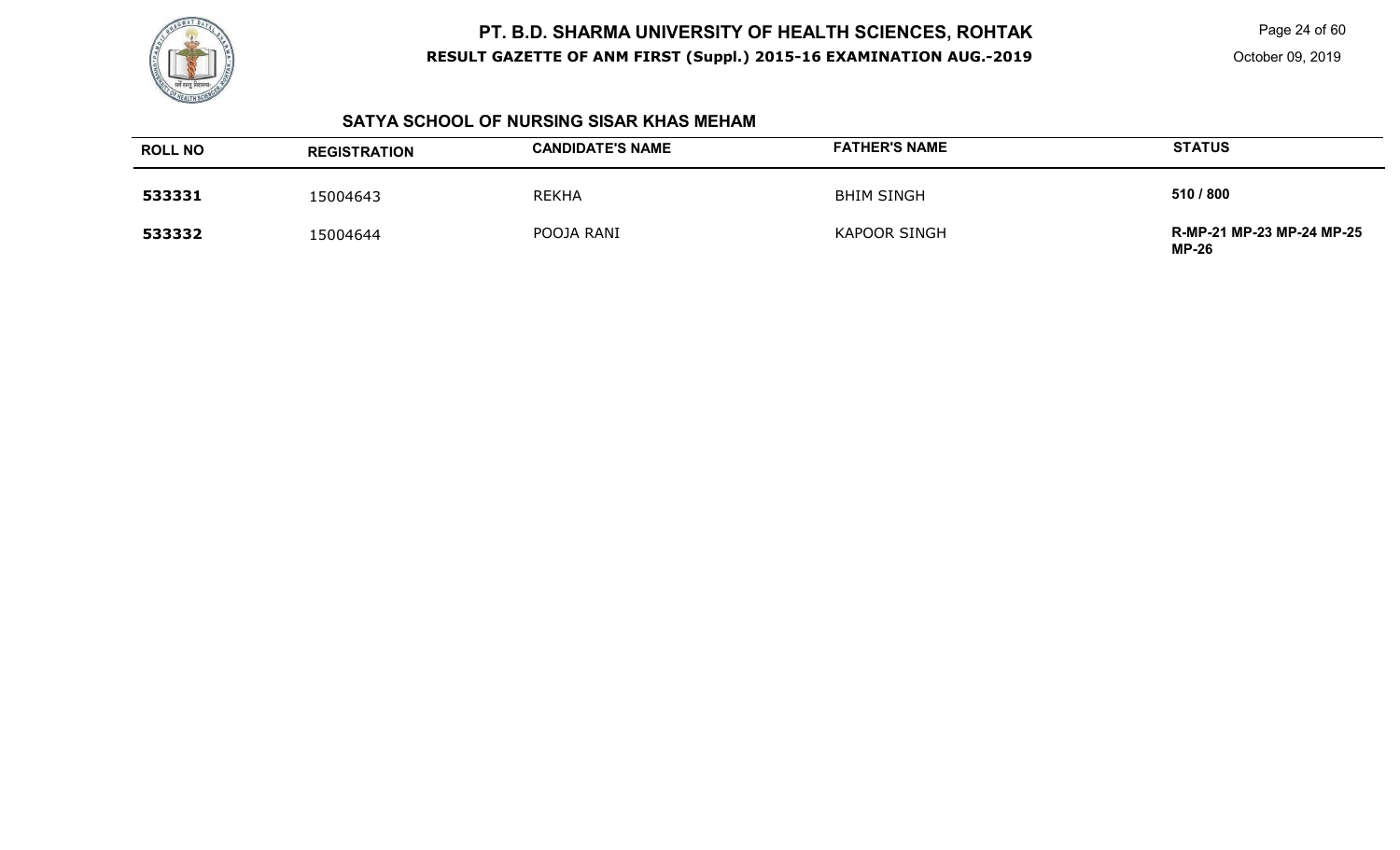

Page 25 of 60

### **SANT GANGA NATH SCH. OF NURSING KITLANA BHIWANI**

| <b>ROLL NO</b> | <b>REGISTRATION</b> | <b>CANDIDATE'S NAME</b> | <b>FATHER'S NAME</b> | <b>STATUS</b>  |
|----------------|---------------------|-------------------------|----------------------|----------------|
| 533511         | 15004193            | PREETI                  | <b>SATYAWAN</b>      | 488 / 800      |
| 533512         | 15004204            | SANTOSH                 | <b>UDAY SINGH</b>    | 486 / 800      |
| 533513         | 15004212            | <b>MUKESH</b>           | <b>SATYWAN</b>       | 491 / 800      |
| 533514         | 15005073            | <b>SHEELA</b>           | <b>MANGE RAM</b>     | 489 / 800      |
| 533515         | 15005078            | <b>PUSHPA</b>           | JAIBIR SINGH         | <b>R-MP-22</b> |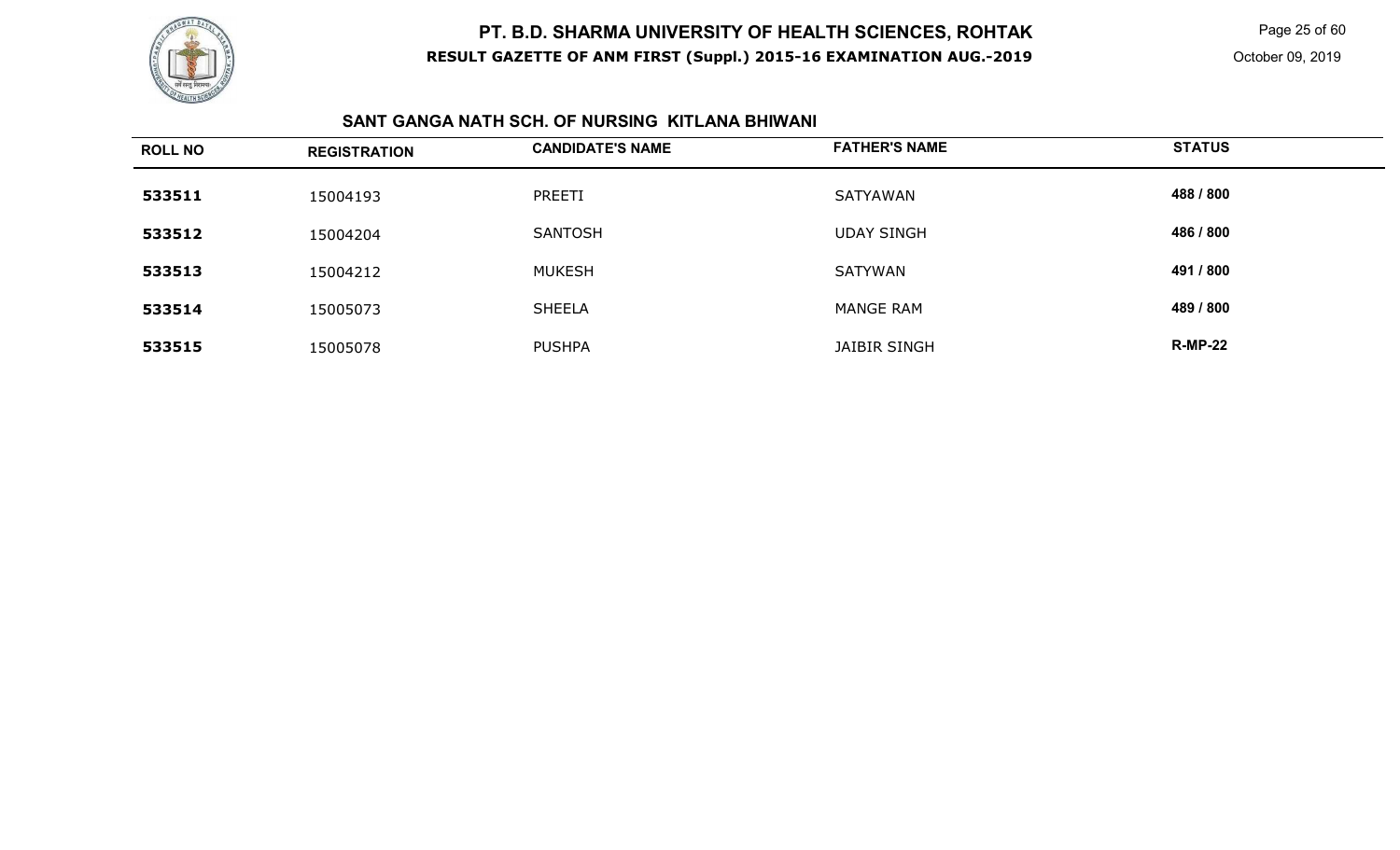

Page 26 of 60

October 09, 2019

#### **CCC NURSING COLLEGE SINGHANI BHIWANI**

| <b>ROLL NO</b> | <b>REGISTRATION</b> | <b>CANDIDATE'S NAME</b> | <b>FATHER'S NAME</b>  | <b>STATUS</b>        |
|----------------|---------------------|-------------------------|-----------------------|----------------------|
| 533631         | 15001449            | ANSHU                   | <b>SURENDER KUMAR</b> | 498 / 800            |
| 533632         | 15001478            | SUNITA DEVI             | <b>NARESH KUMAR</b>   | <b>R-MP-24 MP-26</b> |
| 533633         | 15001726            | <b>KAVITA</b>           | <b>ISHWAR SINGH</b>   | 517 / 800            |
| 533634         | 15001728            | SONIYA                  | <b>KABOOL SINGH</b>   | <b>R-MP-24 MP-26</b> |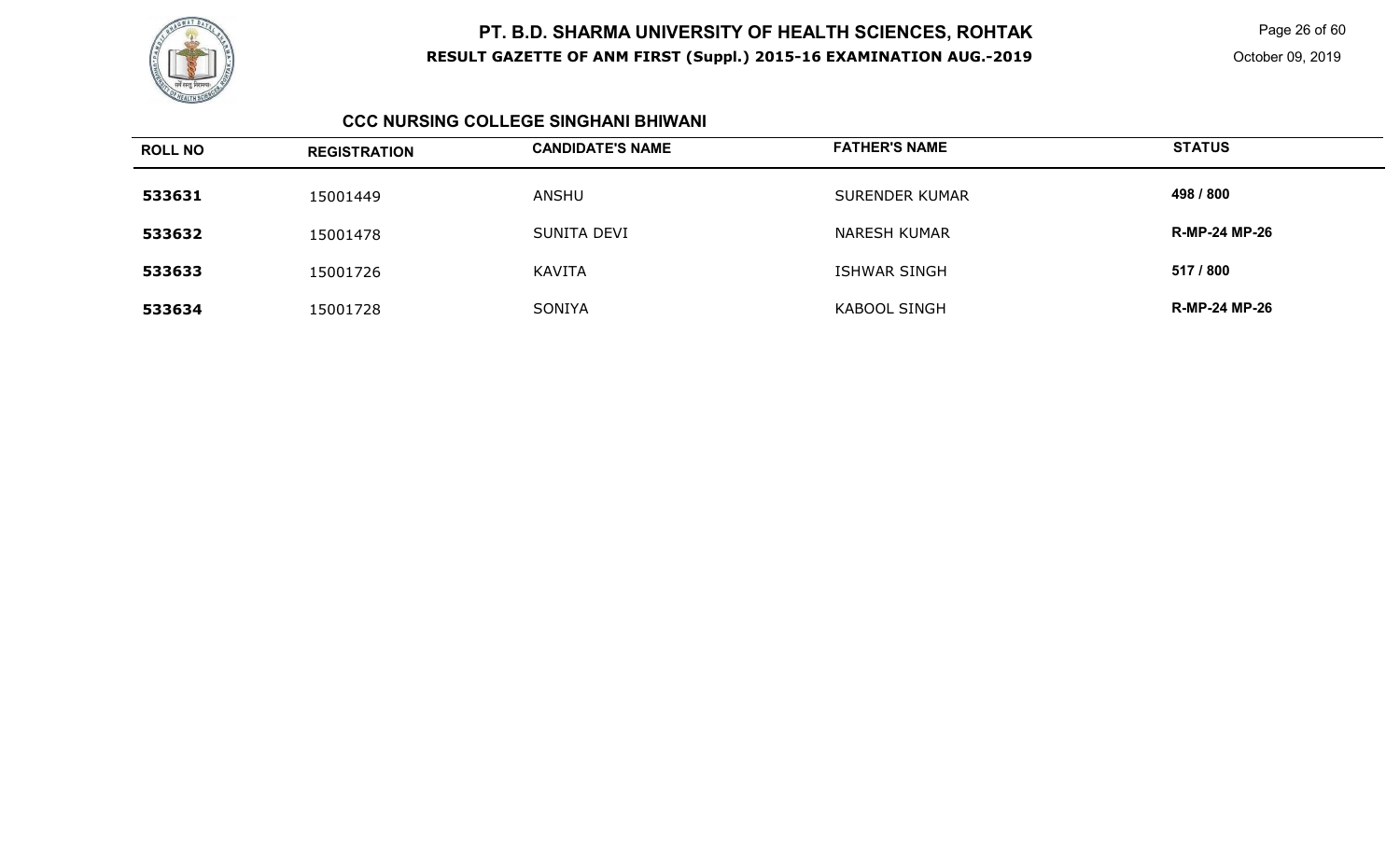

Page 27 of 60

#### **SHARBATI SCHOOL OF NURSING MAHENDERGARH**

| <b>ROLL NO</b> | <b>REGISTRATION</b> | <b>CANDIDATE'S NAME</b> | <b>FATHER'S NAME</b>   | <b>STATUS</b>                             |
|----------------|---------------------|-------------------------|------------------------|-------------------------------------------|
| 533761         | 15003251            | PRAMILA KUMARI          | <b>DALIP SINGH</b>     | R-MP-22 MP-23 MP-24 MP-26                 |
| 533762         | 15003662            | MANJEET KUMARI          | <b>ASHOK KUMAR</b>     | R-MP-21 MP-22 MP-24 MP-25<br><b>MP-26</b> |
| 533763         | 15004636            | <b>USHA SHARMA</b>      | <b>GAJANAND SHARMA</b> | 540 / 800                                 |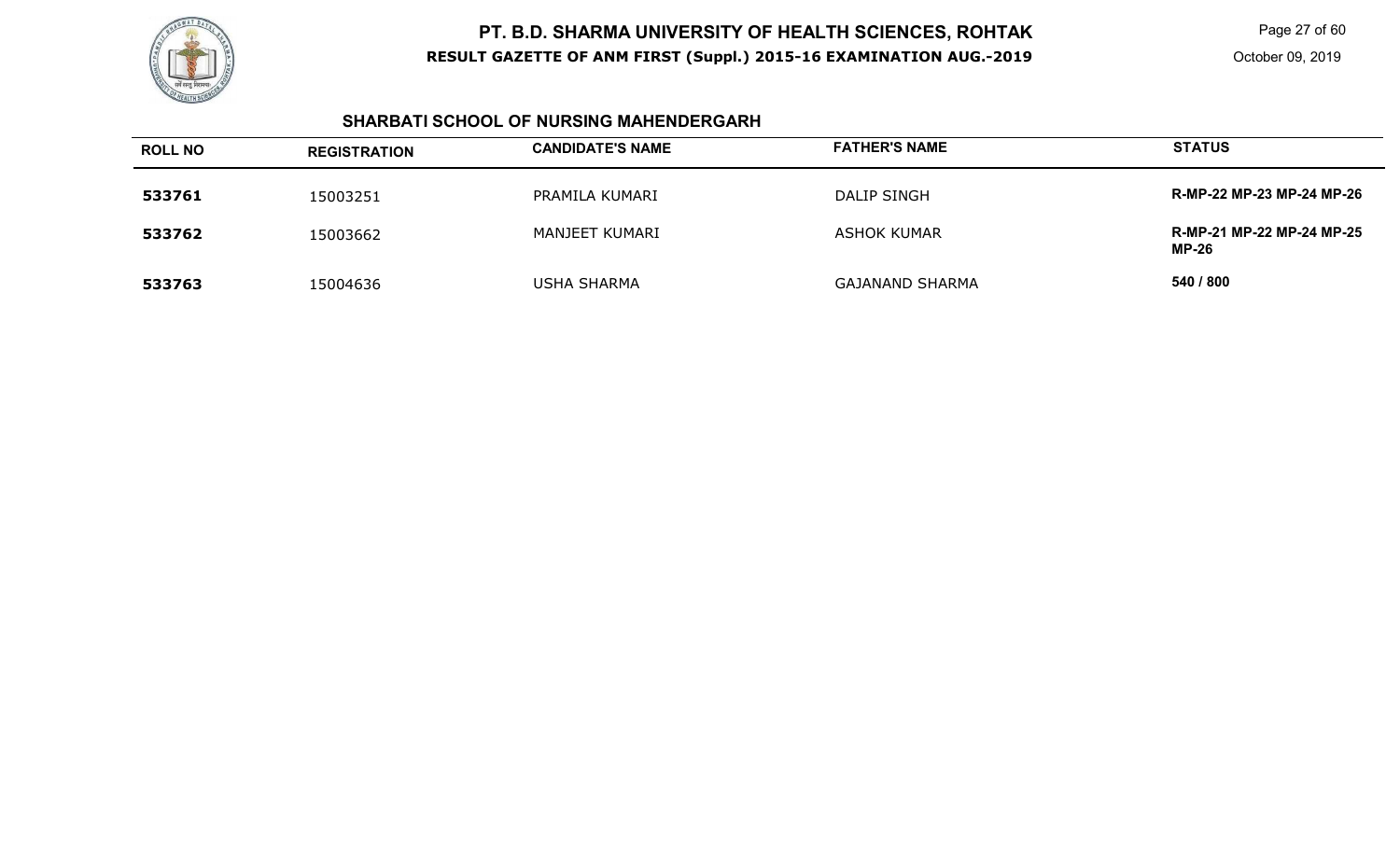

Page 28 of 60

### **SMT. SHANTI DEVI SCHOOL OF NURSING SAHARANWAS REWARI**

| <b>ROLL NO</b> | <b>REGISTRATION</b> | <b>CANDIDATE'S NAME</b> | <b>FATHER'S NAME</b> | <b>STATUS</b> |
|----------------|---------------------|-------------------------|----------------------|---------------|
| 533891         | 15000262            | <b>MEERA</b>            | RAM PHOOL            | 467 / 800     |
| 533892         | 15002904            | <b>ANITA</b>            | <b>JILE SINGH</b>    | 473 / 800     |
| 533893         | 15004405            | SANJULATA               | <b>ROSHAN LAL</b>    | 466 / 800     |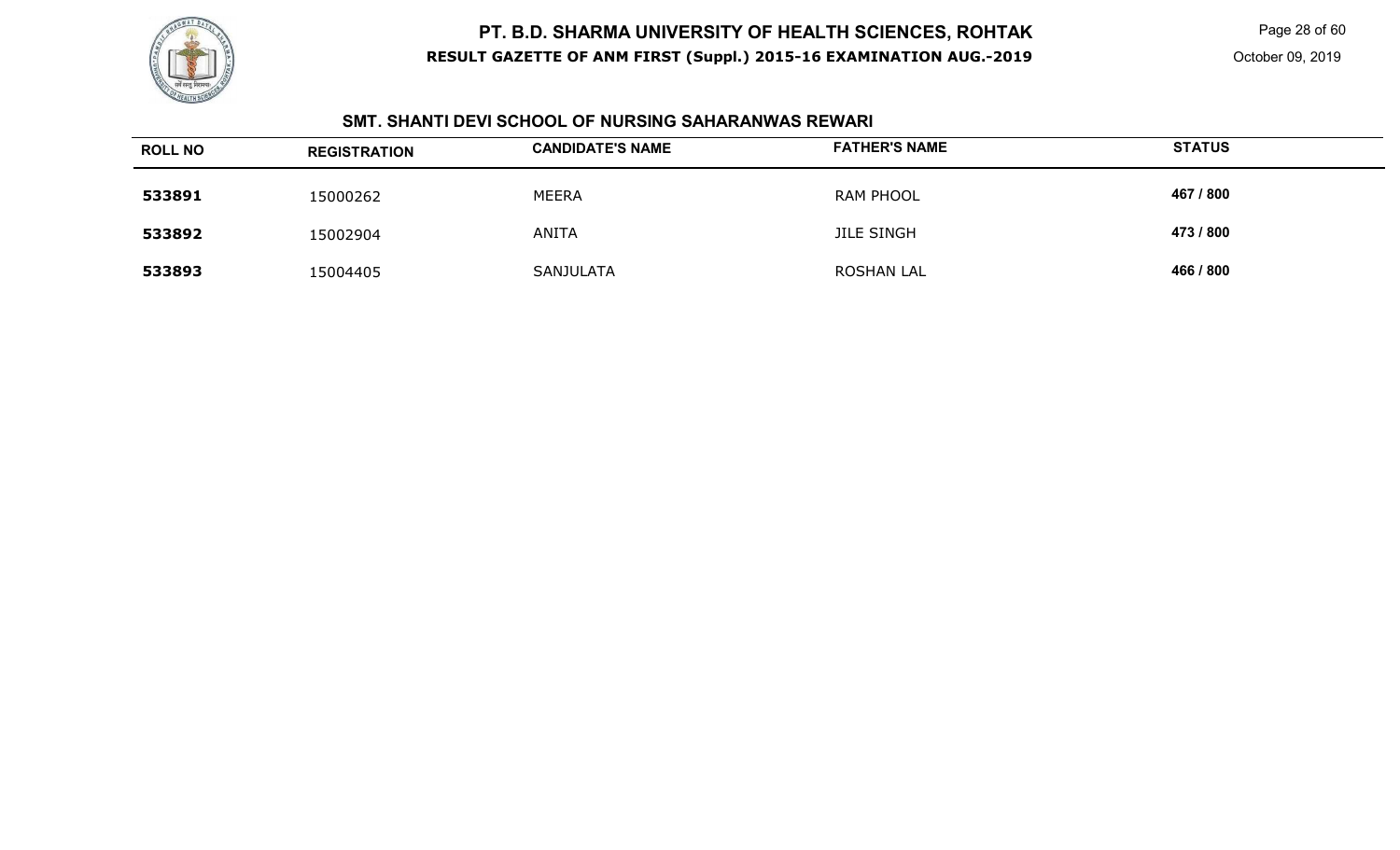

Page 29 of 60

### **PHOGAT SCHOOL OF NURSING, LOHARU, BHIWANI**

| <b>ROLL NO</b> | <b>REGISTRATION</b> | <b>CANDIDATE'S NAME</b> | <b>FATHER'S NAME</b> | <b>STATUS</b>              |
|----------------|---------------------|-------------------------|----------------------|----------------------------|
| 534011         | 15001256            | <b>UDIT</b>             | BALWAN SINGH         | <b>R-MP-21 MP-25</b>       |
| 534012         | 15004153            | PRIYANKA                | SITA RAM             | <b>R-MP-21 MP-22 MP-25</b> |
| 534013         | 15004258            | KIRAN                   | AMAR SINGH           | <b>RLA</b>                 |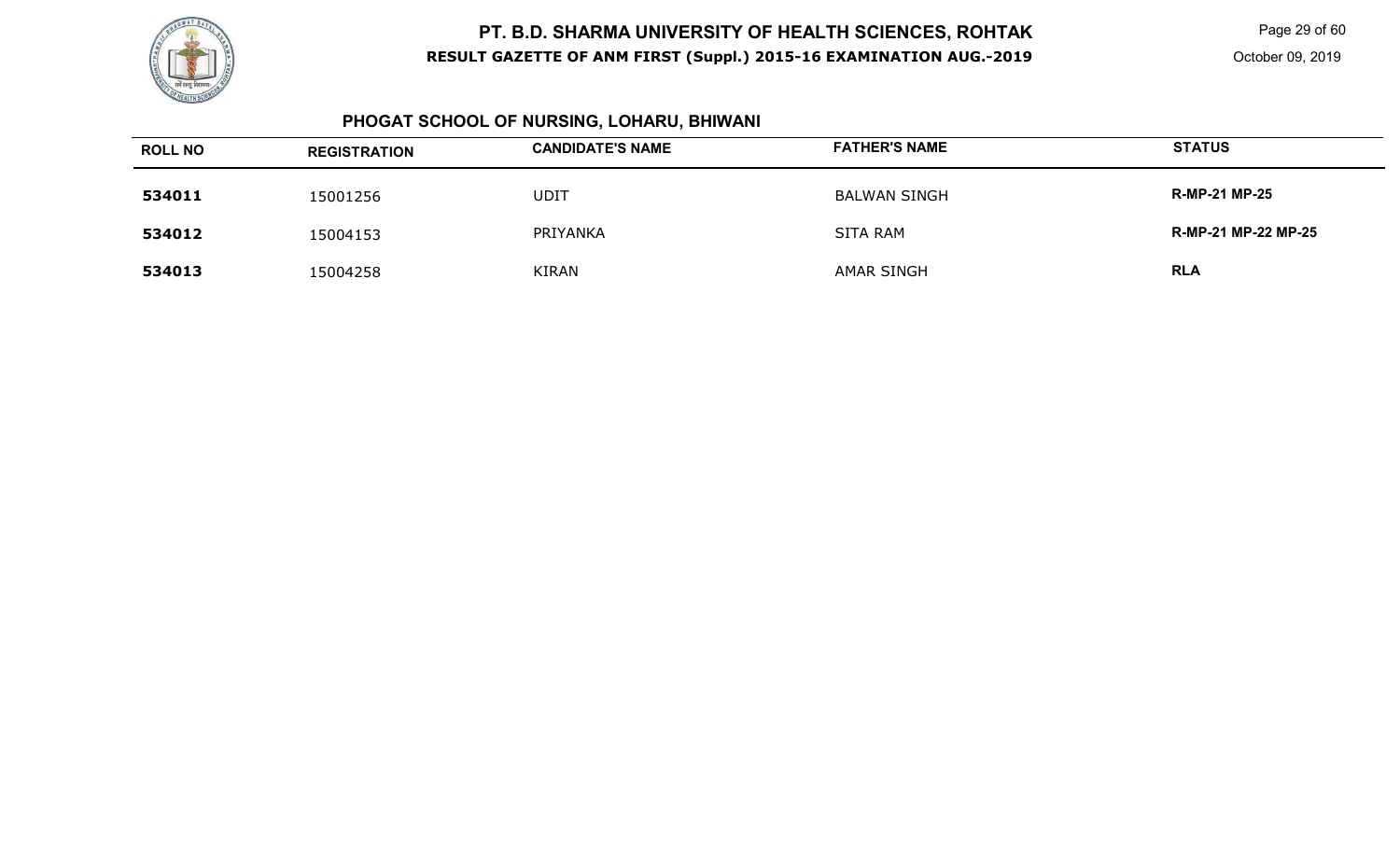

Page 30 of 60

October 09, 2019

### **RACHNA INST. OF NURSING NANGAL SIROHI MAHINDERGARH**

| <b>ROLL NO</b> | <b>REGISTRATION</b> | <b>CANDIDATE'S NAME</b> | <b>FATHER'S NAME</b> | <b>STATUS</b>             |
|----------------|---------------------|-------------------------|----------------------|---------------------------|
| 534131         | 15003497            | <b>CHAMELEE</b>         | <b>GOKAL RAM</b>     | <b>R-MP-23</b>            |
| 534132         | 15003500            | SANTOSH KUMARI          | <b>GYARSI LAL</b>    | R-MP-22 MP-23 MP-24 MP-26 |
| 534133         | 15003505            | <b>POOJA</b>            | <b>SANT LAL</b>      | <b>RLA</b>                |
| 534134         | 15003516            | PRITIRANI               | <b>ROHTASH</b>       | 518 / 800                 |
| 534135         | 15004226            | <b>SANGEETA</b>         | <b>VED PRAKASH</b>   | 478 / 800                 |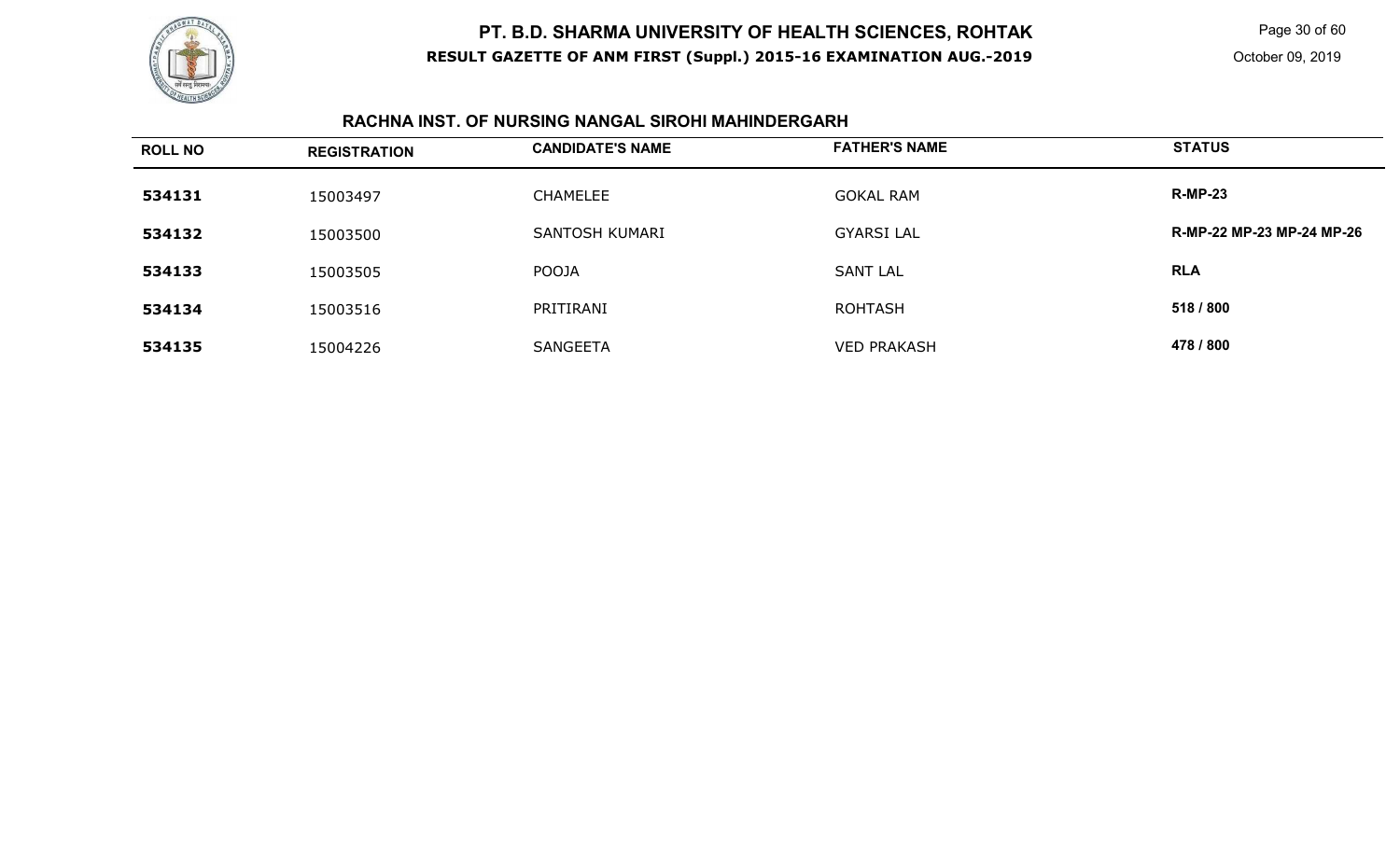

 Page 31 of 60 October 09, 2019

### **ADARSH SCHOOL OF NURSING NARNAUL**

| <b>ROLL NO</b> | <b>REGISTRATION</b> | <b>CANDIDATE'S NAME</b> | <b>FATHER'S NAME</b>  | <b>STATUS</b> |
|----------------|---------------------|-------------------------|-----------------------|---------------|
| 534251         | 15001264            | <b>JYOTSANA</b>         | <b>BIRENDER SINGH</b> | 476 / 800     |
| 534252         | 15001894            | MUNESH KUMARI           | <b>HAWA SINGH</b>     | 492 / 800     |
| 534253         | 15005346            | <b>MS SUSHMA</b>        | <b>SUBE SINGH</b>     | 545 / 800     |
| 534254         | 15005348            | MANISHA                 | <b>ATTAR SINGH</b>    | 464 / 800     |
| 534255         | 15005349            | <b>REENA YADAV</b>      | <b>ROHTASH SINGH</b>  | 478 / 800     |
| 534256         | 15005353            | LAKSHMI                 | <b>MOHAN LAL</b>      | 478 / 800     |
| 534257         | 15005358            | AARTI KUMARI            | <b>SUBHASH SINGH</b>  | 476 / 800     |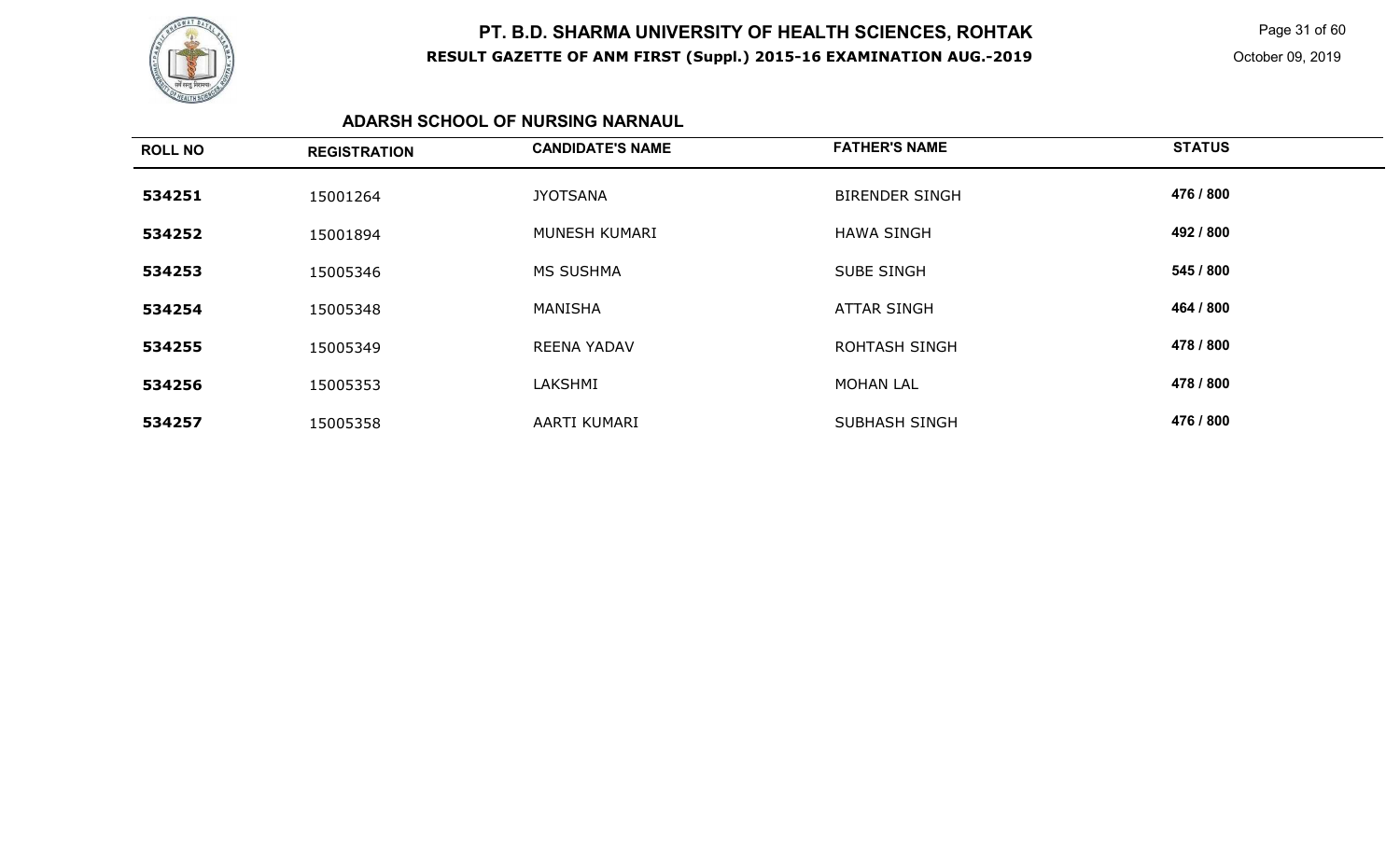

Page 32 of 60

#### **BABA SWAMI DAYAL SCHOOL OF NURSING MAHENDERGARH**

| <b>ROLL NO</b> | <b>REGISTRATION</b> | <b>CANDIDATE'S NAME</b> | <b>FATHER'S NAME</b>  | <b>STATUS</b>                             |
|----------------|---------------------|-------------------------|-----------------------|-------------------------------------------|
| 534381         | 15000142            | JAGWANTI                | <b>JAGAN NATH</b>     | 493 / 800                                 |
| 534382         | 15002017            | NISHA RANI              | TEKRAM                | R-MP-21 MP-22 MP-23 MP-25                 |
| 534383         | 15002033            | MEENU                   | <b>RAJENDER KUMAR</b> | 492 / 800                                 |
| 534384         | 15003043            | KIRAN                   | MAHABIR               | 489 / 800                                 |
| 534385         | 15005560            | <b>MUNNI</b>            | <b>BHAGIRATH</b>      | 516 / 800                                 |
| 534386         | 15003185            | <b>SANTOSH</b>          | <b>HAWA SINGH</b>     | 463 / 800                                 |
| 534387         | 15003192            | POONAM BAI              | SATYAVIR SINGH        | 466 / 800                                 |
| 534388         | 15004031            | SAVITRI DEVI            | <b>UMED SINGH</b>     | R-MP-21 MP-22 MP-24 MP-25<br><b>MP-26</b> |
| 534389         | 15004071            | PRITI                   | <b>RAJENDER SINGH</b> | 459 / 800                                 |
| 534390         | 15005427            | PINKI                   | SISH RAM              | 503 / 800                                 |
| 534391         | 15005483            | <b>MEENA YADAV</b>      | RAM KISAAN            | <b>R-MP-21 MP-25</b>                      |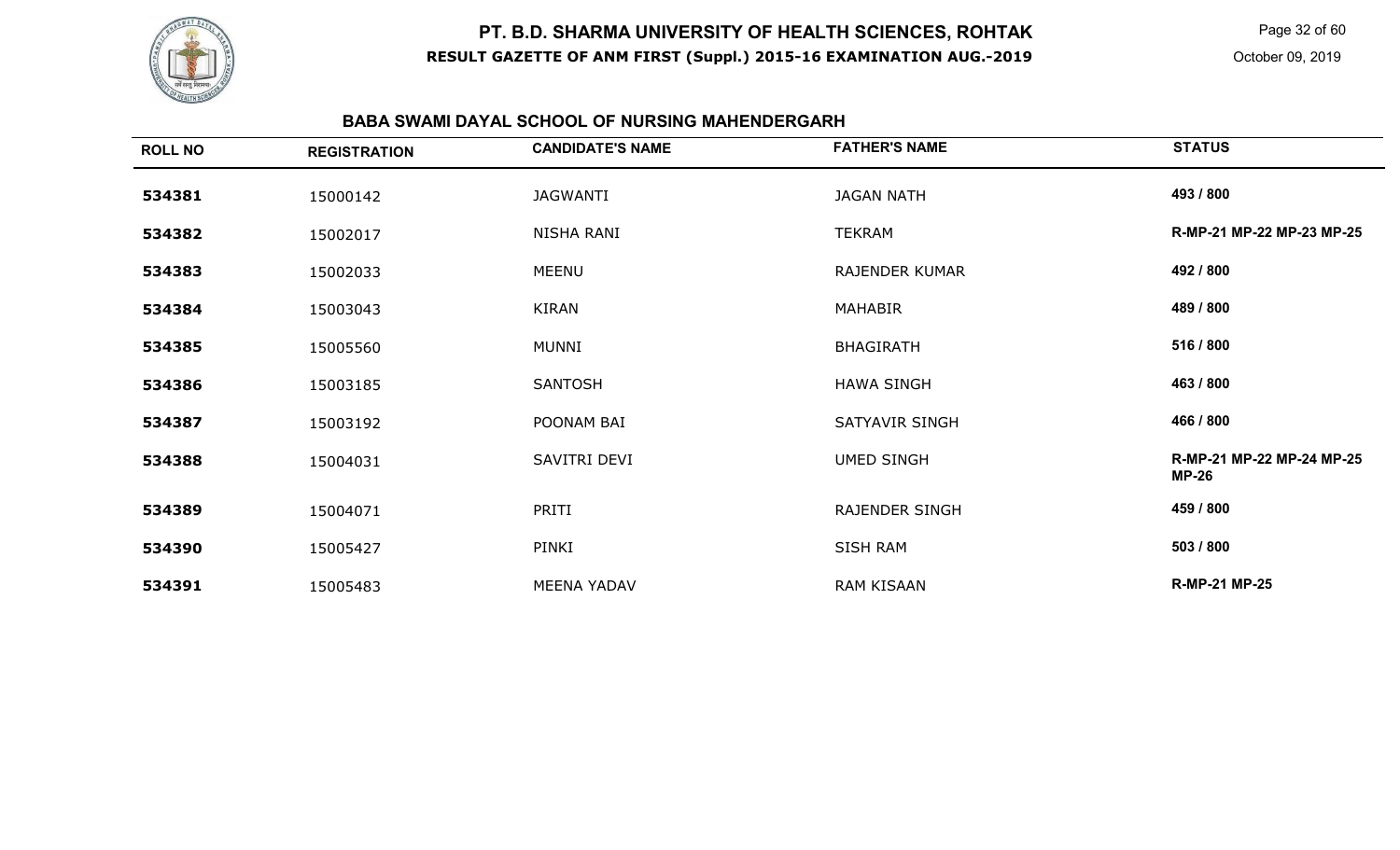

Page 33 of 60

October 09, 2019

### **BRIGHT SCHOOL OF NURSING BHIWANI**

| <b>ROLL NO</b> | <b>REGISTRATION</b> | <b>CANDIDATE'S NAME</b> | <b>FATHER'S NAME</b> | <b>STATUS</b>                             |
|----------------|---------------------|-------------------------|----------------------|-------------------------------------------|
| 534521         | 15000669            | <b>JYOTI RANI</b>       | <b>JAGBIR SINGH</b>  | 522 / 800                                 |
| 534522         | 15000933            | SOMI DEVI               | <b>JAGAN NATH</b>    | 488 / 800                                 |
| 534523         | 15000986            | POOJA                   | <b>MAN SINGH</b>     | 520 / 800                                 |
| 534524         | 15001415            | <b>SHEETAL</b>          | <b>JAIBIR SINGH</b>  | <b>R-MP-22</b>                            |
| 534525         | 15002656            | MUNESH KUMARI           | CHANDERBHAN          | 516 / 800                                 |
| 534526         | 15002667            | JYOTI                   | RAJENDER SINGH       | 499 / 800                                 |
| 534527         | 15003098            | <b>SEENA KUMARI</b>     | <b>RANDHIR SINGH</b> | 530 / 800                                 |
| 534528         | 15004068            | <b>NEETU</b>            | <b>ZILE SINGH</b>    | 521 / 800                                 |
| 534529         | 15004076            | SARITA DEVI             | <b>MAHABIR SINGH</b> | 484 / 800                                 |
| 534530         | 15004441            | <b>KAVITA</b>           | <b>KRISHAN LAL</b>   | R-MP-21 MP-23 MP-24 MP-25<br><b>MP-26</b> |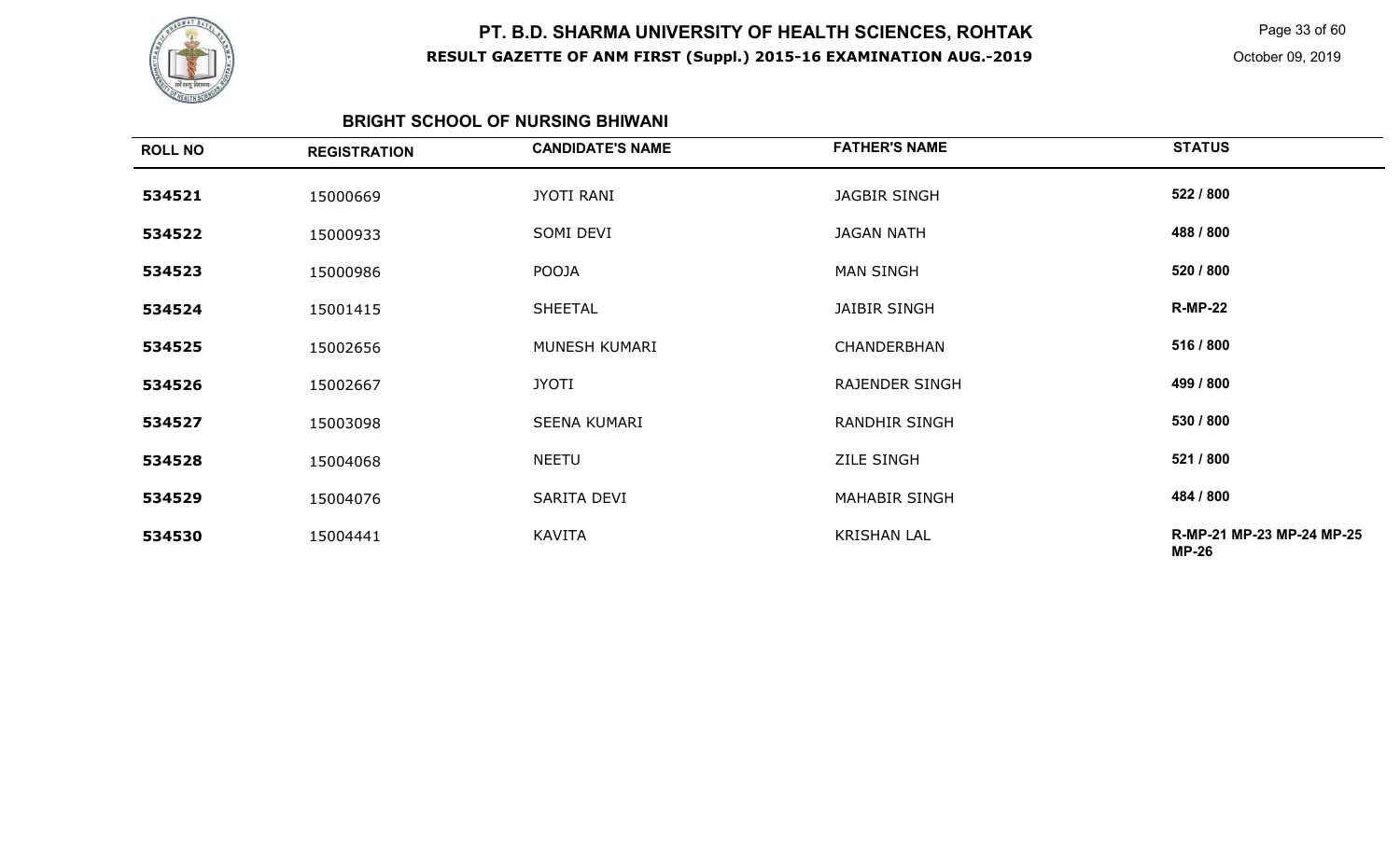

Page 34 of 60

October 09, 2019

# **SARVODAYA NURSING INSTITUTE, FARIDABAD**

| <b>ROLL NO</b> | <b>REGISTRATION</b> | <b>CANDIDATE'S NAME</b> | <b>FATHER'S NAME</b> | <b>STATUS</b> |
|----------------|---------------------|-------------------------|----------------------|---------------|
| 534651         | 15002116            | <b>SUMAN</b>            | <b>MANOJ</b>         | 506 / 800     |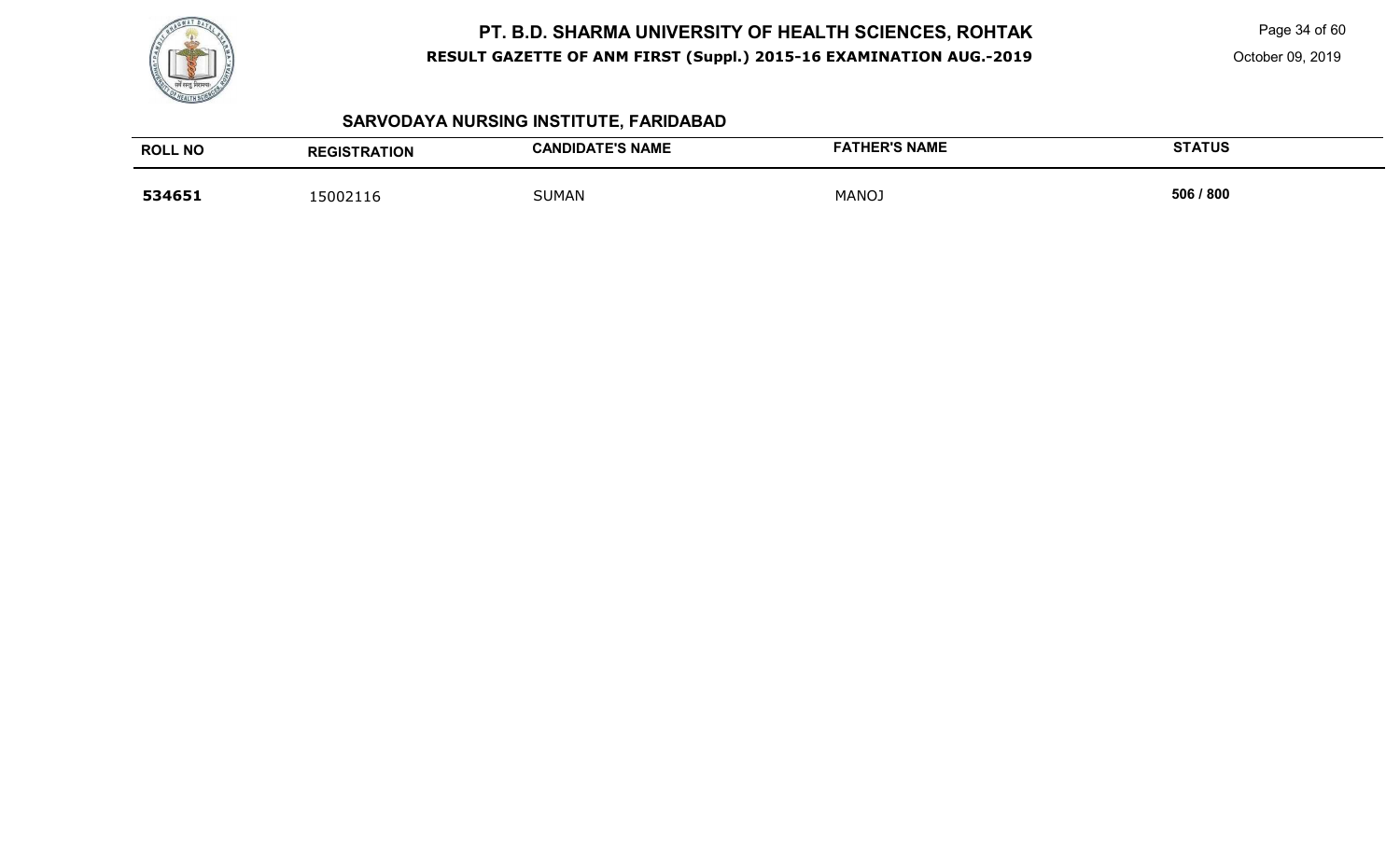

Page 35 of 60

#### **ANM TRAINING CENTRE FARIDABAD**

| <b>ROLL NO</b> | <b>REGISTRATION</b> | <b>CANDIDATE'S NAME</b> | <b>FATHER'S NAME</b> | <b>STATUS</b> |
|----------------|---------------------|-------------------------|----------------------|---------------|
| 534861         | 15005136            | <b>USHA RANI</b>        | <b>GYANCHAND</b>     | 515 / 800     |
| 534862         | 15005137            | <b>SALMA BANO</b>       | <b>SHAMSHER</b>      | 500 / 800     |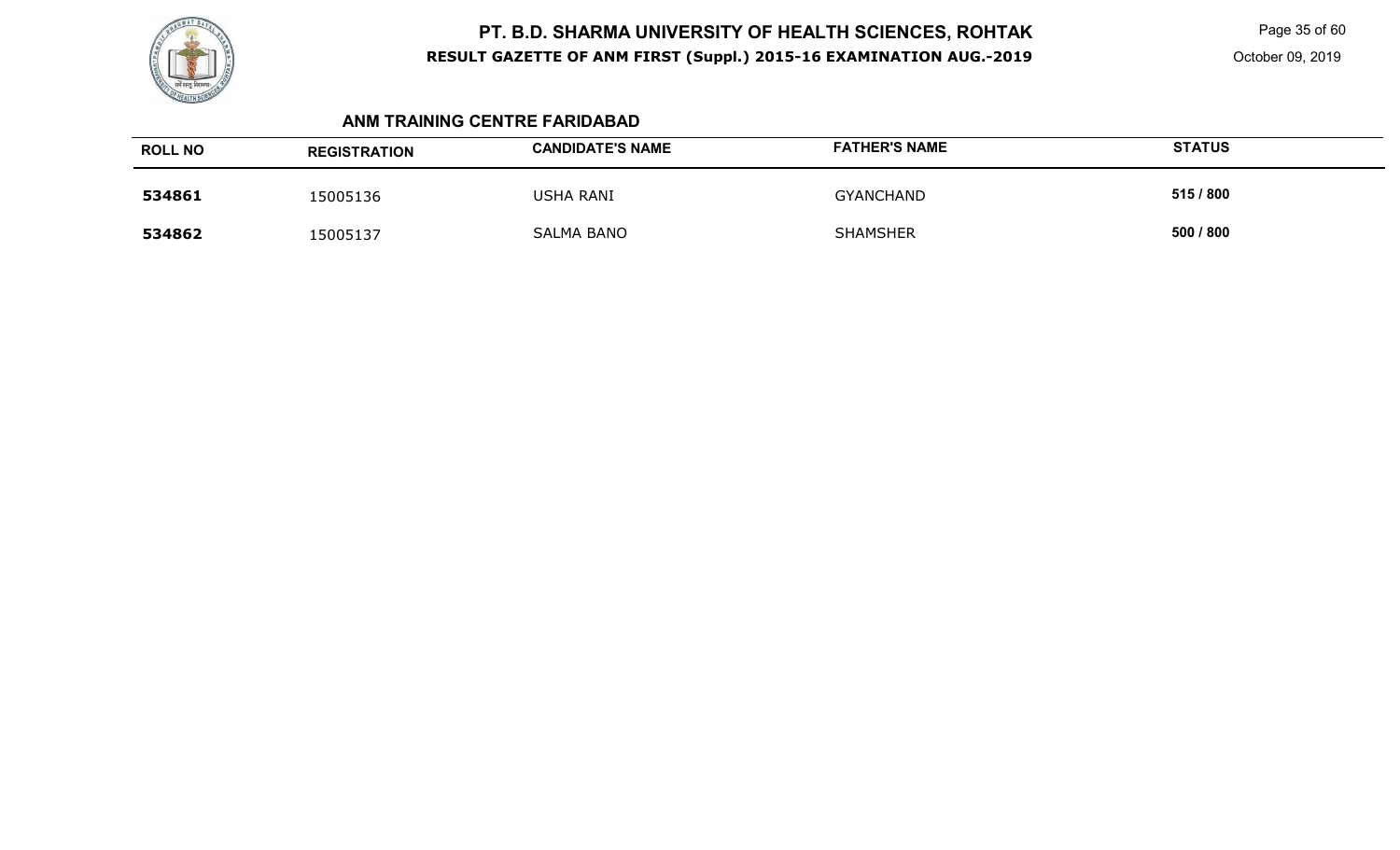

Page 36 of 60

October 09, 2019

#### **GOVT. ANM TRG. SCH. CIVIL HOSPITAL SIRSA**

| <b>ROLL NO</b> | <b>REGISTRATION</b> | <b>CANDIDATE'S NAME</b> | <b>FATHER'S NAME</b> | <b>STATUS</b> |
|----------------|---------------------|-------------------------|----------------------|---------------|
| 534981         | 15005293            | PRIYANKA                | <b>DILBAG</b>        | /800<br>481   |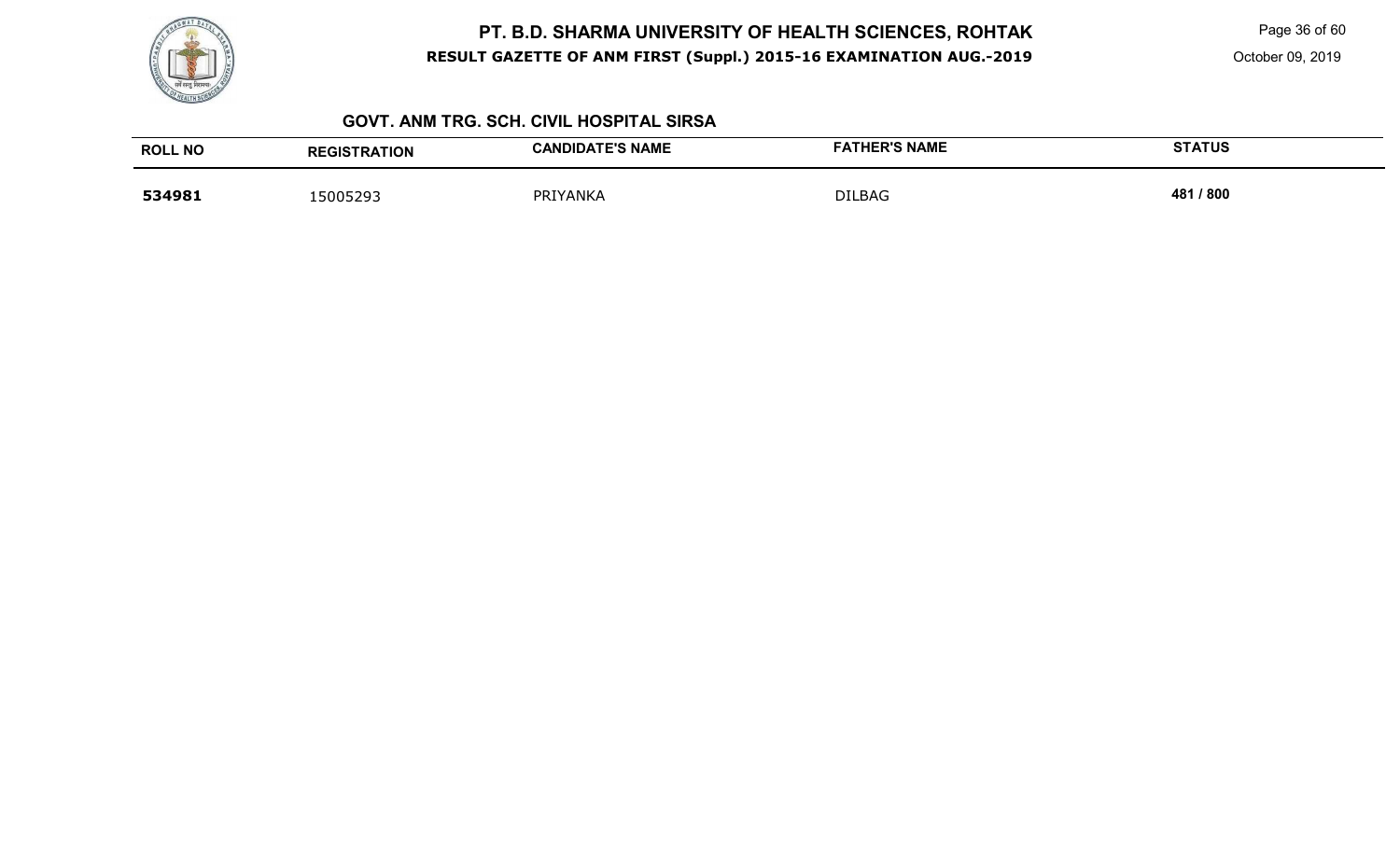

Page 37 of 60

October 09, 2019

#### **LORD SHIVA SCHOOL OF NURSING SIRSA**

| <b>ROLL NO</b> | <b>REGISTRATION</b> | <b>CANDIDATE'S NAME</b> | <b>FATHER'S NAME</b>        | <b>STATUS</b> |
|----------------|---------------------|-------------------------|-----------------------------|---------------|
| 535091         | 15004394            | MEENU RANI              | <b>CHAND</b><br><b>PREM</b> | 527 / 800     |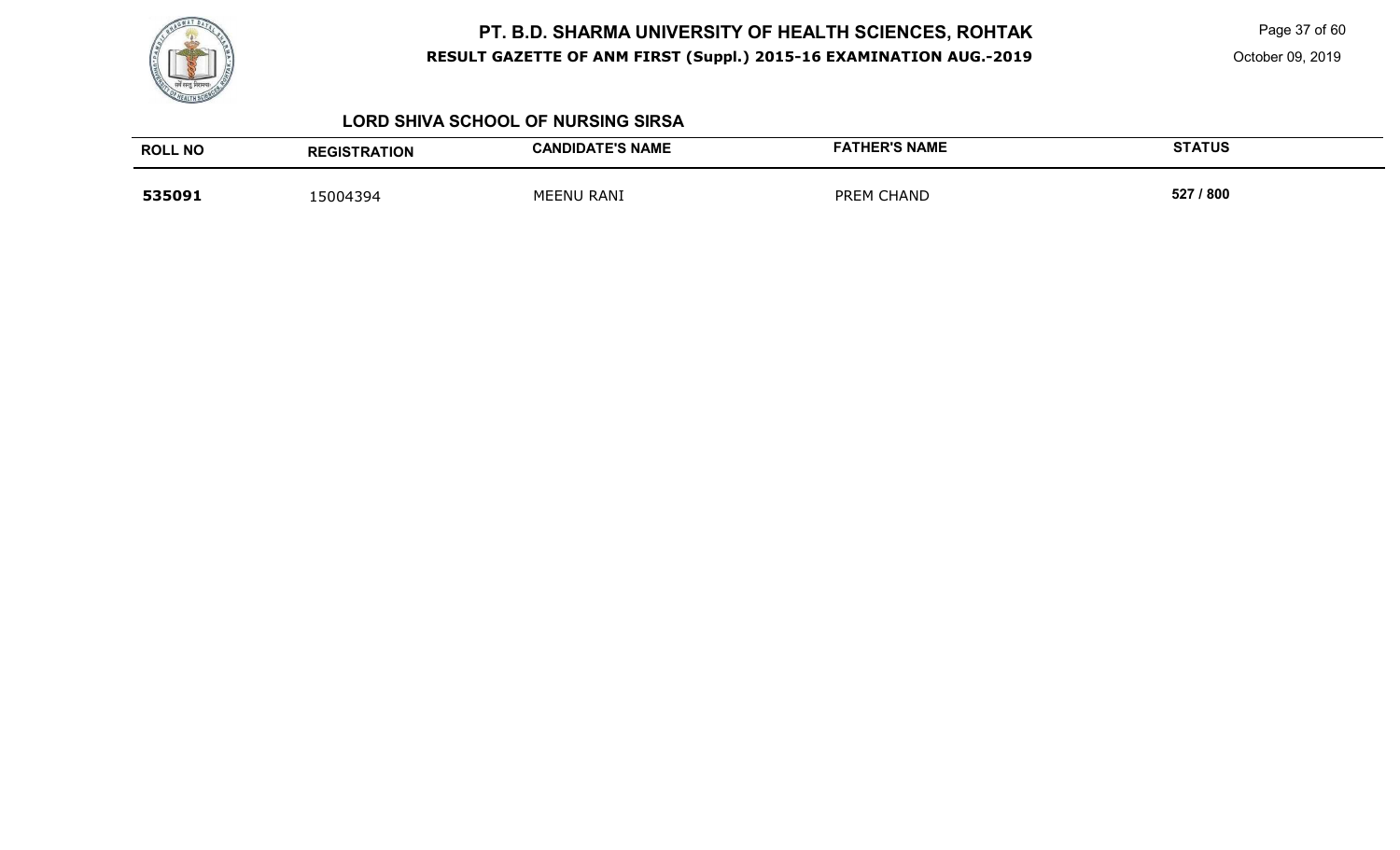

Page 38 of 60

October 09, 2019

#### **MATA SHANTI DEVI INST. OF NURSING OF KALANWALI SIRSA**

| <b>ROLL NO</b> | <b>REGISTRATION</b> | <b>CANDIDATE'S NAME</b> | <b>FATHER'S NAME</b>  | <b>STATUS</b> |
|----------------|---------------------|-------------------------|-----------------------|---------------|
| 535201         | 15002691            | <b>POOJA</b>            | <b>SURENDRA KUMAR</b> | 512 / 800     |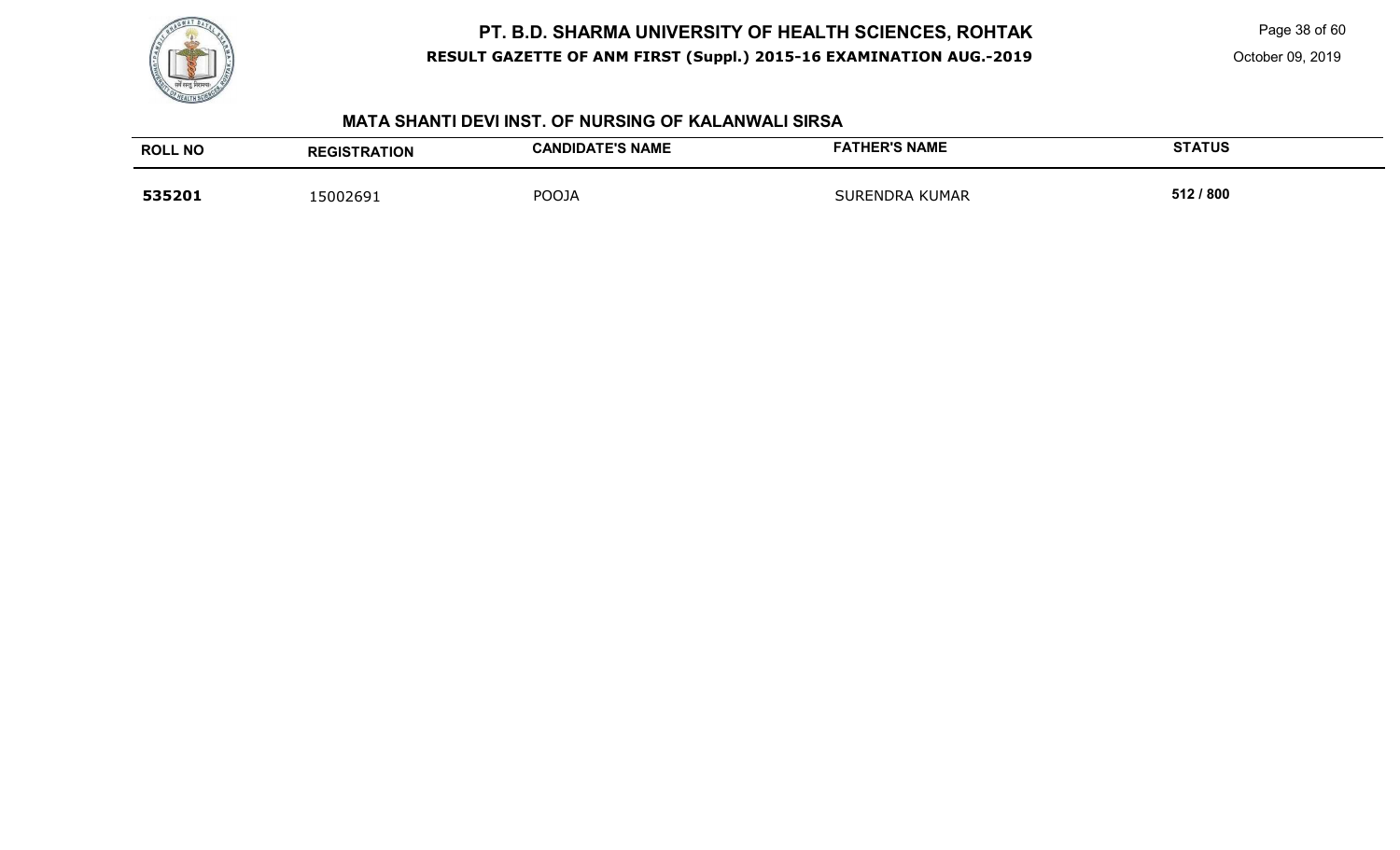

Page 39 of 60

October 09, 2019

#### **ARYABHATT COLLEGE OF NURSING FATEHABAD**

| <b>ROLL NO</b> | <b>REGISTRATION</b> | <b>CANDIDATE'S NAME</b>         | <b>FATHER'S NAME</b> | <b>STATUS</b> |
|----------------|---------------------|---------------------------------|----------------------|---------------|
| 535311         | 15004797            | <b>RANI</b><br><b>KAVI</b><br>∸ | SINGH<br>MAHABIR     | 502 / 800     |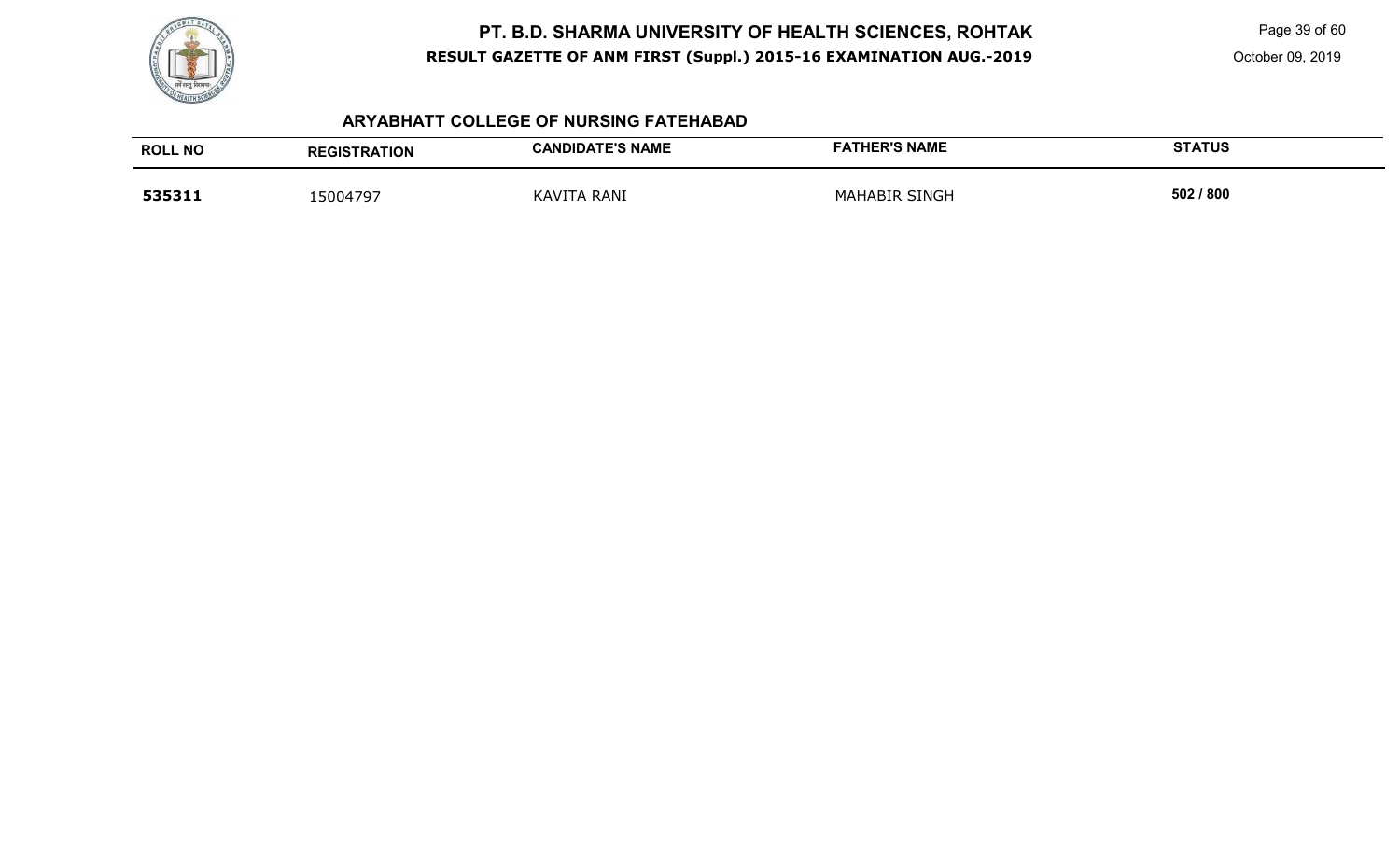

Page 40 of 60

#### **HOLISTIC SCHOOL OF NURSING SIRSA**

| <b>ROLL NO</b> | <b>REGISTRATION</b> | <b>CANDIDATE'S NAME</b> | <b>FATHER'S NAME</b> | <b>STATUS</b>              |
|----------------|---------------------|-------------------------|----------------------|----------------------------|
| 535421         | 15003307            | MEERA DEVI              | <b>KALU RAM</b>      | <b>R-MP-21 MP-25</b>       |
| 535422         | 15004348            | SUSHMA RANI             | <b>BIRBAL</b>        | <b>R-MP-21 MP-23 MP-25</b> |
| 535423         | 15004353            | <b>SUSHMA</b>           | KRISHAN KATARIA      | 499 / 800                  |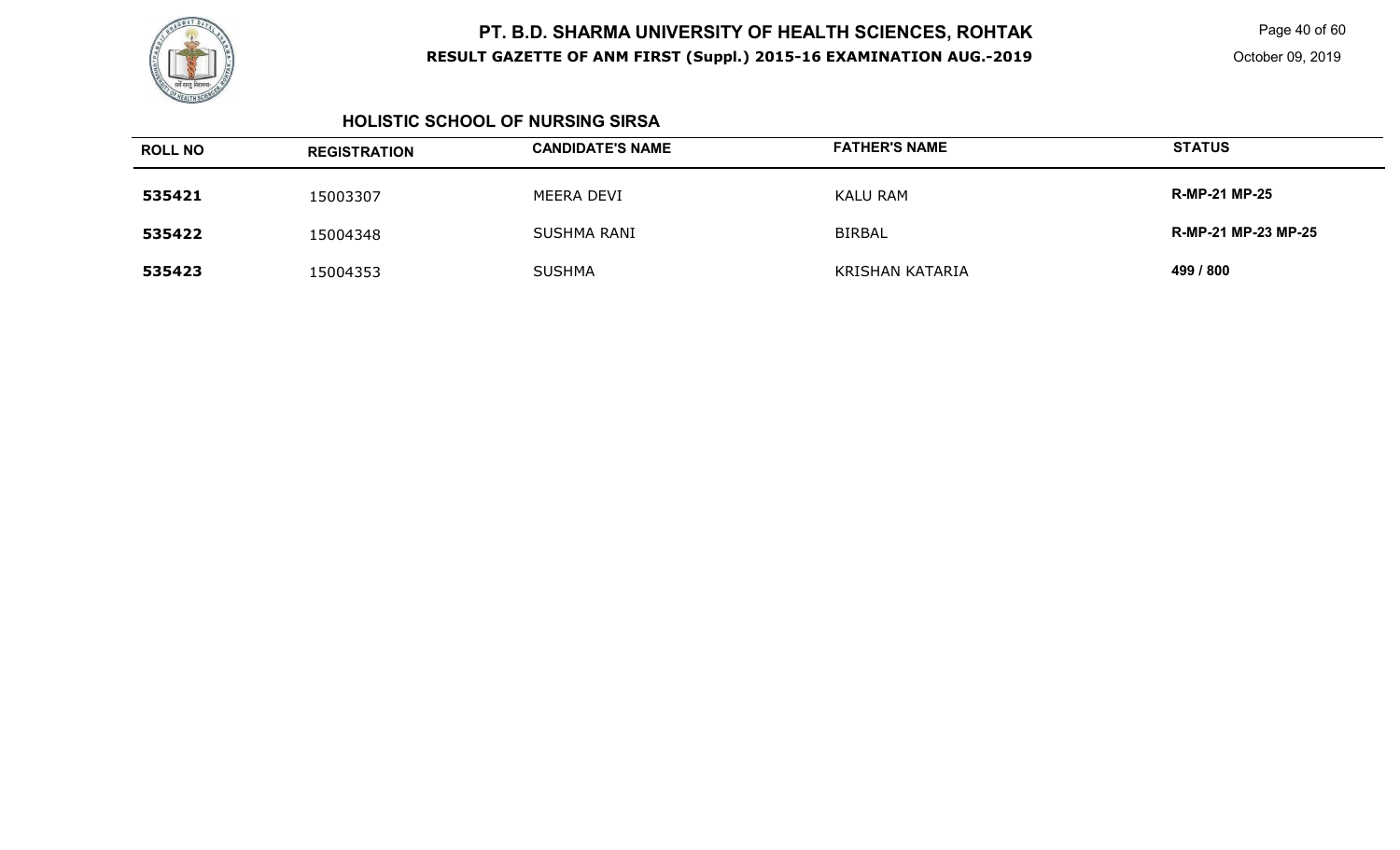

Page 41 of 60

#### **NATIONAL SCHOOL OF NURSING DARIYAPUR FATEHABAD**

| <b>ROLL NO</b> | <b>REGISTRATION</b> | <b>CANDIDATE'S NAME</b> | <b>FATHER'S NAME</b> | <b>STATUS</b>  |
|----------------|---------------------|-------------------------|----------------------|----------------|
| 535601         | 15000428            | <b>JYOTI RANI</b>       | <b>SUBHASH CHAND</b> | <b>R-MP-22</b> |
| 535602         | 15000444            | RAQZIA SULTAN           | <b>GULAM NAVI</b>    | 484 / 800      |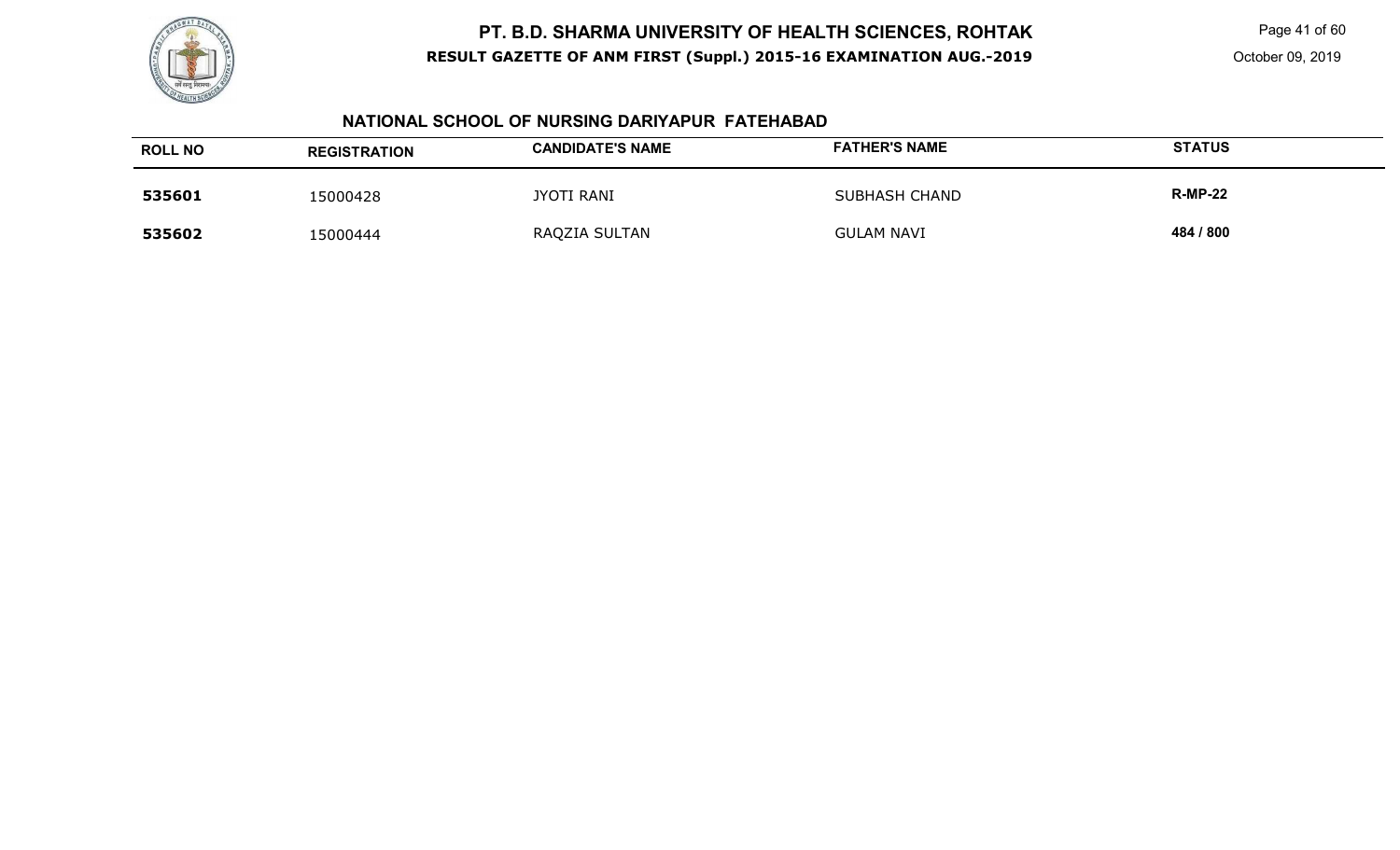

Page 42 of 60

#### **HERITAGE SCHOOL OF NURSING TOHANA**

| <b>ROLL NO</b> | <b>REGISTRATION</b> | <b>CANDIDATE'S NAME</b> | <b>FATHER'S NAME</b> | <b>STATUS</b> |
|----------------|---------------------|-------------------------|----------------------|---------------|
| 535721         | 15001323            | <b>GURMEET KAUR</b>     | PHOOL SINGH          | 527 / 800     |
| 535722         | 15001324            | PRIYA                   | <b>DHARMPAL</b>      | 495 / 800     |
| 535723         | 15001544            | PINKI RANI              | RAJ KUMAR            | 494 / 800     |
| 535724         | 15003941            | PREETI                  | MAHINDER SINGH       | 484 / 800     |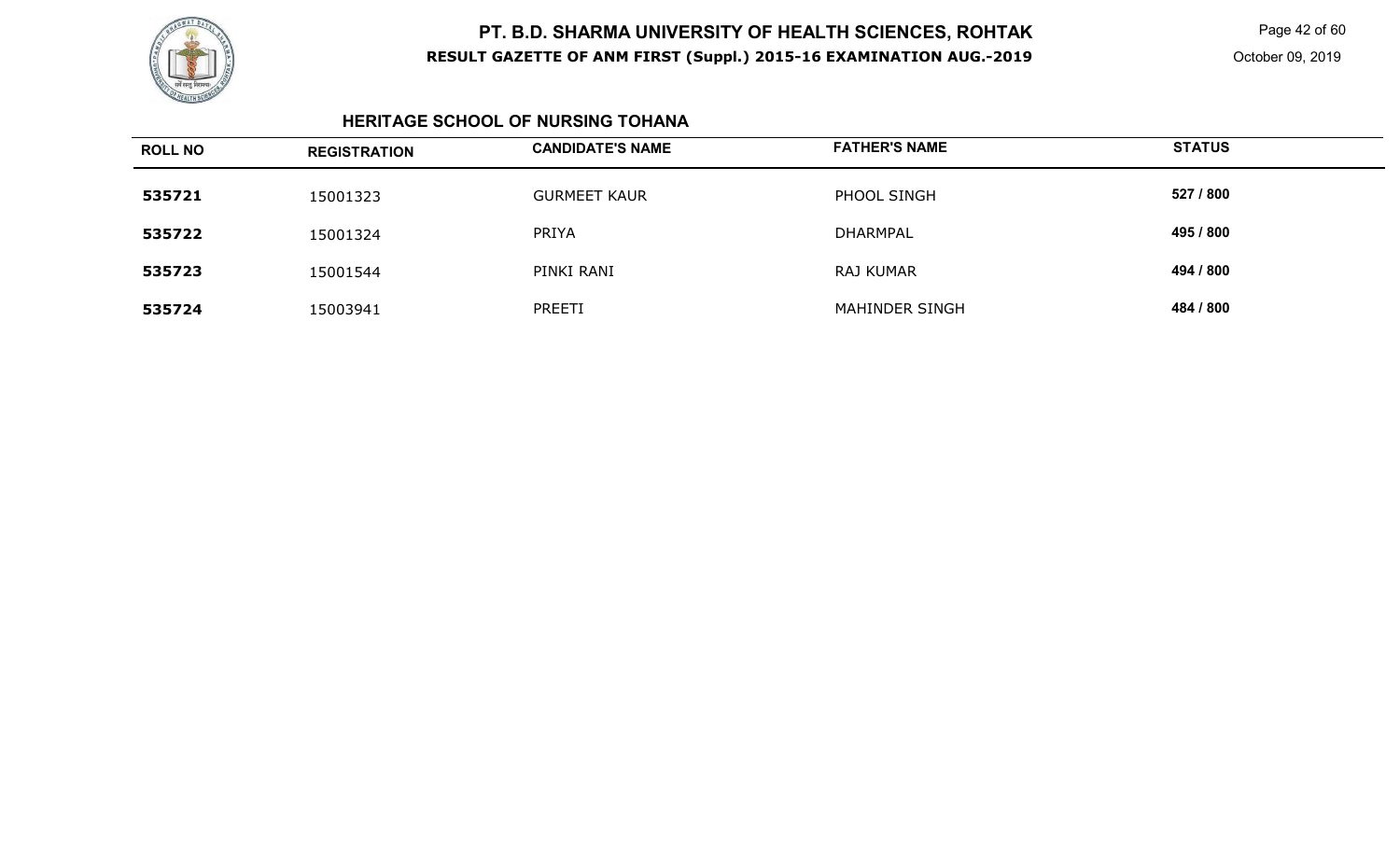

Page 43 of 60

#### **BANBHORI SCHOOL OF NURSING HISAR**

| <b>ROLL NO</b> | <b>REGISTRATION</b> | <b>CANDIDATE'S NAME</b> | <b>FATHER'S NAME</b> | <b>STATUS</b> |
|----------------|---------------------|-------------------------|----------------------|---------------|
| 535841         | 15004477            | <b>GEETA</b>            | <b>ROHTASH</b>       | 486 / 800     |
| 535842         | 15004478            | MONIKA                  | <b>OM PRAKASH</b>    | 447 / 800     |
| 535843         | 15004481            | <b>RENU BALA</b>        | <b>KRSIHAN KUMAR</b> | 466 / 800     |
| 535844         | 15004485            | <b>SUREKHA</b>          | PHOOL KANWAR         | 445 / 800     |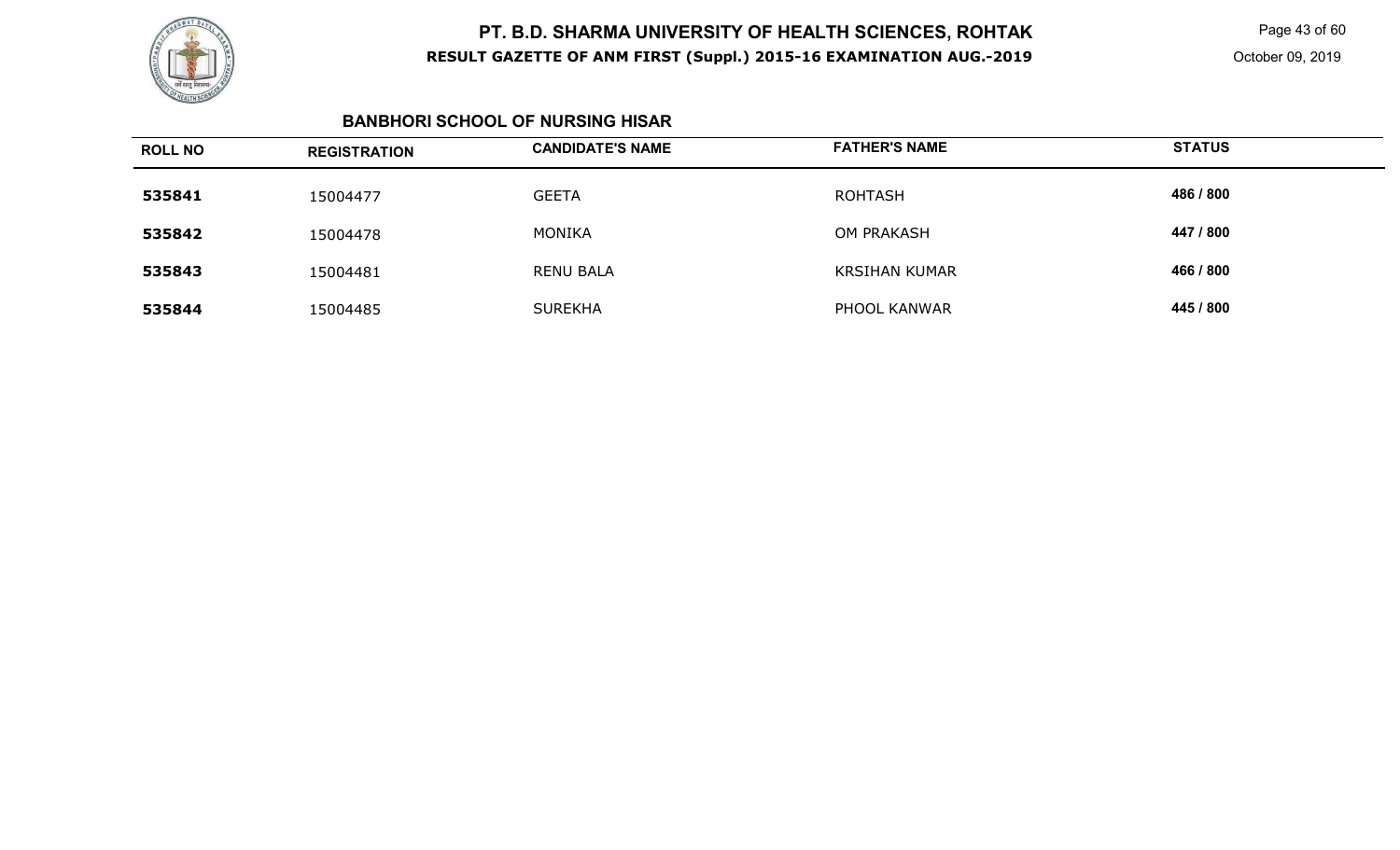

Page 44 of 60

### **MAHARISHI DAYANAND INST. OF NURSING CHAUDHARYWAS HISAR**

| <b>ROLL NO</b> | <b>REGISTRATION</b> | <b>CANDIDATE'S NAME</b> | <b>FATHER'S NAME</b> | <b>STATUS</b>              |
|----------------|---------------------|-------------------------|----------------------|----------------------------|
| 535951         | 15000091            | ANJU                    | RICHHPAL             | <b>R-MP-24 MP-26</b>       |
| 535952         | 15005597            | <b>RUKSHA</b>           | <b>SHYAM SINGH</b>   | R-MP-21 MP-24 MP-25 MP-26  |
| 535953         | 15005630            | <b>MADHU</b>            | RAJ BHUWAN           | <b>R-MP-21 MP-23 MP-25</b> |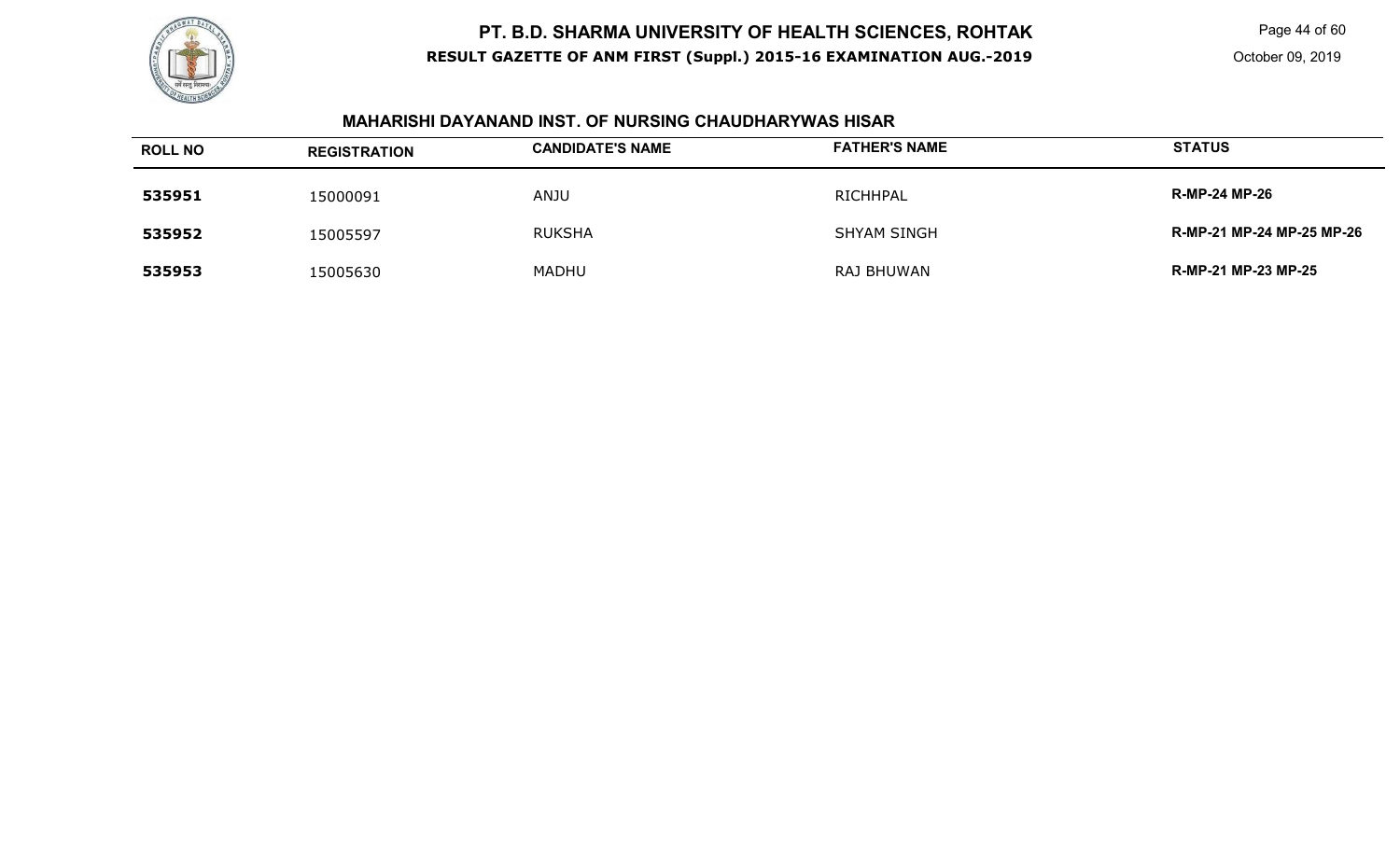

Page 45 of 60

#### **HK SD SCHOOL OF NURSING KHERI LOCHAB NARNAUND HSR**

| <b>ROLL NO</b> | <b>REGISTRATION</b> | <b>CANDIDATE'S NAME</b> | <b>FATHER'S NAME</b> | <b>STATUS</b>             |
|----------------|---------------------|-------------------------|----------------------|---------------------------|
| 536131         | 15001537            | <b>USHA</b>             | <b>SURAJBHAN</b>     | R-MP-22 MP-24 MP-26       |
| 536132         | 15001621            | <b>PREETY</b>           | <b>GUGAN SINGH</b>   | <b>R-MP-24 MP-26</b>      |
| 536133         | 15003347            | <b>AFSANA</b>           | <b>ILYAS</b>         | <b>R-MP-24 MP-26</b>      |
| 536134         | 15003572            | RIMPAL                  | <b>SATPAL</b>        | R-MP-21 MP-22 MP-23 MP-25 |
| 536135         | 15003581            | <b>SWEETY</b>           | <b>DHARAMBIR</b>     | <b>R-MP-21 MP-25</b>      |
| 536136         | 15005060            | <b>SONIA</b>            | <b>RAJ SINGH</b>     | 531 / 800                 |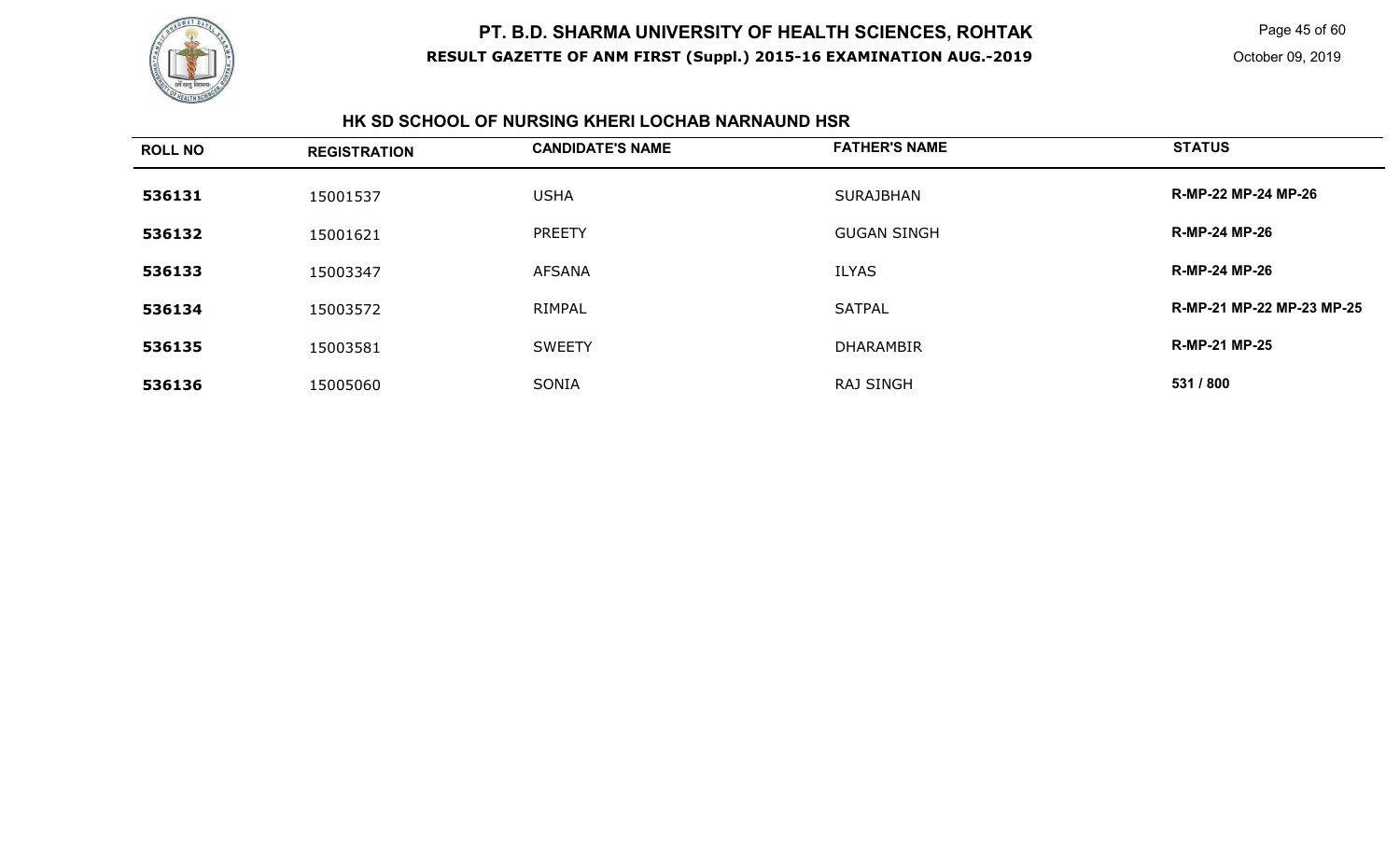

Page 46 of 60

October 09, 2019

#### **GURU DRONA CHARYA SCHOOL OF NURSING KISHANGARH MANDI ADAMPUR**

| <b>ROLL NO</b> | <b>REGISTRATION</b> | <b>CANDIDATE'S NAME</b> | <b>FATHER'S NAME</b> | <b>STATUS</b> |
|----------------|---------------------|-------------------------|----------------------|---------------|
| 521371         | 15007157            | PYARI<br>RAM            | <b>RAMCHANDER</b>    | 494 / 800     |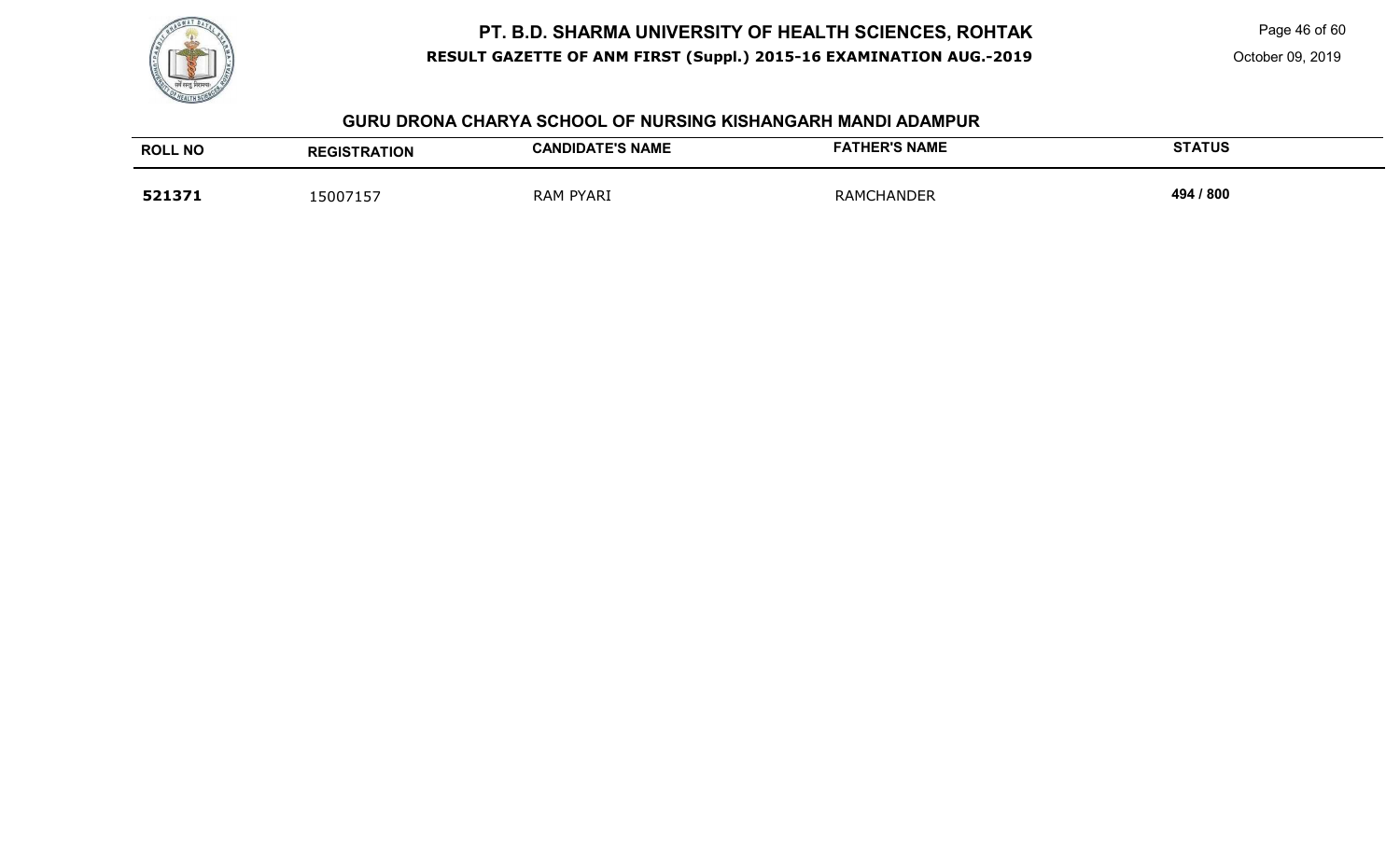

Page 47 of 60

#### **SVM COLLEGE OF NURSINGH V.P.O. BALAND, KACHA BERI ROAD ROHTAK**

| <b>ROLL NO</b> | <b>REGISTRATION</b> | <b>CANDIDATE'S NAME</b> | <b>FATHER'S NAME</b> | <b>STATUS</b> |
|----------------|---------------------|-------------------------|----------------------|---------------|
| 536241         | 5003668             | <b>JYOTI</b>            | ' KUMAR<br>RAMESH    | 508 / 800     |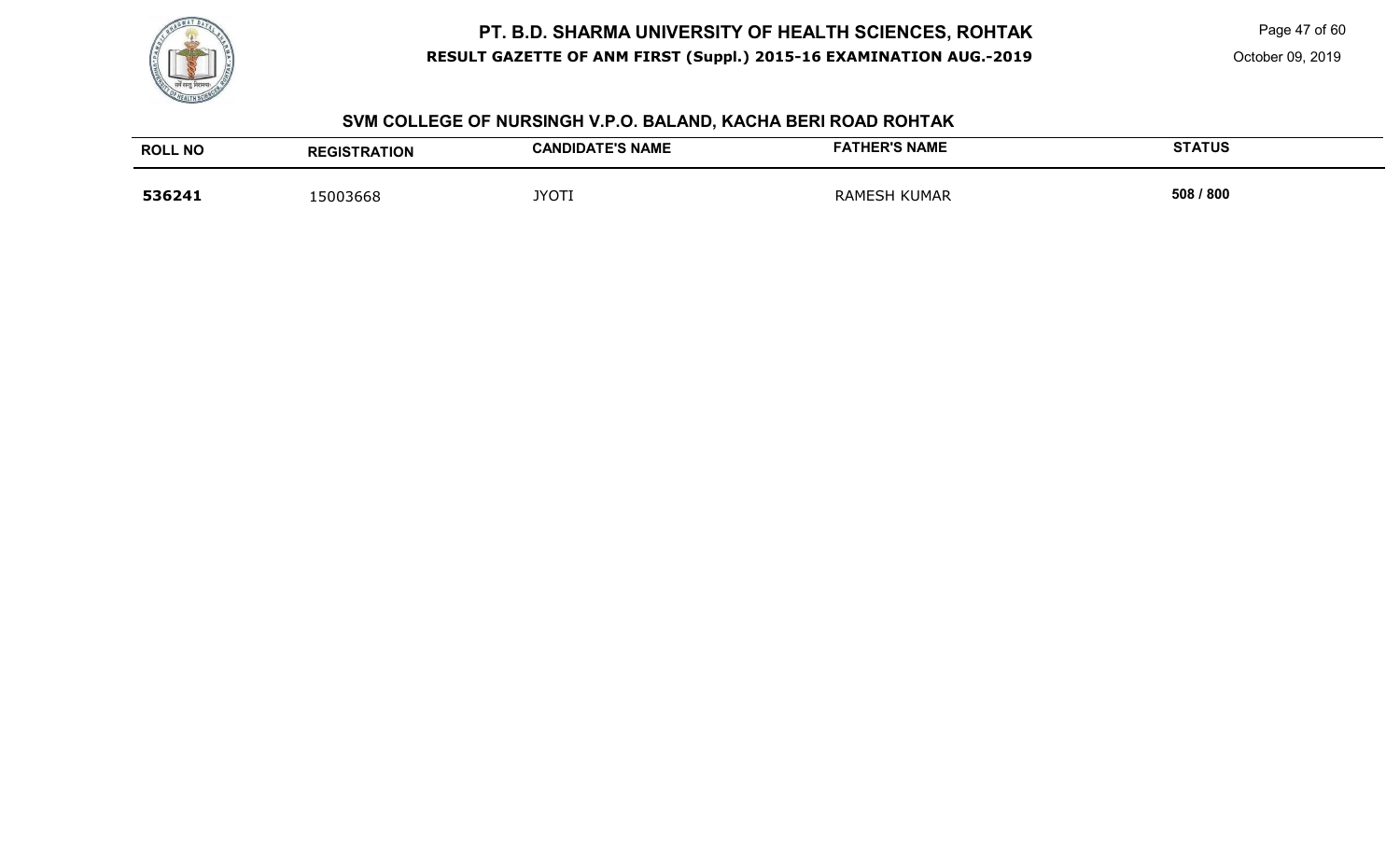

Page 48 of 60

October 09, 2019

# **BHANTI DEVI SCHOOL OF NURSING, HISAR**

| <b>ROLL NO</b> | <b>REGISTRATION</b> | <b>CANDIDATE'S NAME</b> | <b>FATHER'S NAME</b> | <b>STATUS</b> |
|----------------|---------------------|-------------------------|----------------------|---------------|
| 536591         | .5005287            | MEENA KUMARI            | <b>OM PARKASH</b>    | 458 / 800     |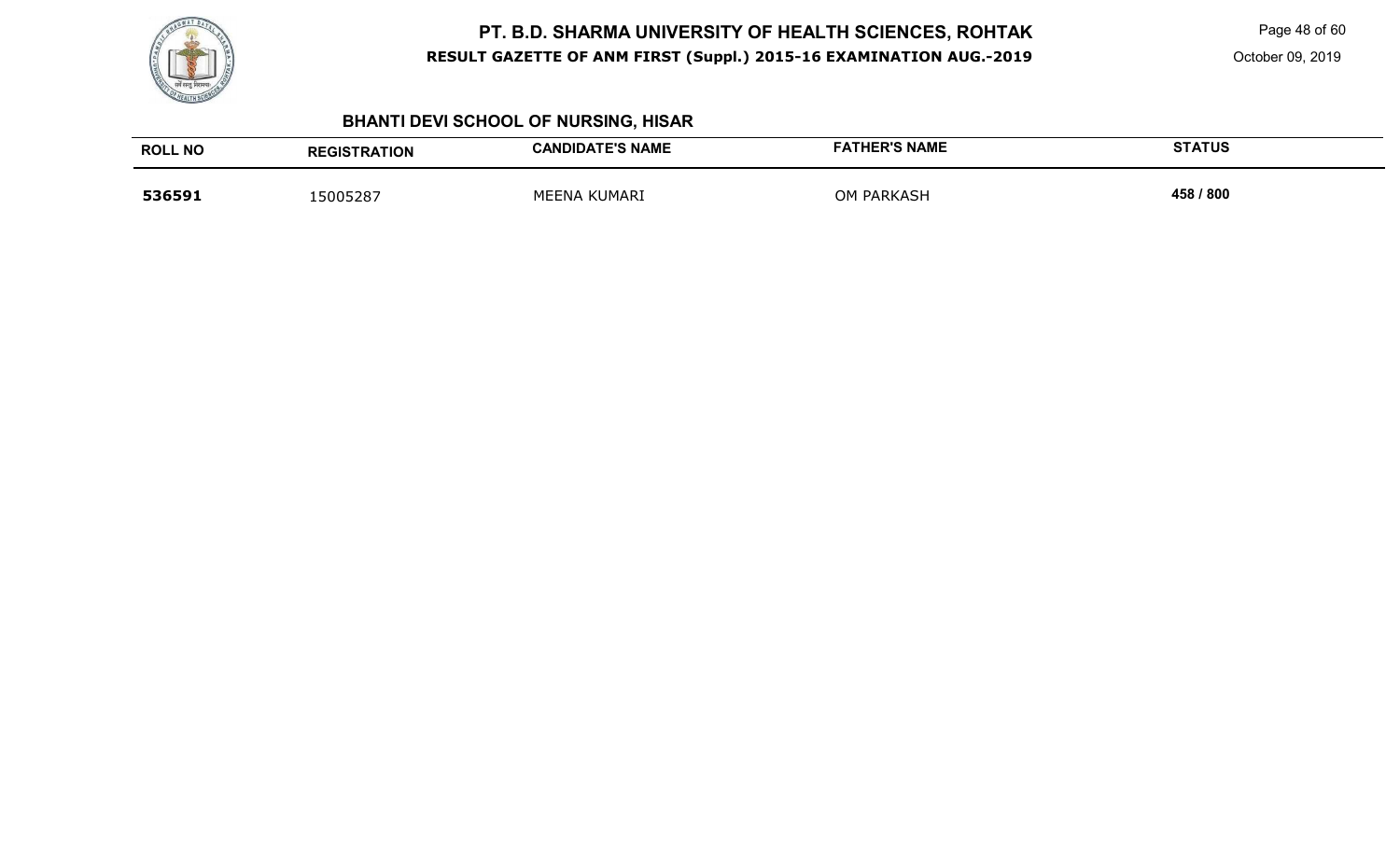

Page 49 of 60

## **VIDYAWATI SCHOOL OF NURSING MAHENDERGARH**

| <b>ROLL NO</b> | <b>REGISTRATION</b> | <b>CANDIDATE'S NAME</b> | <b>FATHER'S NAME</b> | <b>STATUS</b>                                   |
|----------------|---------------------|-------------------------|----------------------|-------------------------------------------------|
| 536641         | 15001787            | <b>ANCHAL</b>           | <b>AJIT SINGH</b>    | 488 / 800                                       |
| 536642         | 15001792            | <b>JYOTI</b>            | KISHORI LAL          | 508 / 800                                       |
| 536643         | 15001793            | ANITA                   | <b>GANPAT</b>        | 502 / 800                                       |
| 536644         | 15002748            | SADHNA KANWAR           | SAYAR SINGH CHOUHAN  | <b>R-MP-22</b>                                  |
| 536645         | 15002839            | MILAN                   | <b>SHRIRAM</b>       | <b>R-MP-21 MP-25</b>                            |
| 536646         | 15002962            | SUNITA DEVI             | LAL SINGH            | 481 / 800                                       |
| 536647         | 15002973            | PRIYANKA KUMARI         | <b>BABU LAL</b>      | 491 / 800                                       |
| 536648         | 15003167            | PIMKI                   | <b>MAHABIR SINGH</b> | 503 / 800                                       |
| 536649         | 15003381            | NEETU KUMARI            | JAGDISH PRASAD       | R-MP-21 MP-22 MP-23 MP-24<br><b>MP-25 MP-26</b> |
| 536650         | 15004619            | <b>MENKA</b>            | MIR SINGH            | 529 / 800                                       |
| 536651         | 15004967            | PRIYANKA                | <b>DALIP SINGH</b>   | 487 / 800                                       |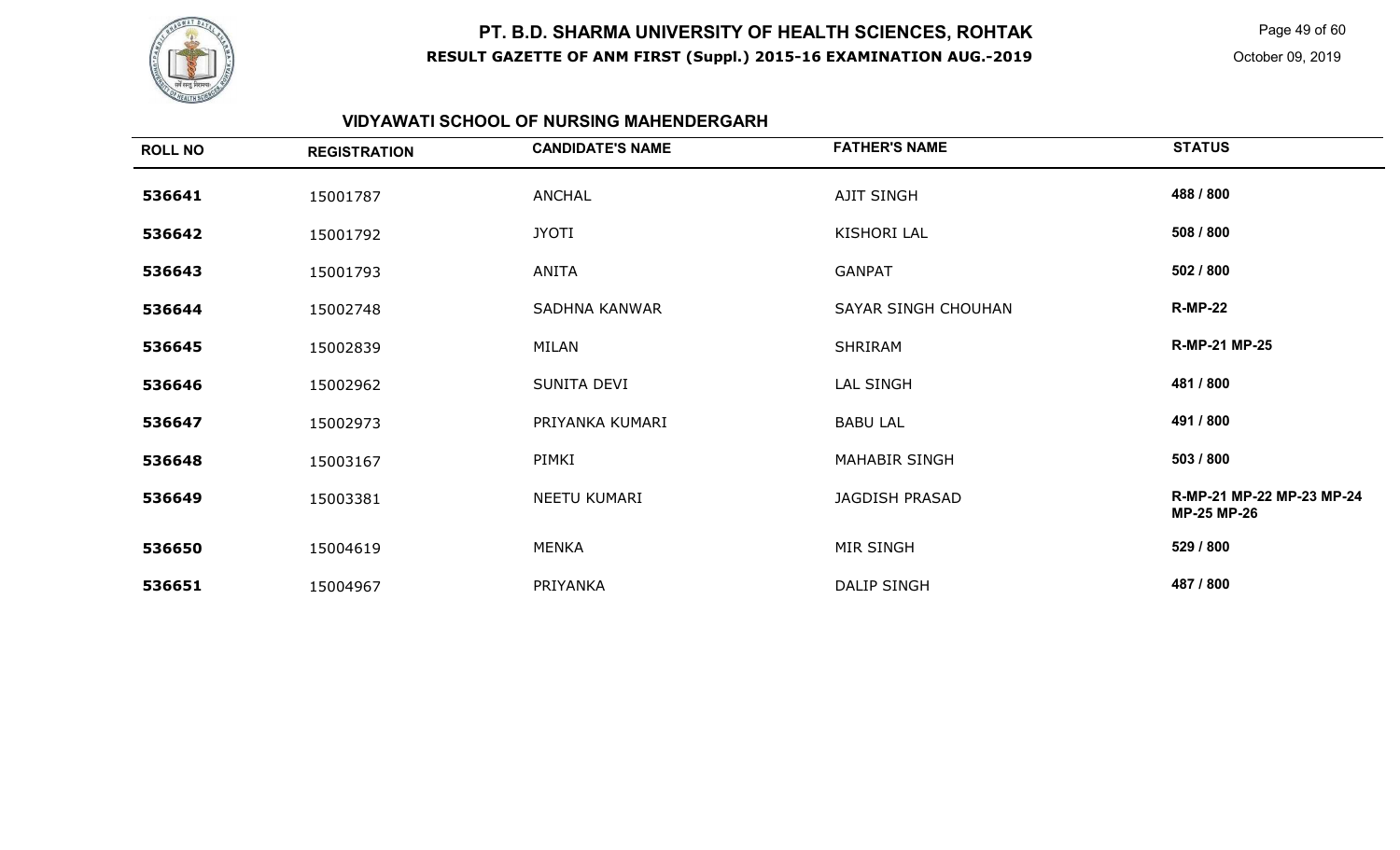

Page 50 of 60

#### **GEETA NIKETAN SCHOOL OF NURSING CHARKHI DADRI**

| <b>ROLL NO</b> | <b>REGISTRATION</b> | <b>CANDIDATE'S NAME</b> | <b>FATHER'S NAME</b> | <b>STATUS</b> |
|----------------|---------------------|-------------------------|----------------------|---------------|
| 536781         | 15000890            | SANTOSH RANI            | <b>JAGBIR SINGH</b>  | 523 / 800     |
| 536782         | 5002005             | <b>RENU BALA</b>        | <b>JAGBIR</b>        | 500 / 800     |
| 536783         | 5004399             | LAKSHAMI DEVI           | OMPRAKASH            | 550 / 800     |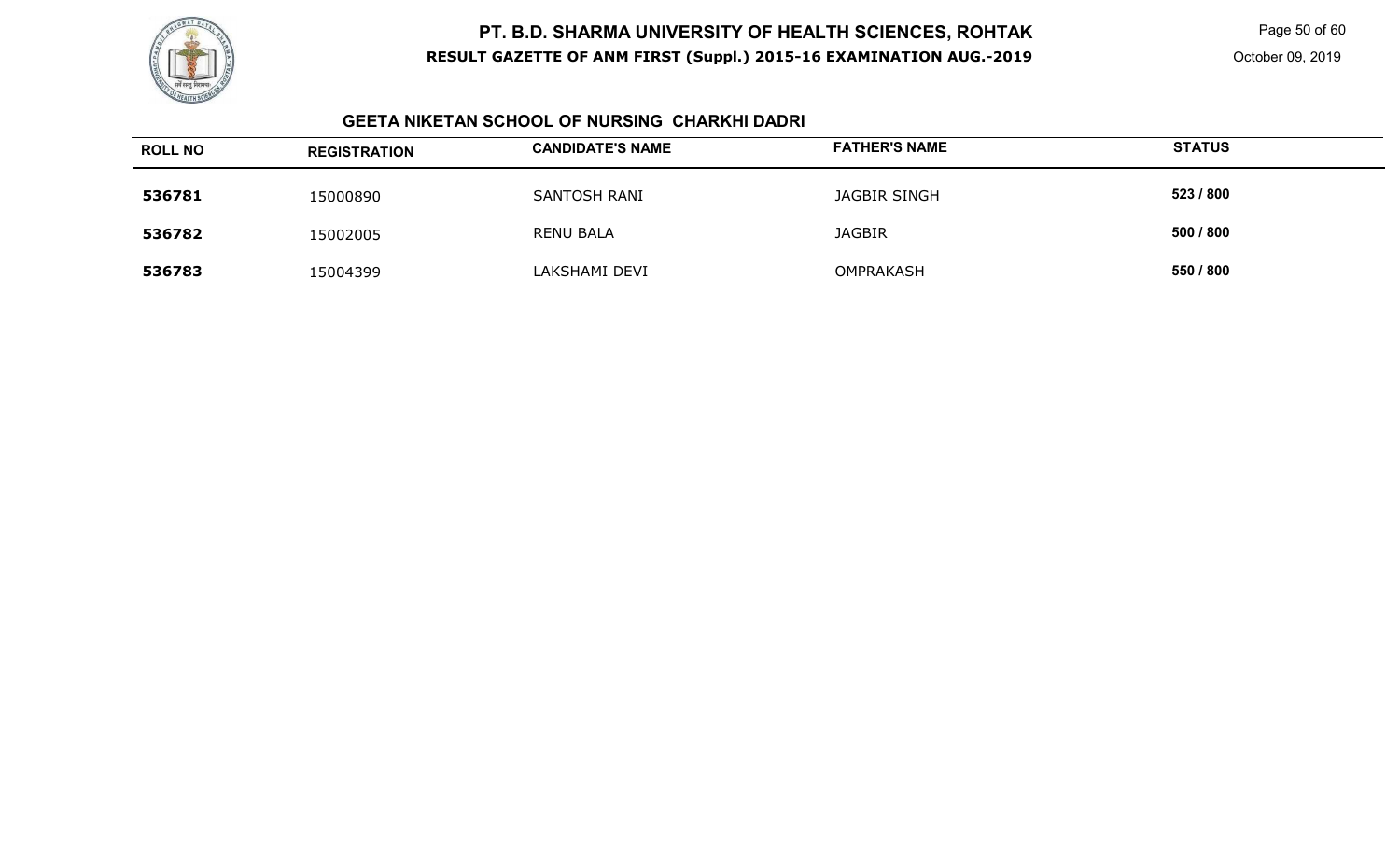

Page 51 of 60

### **FLORENCE SCHOOL OF NURSING DAYALPUR BALLABGARH FARIDABAD**

| <b>ROLL NO</b> | <b>REGISTRATION</b> | <b>CANDIDATE'S NAME</b> | <b>FATHER'S NAME</b> | <b>STATUS</b>  |
|----------------|---------------------|-------------------------|----------------------|----------------|
| 536961         | 15002300            | PREETI                  | <b>RAM RATTAN</b>    | <b>RLA</b>     |
| 536962         | 15002708            | <b>KM SHEETAL</b>       | JAGDEESH CHAND       | <b>R-MP-22</b> |
| 536963         | 15003216            | RENU KUMARI             | <b>BINA</b>          | 504 / 800      |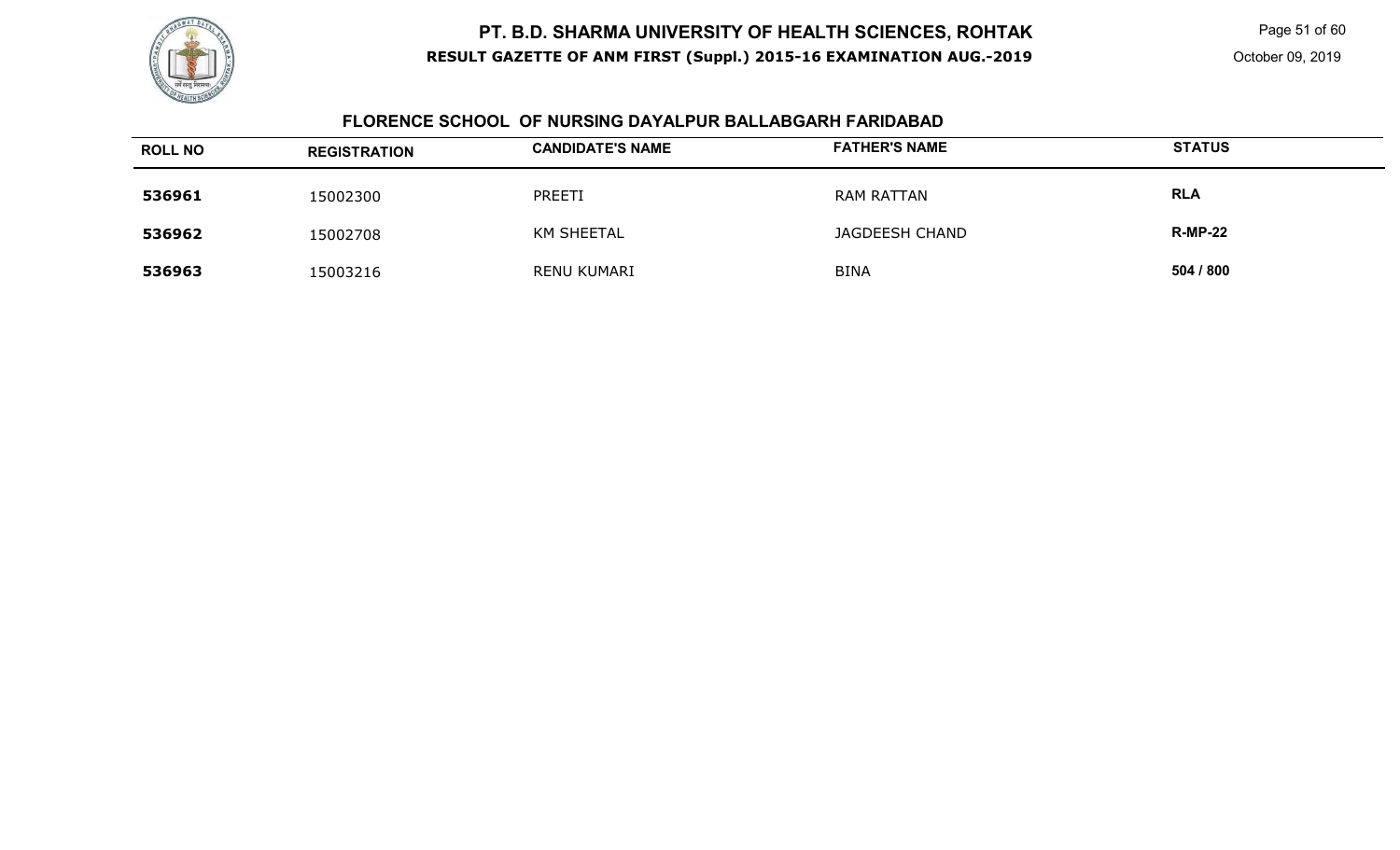

Page 52 of 60

October 09, 2019

#### **CH. BHAGMAL SCHOOL OF NURSING KHERI CHOPTA HISAR**

| <b>ROLL NO</b> | <b>REGISTRATION</b> | <b>CANDIDATE'S NAME</b> | <b>FATHER'S NAME</b> | <b>STATUS</b>       |
|----------------|---------------------|-------------------------|----------------------|---------------------|
| 537081         | 15000108            | <b>SUMAN</b>            | <b>BALWANT</b>       | R-MP-21 MP-22 MP-25 |
| 537082         | 15003073            | SONIA                   | RAJPAL               | 498 / 800           |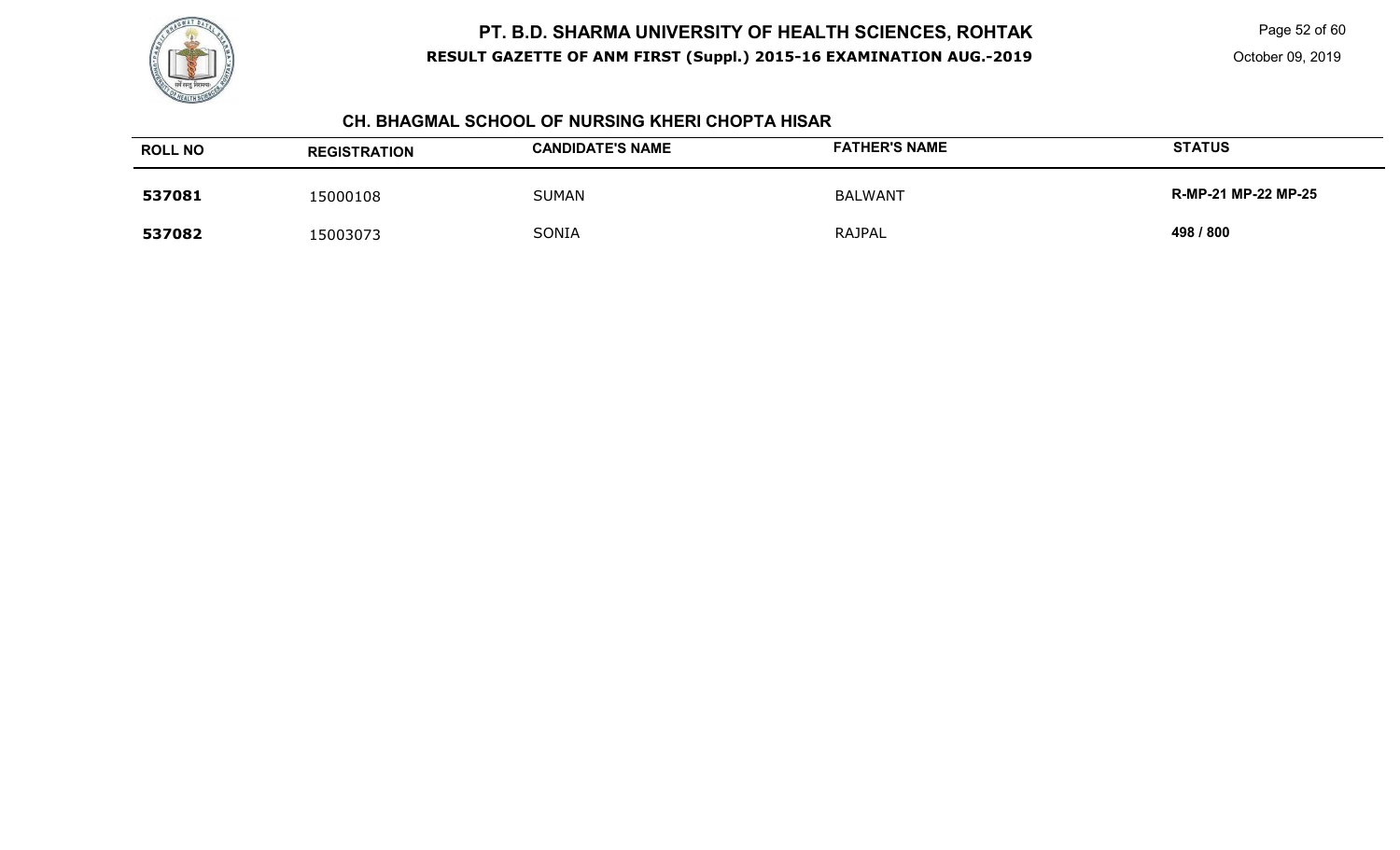

Page 53 of 60

October 09, 2019

# **BHAI SURRENDER KUMAR MEMORIAL SCHOOL OF NURSING, JIND HARYANA**

| <b>ROLL NO</b> | <b>REGISTRATION</b> | <b>CANDIDATE'S NAME</b> | <b>FATHER'S NAME</b> | <b>STATUS</b>             |
|----------------|---------------------|-------------------------|----------------------|---------------------------|
| 537201         | 15004613            | MONIKA                  | <b>KRISHAN</b>       | R-MP-21 MP-24 MP-25 MP-26 |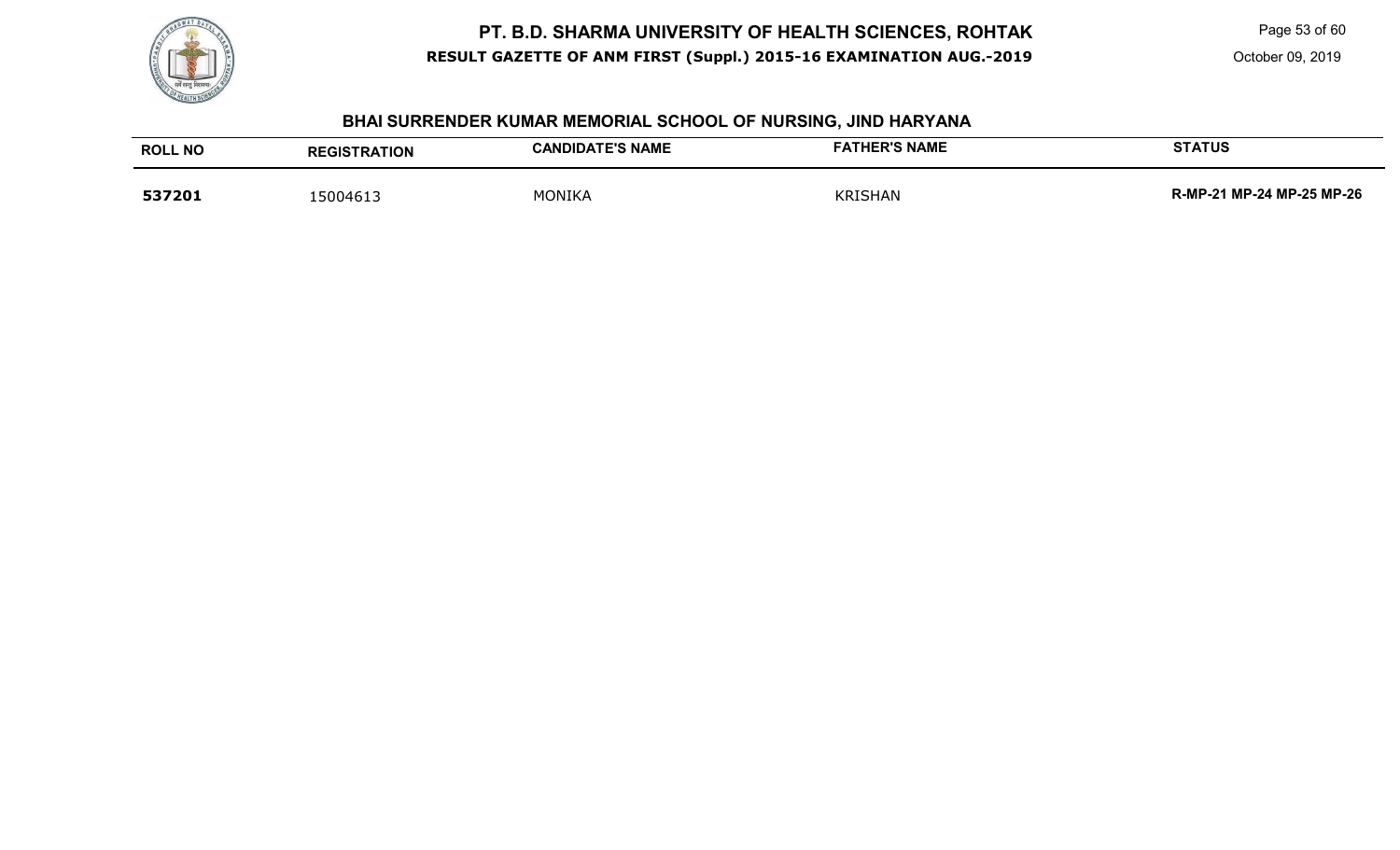

Page 54 of 60

October 09, 2019

#### **SARDAR KARTAR SINGH HAYER SCHOOL OF NURSING, SHAHABAD, MARKANDA, KURUKSHETRA**

| <b>ROLL NO</b> | <b>REGISTRATION</b> | <b>CANDIDATE'S NAME</b> | <b>FATHER'S NAME</b> | <b>STATUS</b>             |
|----------------|---------------------|-------------------------|----------------------|---------------------------|
| 537421         | 15001188            | POONAM RANI             | SATBIR SINGH         | R-MP-21 MP-24 MP-25 MP-26 |
| 537422         | 15001195            | MAMTESH KUMARI          | SHISH RAM            | 480 / 800                 |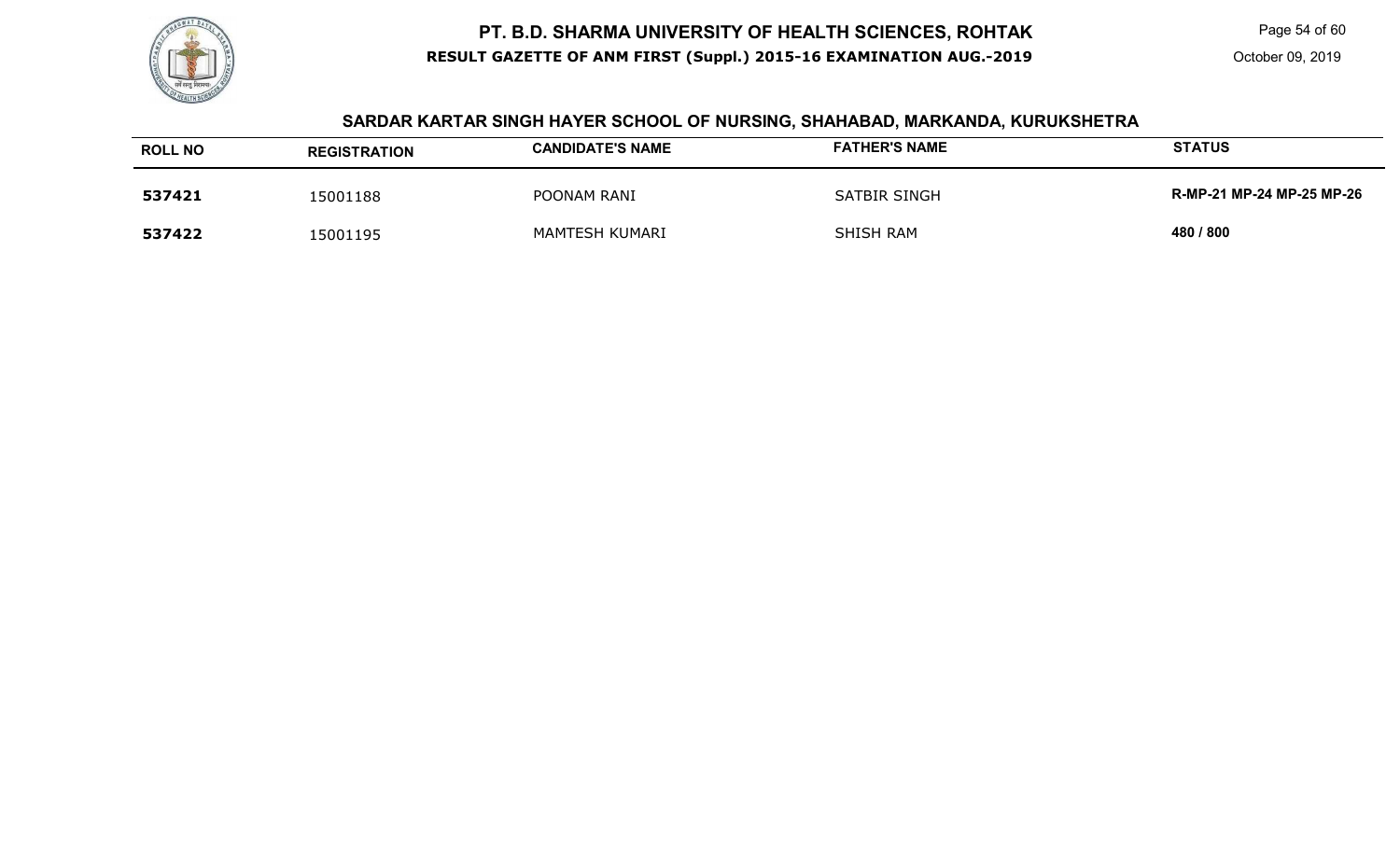

Page 55 of 60

#### **SD COLLEGE OF NURSING ISHARWAL BHIWANI**

| <b>ROLL NO</b> | <b>REGISTRATION</b>   | <b>CANDIDATE'S NAME</b> | <b>FATHER'S NAME</b>  | <b>STATUS</b>       |
|----------------|-----------------------|-------------------------|-----------------------|---------------------|
| 537541         | SDCN-BHW-ANM-2015-002 | DARSHANA                | <b>JAGDISH</b>        | 467 / 800           |
| 537542         | SDCN-BHW-ANM-2015-004 | MANISHA                 | <b>MAHENDER SINGH</b> | R-MP-21 MP-23 MP-25 |
| 537543         | SDCN-BHW-ANM-2015-007 | PRIYANKA                | RAJBIR                | 459 / 800           |
| 537544         | SDCN-BHW-ANM-2015-009 | <b>NISHA</b>            | KULDEEP               | 500 / 800           |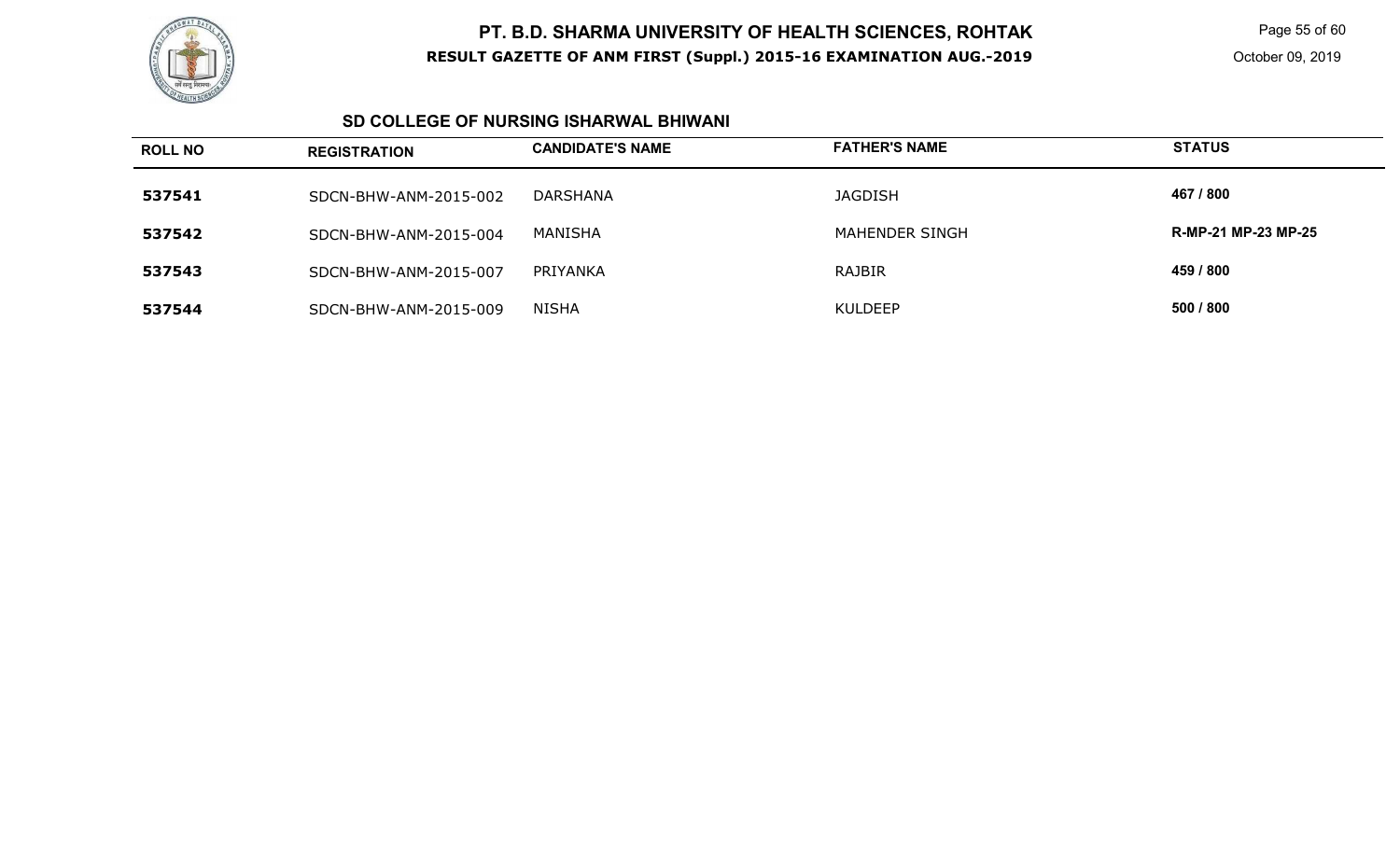

Page 56 of 60

# **MPHW TRAINING SCHOOL, NARNAUL**

| <b>ROLL NO</b> | <b>REGISTRATION</b> | <b>CANDIDATE'S NAME</b> | <b>FATHER'S NAME</b> | <b>STATUS</b> |
|----------------|---------------------|-------------------------|----------------------|---------------|
| 537731         | 15001200            | ANITA                   | <b>LEELA RAM</b>     | 460 / 800     |
| 537732         | 15001236            | <b>RITU</b>             | SATISH KUMAR         | 469 / 800     |
| 537733         | 15001242            | PRIYANKA                | <b>UMRAV SINGH</b>   | 523 / 800     |
| 537734         | 15001931            | PRIYANKA                | <b>VINOD SINGH</b>   | 479 / 800     |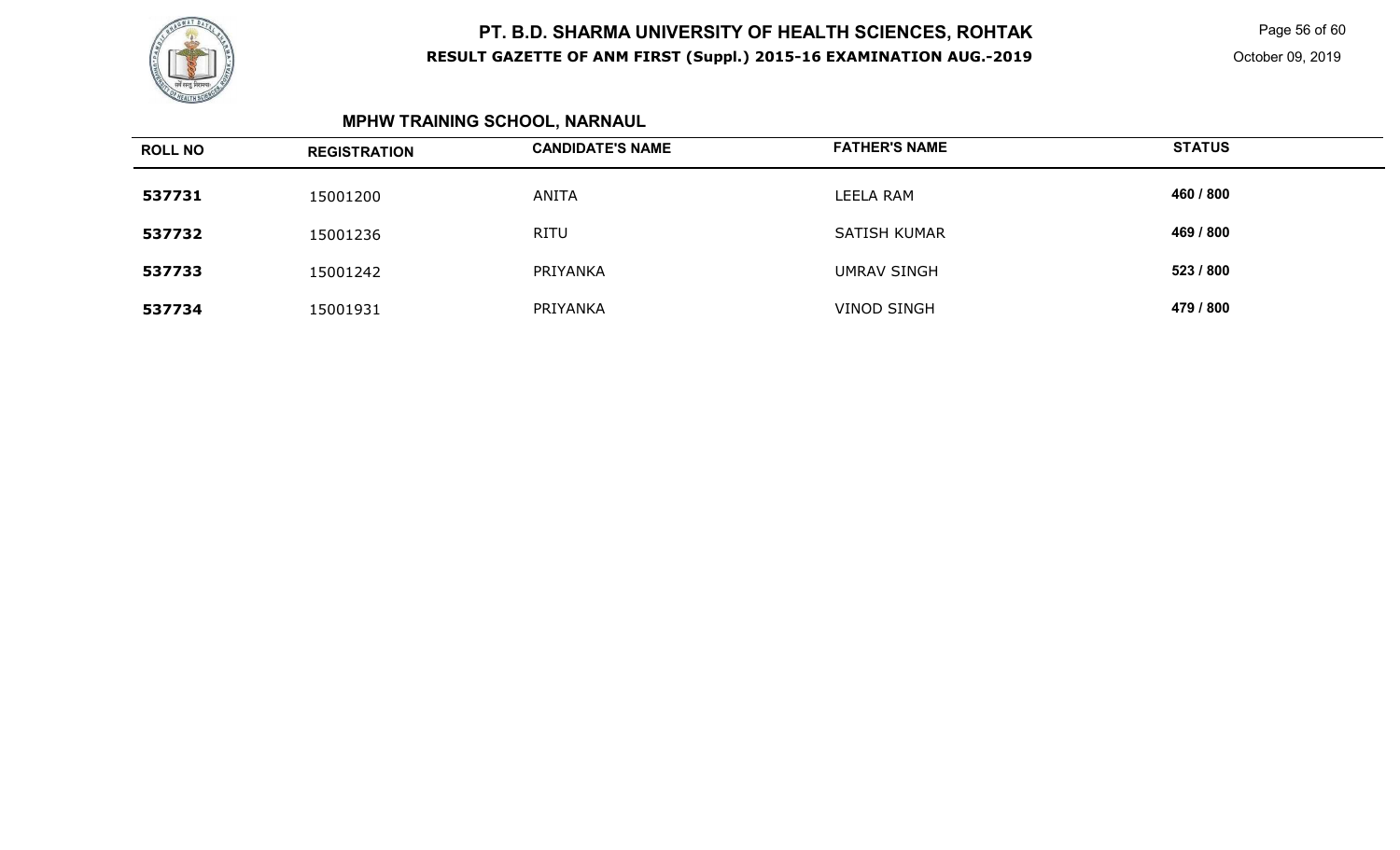

Page 57 of 60

# **NATIONAL SCHOOL OF NURSING, DHANI GARAN ROAD, BARWALA, DISTT. HISAR**

| <b>ROLL NO</b> | <b>REGISTRATION</b> | <b>CANDIDATE'S NAME</b> | <b>FATHER'S NAME</b>     | <b>STATUS</b>                             |
|----------------|---------------------|-------------------------|--------------------------|-------------------------------------------|
| 537791         | 15000115            | <b>URMILA</b>           | <b>RAM KUMAR</b>         | R-MP-21 MP-24 MP-25 MP-26                 |
| 537792         | 15000117            | <b>MONU</b>             | JAGDISH CHANDER DUHAN    | 486 / 800                                 |
| 537793         | 15001579            | <b>KM SUNDARI</b>       | <b>RAJENDRA</b>          | R-MP-21 MP-23 MP-24 MP-25<br><b>MP-26</b> |
| 537794         | 15002543            | <b>SONIKA</b>           | <b>BIJENDER</b>          | R-MP-21 MP-23 MP-24 MP-25<br><b>MP-26</b> |
| 537795         | 15002847            | SUMITRA KUMARI NAI      | <b>CHANDRA SINGH NAI</b> | 490 / 800                                 |
| 537796         | 15004988            | <b>KIRAN KUMARI</b>     | <b>RAMESH KUMAR</b>      | 509 / 800                                 |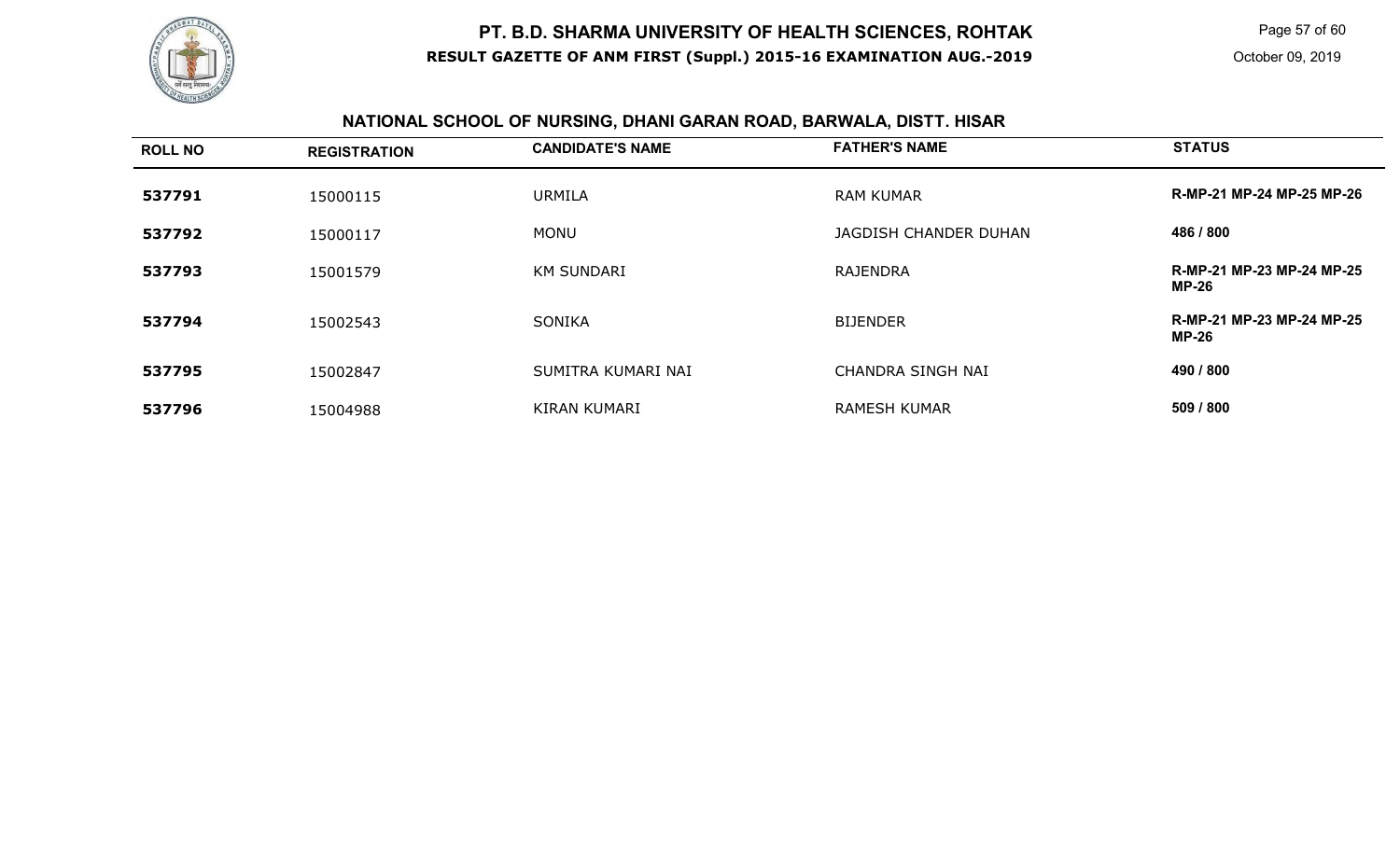

Page 58 of 60

# **K.V.M. NURSING, SCHOOL LADHOT ROAD, ROHTAK**

| <b>ROLL NO</b> | <b>REGISTRATION</b> | <b>CANDIDATE'S NAME</b> | <b>FATHER'S NAME</b>  | <b>STATUS</b>                                   |
|----------------|---------------------|-------------------------|-----------------------|-------------------------------------------------|
| 537911         | 15002476            | <b>BABITA KUMARI</b>    | <b>RATTAN PARKASH</b> | <b>R-MP-24 MP-26</b>                            |
| 537912         | 15003324            | <b>SWEETI</b>           | <b>BALJEET</b>        | R-MP-21 MP-22 MP-23 MP-24<br><b>MP-25 MP-26</b> |
| 537913         | 15004014            | PINKI JANGRA            | RAMDIYA JANGRA        | <b>RLA</b>                                      |
| 537914         | 15004055            | <b>DEEPMALA</b>         | <b>RAJINDER SINGH</b> | <b>R-MP-21 MP-25</b>                            |
| 537915         | 15004058            | <b>SUMAN</b>            | <b>MAHENDER SINGH</b> | 487 / 800                                       |
| 537916         | 15004452            | <b>BABITA RANI</b>      | <b>KUSHAL SINGH</b>   | 510 / 800                                       |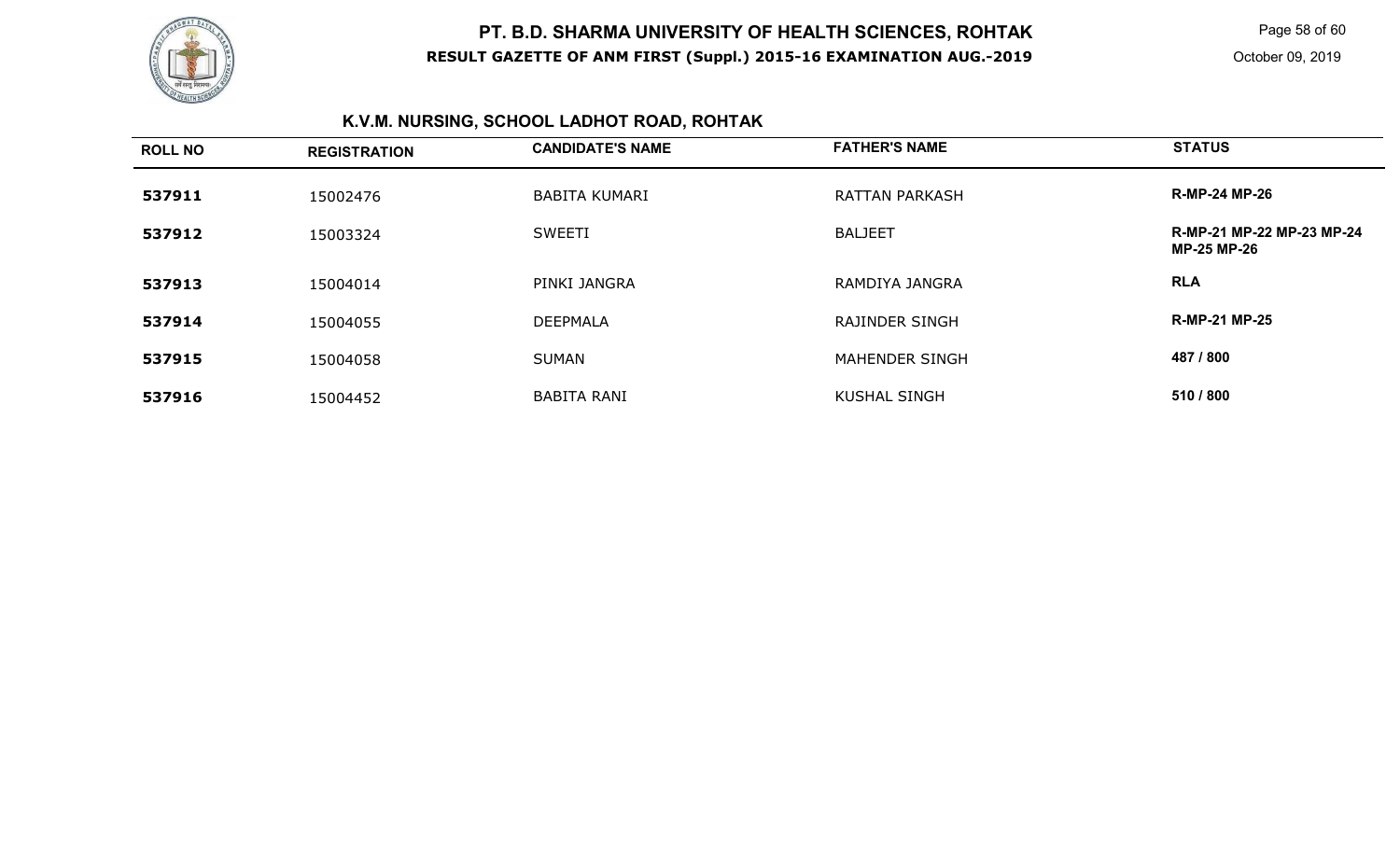

Page 59 of 60

#### **MPW TRAINING SCHOOL SEC-31 GURGAON**

| <b>ROLL NO</b> | <b>REGISTRATION</b> | <b>CANDIDATE'S NAME</b> | <b>FATHER'S NAME</b> | <b>STATUS</b>        |
|----------------|---------------------|-------------------------|----------------------|----------------------|
| 538031         | 15001907            | RADHA RANI              | <b>SHYAM LAL</b>     | <b>R-MP-22 MP-23</b> |
| 538032         | 15000981            | <b>MONIKA</b>           | <b>JAGDISH</b>       | 460 / 800            |
| 538033         | 15000664            | <b>KESHAV</b>           | RAMPHAL              | 506 / 800            |
| 538092         | 16001190            | <b>JOYTI</b>            | <b>RAJU</b>          | 495 / 800            |